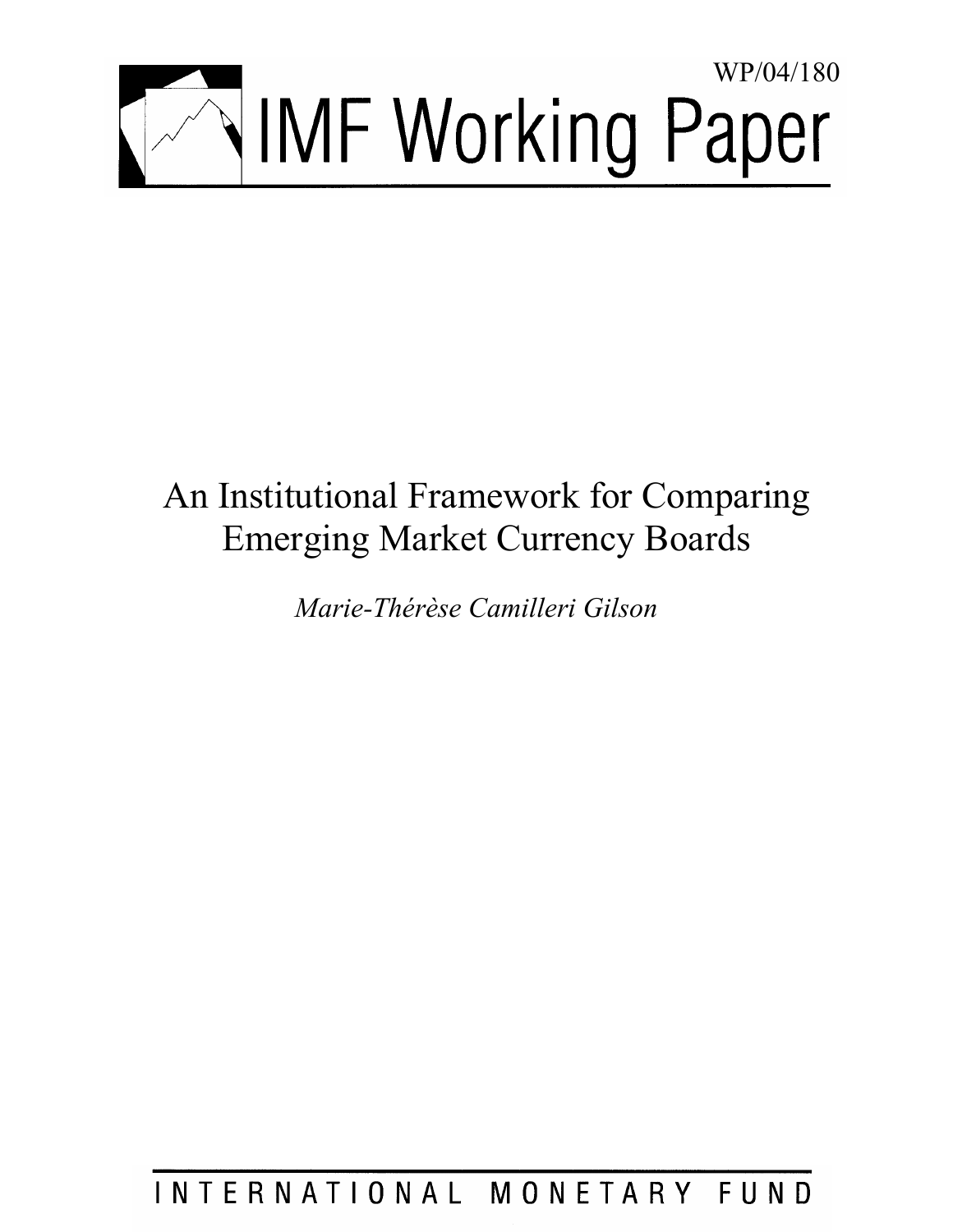© 2004 International Monetary Fund WP/04/180

#### **IMF Working Paper**

Monetary and Financial Systems Department

#### **An Institutional Framework for Comparing Emerging Market Currency Boards**

Prepared by Marie-Thérèse Camilleri Gilson<sup>1</sup>

Authorized for distribution by Arne B. Petersen

September 2004

#### **Abstract**

**This Working Paper should not be reported as representing the views of the IMF.** The views expressed in this Working Paper are those of the author(s) and do not necessarily represent those of the IMF or IMF policy. Working Papers describe research in progress by the author(s) and are published to elicit comments and to further debate.

This paper offers an in-depth review of the institutional arrangements underlying existing currency boards (CBAs) in Argentina (until 2001), Eastern Europe, and Asia. An index of precommitment is derived from an analysis of legislative frameworks and monetary policy operations. The index covers features associated with monetary and exchange rate credibility such as: (i) clarity of legal basis, (ii) quality of reserve coverage, (iii) coverage of monetary aggregates, (iv) claims on reserves, (v) operational autonomy, (vi) transparency and accountability, and (vii) escape clauses. The paper concludes with a discussion of flexibility and credibility trade-offs and exit issues.

JEL Classification Numbers: E42, E51, E52, E58, E61, F33

Keywords: Precommitment; Credibility; Monetary Policy; Institutional Design; Currency Boards; Reserves.

Author(s) E-Mail Address: mcamillerigilson@imf.org

<sup>&</sup>lt;sup>1</sup>The author is an economist in the Monetary and Financial Systems Department (MFD). Comments and suggestions made by Peter Nicholl, Kurt Schuler, MFD colleagues, and advisors to IMF Executive Directors are gratefully acknowledged.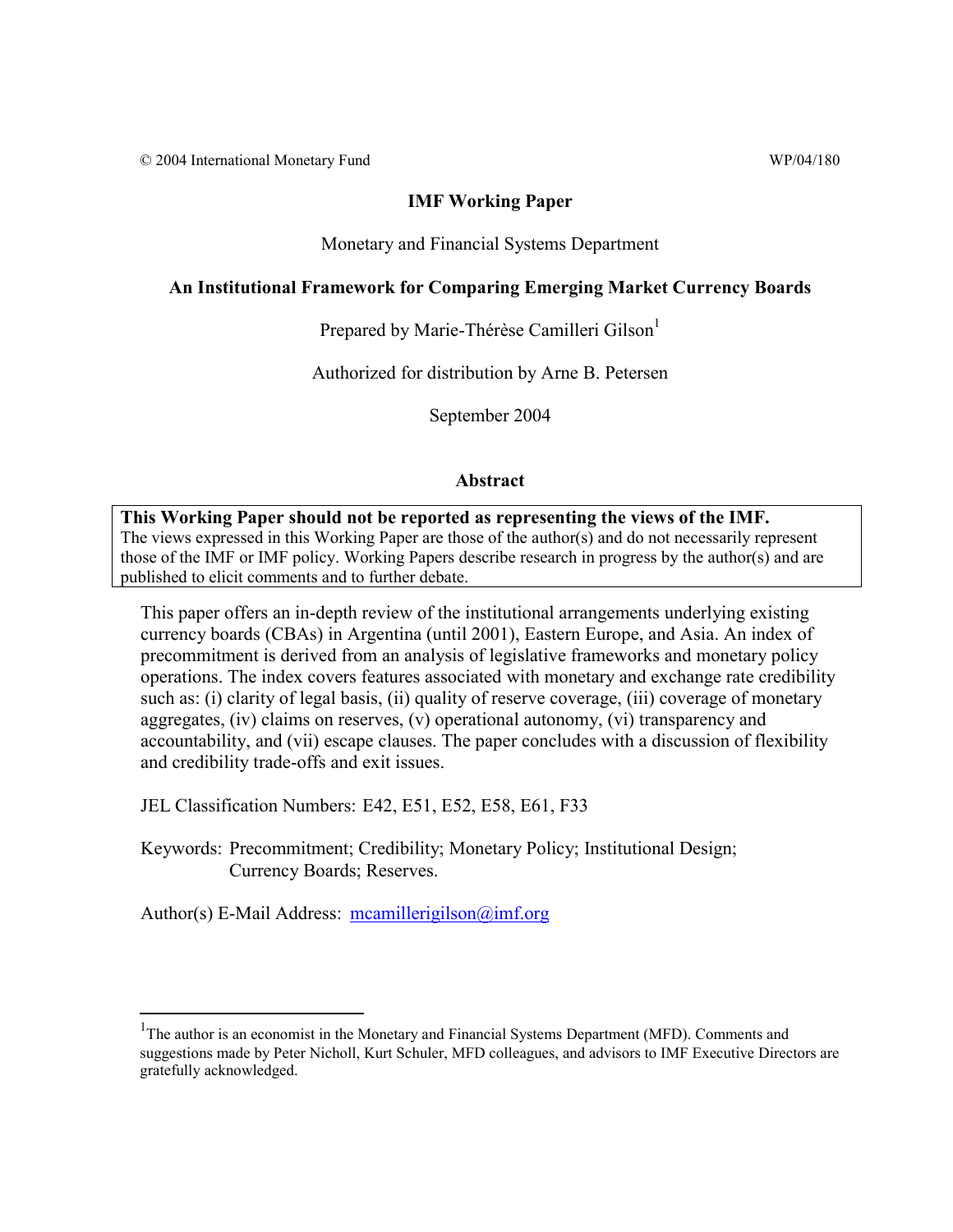# Contents

Page

| A. Methodological Issues Underlying Assessment of Precommitment13     |  |
|-----------------------------------------------------------------------|--|
|                                                                       |  |
|                                                                       |  |
|                                                                       |  |
|                                                                       |  |
|                                                                       |  |
|                                                                       |  |
| Tables                                                                |  |
| 1.                                                                    |  |
| 2.                                                                    |  |
| 3.                                                                    |  |
| 4.                                                                    |  |
| 5.                                                                    |  |
| 6.                                                                    |  |
| 7.                                                                    |  |
| 8.                                                                    |  |
| Appendix                                                              |  |
|                                                                       |  |
| Appendix Tables                                                       |  |
| A1. Comparison of Currency Board and Central Bank Balance Sheets31    |  |
| A2. Banking System Balance Sheet With and Without a Monetary Agency32 |  |
|                                                                       |  |
|                                                                       |  |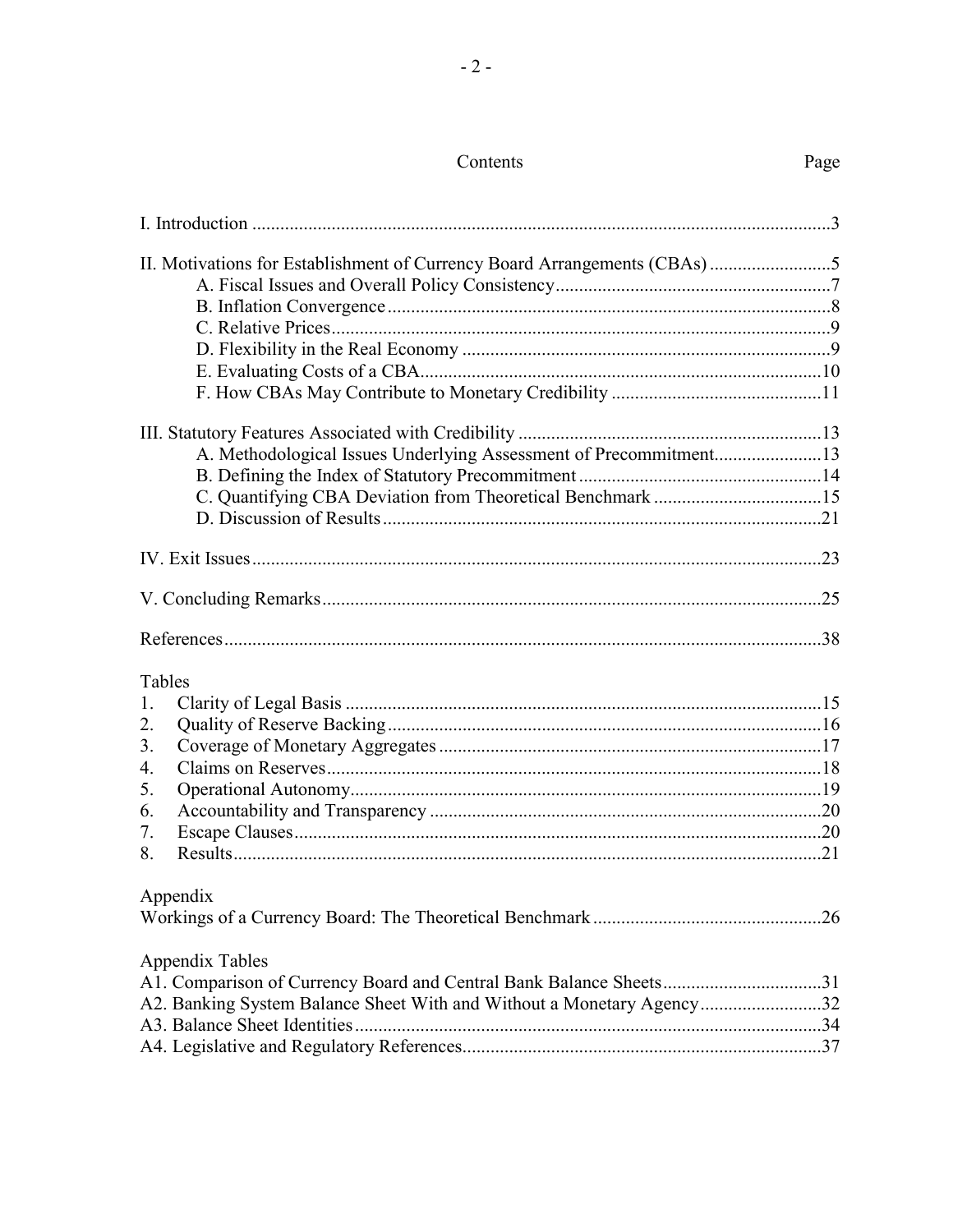#### **I. INTRODUCTION**

**The objective of this paper is to derive an index of precommitment to stress the differences between various exchange rate pegs arranged under the heading of a**  currency board arrangement (CBA).<sup>2</sup> The analysis notes that there are substantial crosscountry differences within the sample of emerging market CBAs,<sup>3</sup> owing to policy needs and constraints prevailing at the time of their establishment. An attempt is made to quantify these differences in institutional design, both with reference to a theoretical benchmark drawn from the literature<sup>4</sup> and in terms of a synthetic index of precommitment derived from a review of legislation and operating procedures. The index covers issues relating to CBA institutional design, encompassing features of autonomy and transparency, and examining the adequacy of reserves with respect to monetary aggregates and exchange rate convertibility.

**The mechanisms by which CBAs impart credibility are reviewed so as to gain insight into the importance of carefully designing monetary institutions.** The country case studies reveal that credible signals of political commitment to a fixed exchange rate peg may, in some instances, be equivalent to a legally binding arrangement. Public endorsement, political consensus, and the adequacy of accompanying policies are highly relevant to markets' assessment of credibility. Underlying these factors is the sensitivity of exchange rate credibility to the perceived sustainability of the peg and its supporting policies.

**This paper suggests that CBAs are favored by policymakers seeking to safeguard or recover credibility under exceptional circumstances.** As with other variants of fixed exchange rate regimes, the establishment of CBAs must be accompanied by the adoption of sustainable economic policies and structural reforms. Typically, the CBA is an option for countries that have sought to put their economy in order (within the context of an IMFsponsored stabilization policy, for instance), yet require a credibility boost in order to avert pressures of contagion.

**If establishment of a CBA is considered a means of resolving a crisis, however, a distinction must be drawn as to the nature of the crisis.** If, on the one hand, its source lies in a loss of confidence resulting from a history of discretion in fiscal expansion or credit

1

 $2$  The analysis does not attempt to analyze the link between the design of monetary institutions and actual macroeconomic performance. The appropriateness of the CBA for the six emerging markets under study and the alternative exchange rate regime that might be prescribed for ex-CBA countries such as Argentina are outside the scope of this study.

<sup>&</sup>lt;sup>3</sup> Argentina (from 1991 to 2001), Bosnia and Herzegovina, Bulgaria, Estonia, Hong Kong SAR, and Lithuania. The Hong Kong SAR CBA, in its twenty-first year of operation, is the longest-standing CBA of the emerging markets under study. It is followed by Estonia and Lithuania, in their twelfth and tenth years of operation, respectively, while the CBAs in Bulgaria and Bosnia and Herzegovina are in their seventh year of operation.

 $4$  References may be made to Schwartz (1992), Liviatan (1992), Williamson (1995), Bennett (1994), Judy (1995), Enoch and Gulde (1997), and Ghosh, Gulde and Wolf (1998). Country studies are referred to in the appendix.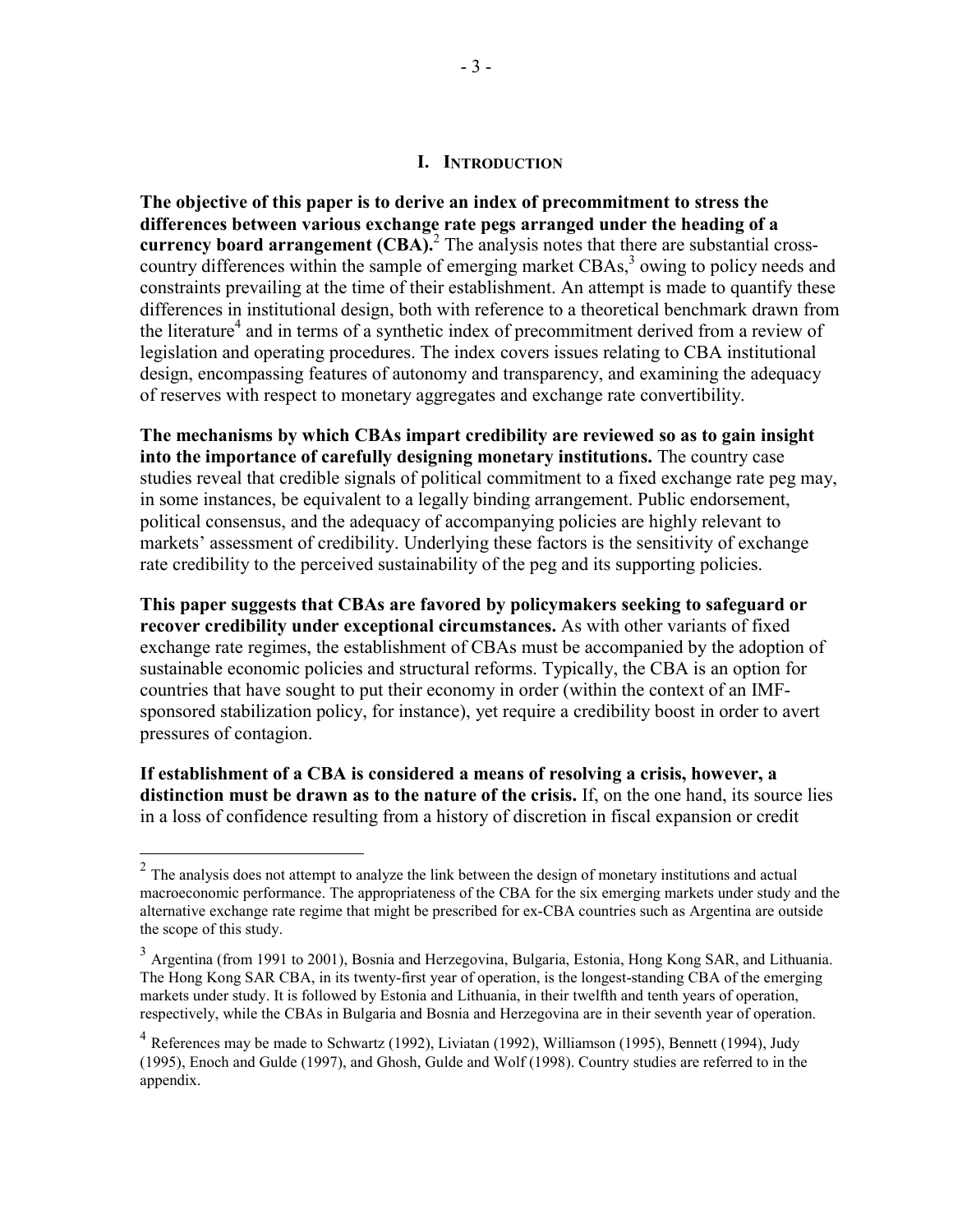creation, a CBA may enhance policymakers' credibility, provided that monetary authorities invest in building a reputation for inflation aversion. Market expectations would subsequently converge on a reputational disinflation equilibrium with lower associated output losses. If, on the other hand, the domestic crisis has originated in broader financial market turmoil, the extent of real exchange rate misalignment may undermine the sustainability of a CBA. Setting the initial peg at the appropriate level is crucial in this case.

#### **Although,** *de jure***, CBAs do not irrevocably fix exchange rates, the operational**

**difficulties of exit may render them so.** Legally, the longevity of a CBA falls short of that of dollarization or the adoption of a common currency by the legislative procedure required for its statutory amendment. An exit from a CBA framework could be envisaged when sufficient credibility is deemed to have been achieved and the policy focus shifts to regaining flexibility.<sup>5</sup> The policy switch must be very carefully designed however, since a suboptimal escape clause may dissipate any credibility gains.<sup>6</sup> Thus, the establishment of a CBA must be carefully considered. Indeed, even without longer-term commitment, moving to a peg or a fixed exchange rate may confer sufficient short-term confidence to bring real interest rates down and reduce the cost of stabilization. Either way, fundamental disequilibria will need to be addressed at the very outset.<sup>7</sup>

The paper starts by discussing the motivating factors for adopting a CBA and the prerequisites for its effective functioning. It assesses the merits and drawbacks of this particular type of fixed exchange rate regime. After deriving a framework for comparing actual CBAs with the theoretical benchmark, it stresses the differences between CBAs in six countries by means of an index of precommitment. The index is derived from an analysis of the legislative framework and monetary policy operations in these CBAs. It arranges features associated with credibility under seven headings: (i) clarity of legal basis, (ii) quality of reserve coverage, (iii) coverage of monetary aggregates, (iv) claims on reserves, (v) operational autonomy, (vi) transparency and accountability, and (vii) escape clauses. The paper concludes with a discussion of flexibility and credibility trade-offs and exit issues. In the appendix, operational issues in CBAs and central banks are compared with reference to balance sheet issues. The conditions for an orderly exit are discussed toward the end of the paper.

 $<sup>5</sup>$  The discussion of Eichengreen and Masson (1998) on the adoption of greater exchange rate flexibility may be</sup> applied to the exit issues faced by currency boards.

 $<sup>6</sup>$  In the Baltic countries, accession to the European Union (EU) provided the escape clause.</sup>

 $<sup>7</sup>$  In the floating-versus-fixed debate, the choice is between adjusting now and adjusting later, since the adoption</sup> of an exchange rate peg may confer a temporary credibility boost on monetary institutions. Fundamental problems will need to be addressed sooner or later, however, as the fiscal vulnerabilities in the Argentine provinces attest.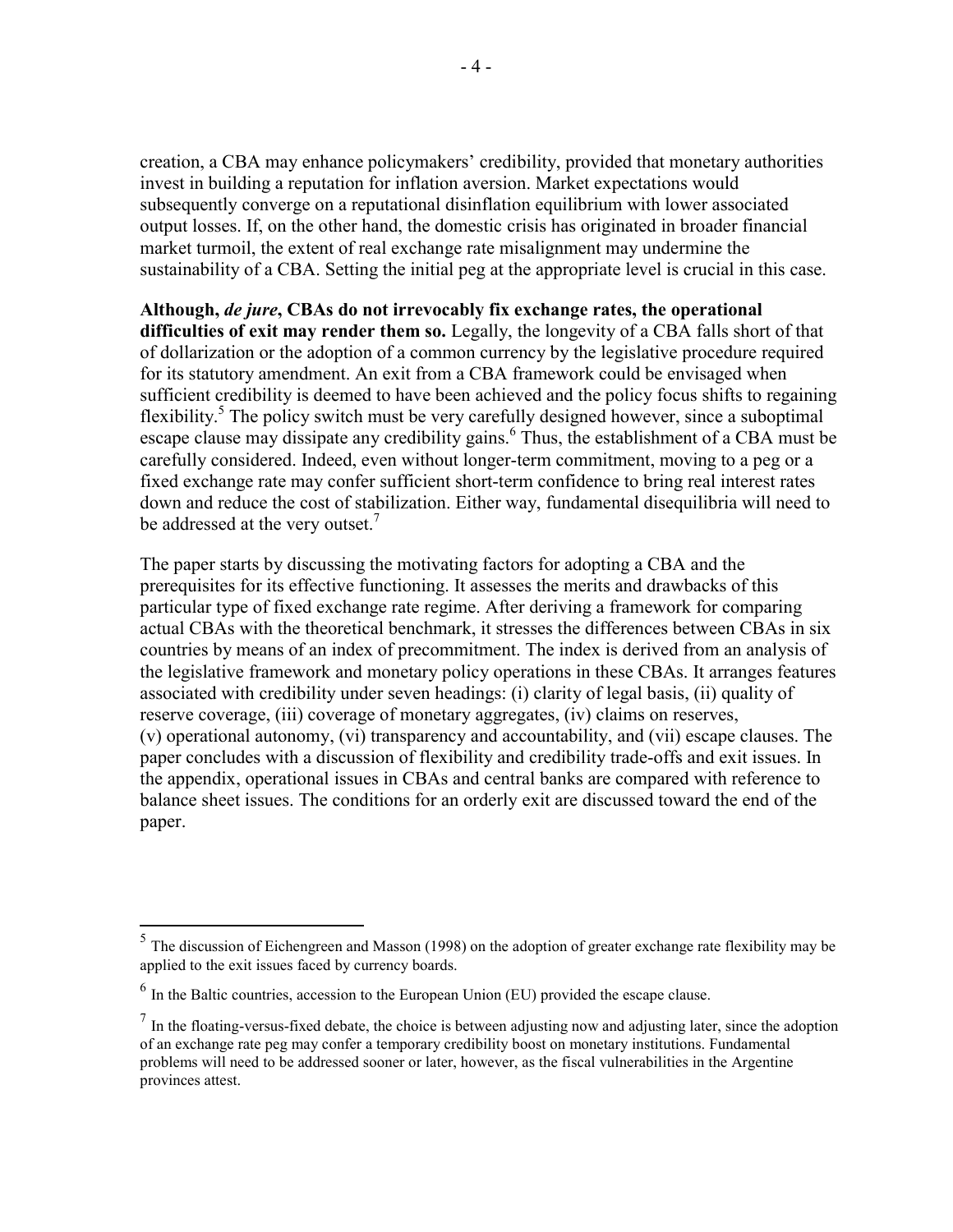#### **II. MOTIVATIONS FOR ESTABLISHMENT OF CURRENCY BOARD ARRANGEMENTS (CBAS)**

**Historically, CBAs were set up in small open economies with limited expertise in monetary management, little experience in central banking, or weak financial systems.<sup>8</sup>** The smaller the economy and the higher its degree of openness, the lower is the cost of foregoing the exchange rate as an instrument of monetary policy.<sup>9</sup> Central banks in emerging markets and transition economies may lack the credibility to achieve price stability by simultaneously managing exchange rates, domestic liquidity and the capital account. Under these circumstances, the bias is toward tightening monetary policy or imposing capital controls in the event of pressure on the peg, thereby hampering growth prospects. In CBAbased stabilization policies, economic recovery is facilitated by the convergence of interest rates to lower international levels, while enhanced credibility and the elimination of exchange rate uncertainty serve to attract additional capital inflows. The commitment to offer convertibility on demand also helps reduce transaction costs in foreign trade and investment.

**The establishment of a CBA in the emerging markets under review sought to address an economic crisis or support a stabilization program.** While the former applied to the case of Argentina and Hong Kong SAR, Bulgaria and Bosnia and Herzegovina were motivated by the latter. In the absence of credible public institutions, as was the case for postconflict Bosnia and Herzegovina, discretion is ineffective for monetary stabilization. In this case, stringent rules-based frameworks are more likely to be adopted for the conduct of monetary and exchange rate policy. In Estonia and Lithuania, the CBA also served to facilitate a smooth transition out of the ruble zone. More often than not, the creation of a currency board is considered to be a remedial action to counter speculative pressures when a lack of credibility constrains the effective conduct of monetary policy. Crecibility problems are particularly acute in post-crisis countries, under circumstances of exceptional hyperinflation, or when financial stability is still at an uncertain stage.

**Theoretically, the case for adopting a CBA is built on issues relating to the time inconsistency of optimal discretionary policies**. The difficulties of sustaining a pegged but adjustable exchange rate regime in the presence of multiple equilibria underlie a preference for either extreme of the spectrum between fixed and floating. Credibility of emerging

 $8$  Small open economies such as Brunei Darussalam (in 1967), Djibouti (in 1949), and the Eastern Caribbean Central Bank (in 1965) are examples. See Schwartz (1992) for the discussion of CBAs set up in Anglophone Africa during colonial times. The economic rationale for adopting a CBA is discussed in Santiprabhob (1997).

<sup>&</sup>lt;sup>9</sup> The theory of optimal currency areas (OCA) for common currencies may be extended to support the adoption of fixed exchange rates under CBAs. Frankel (1999) points out that OCA criteria were not met in Argentina, in spite of the fact that, in the early years, the CBA appeared to have worked rather well. He suggests the inclusion of six additional criteria highlighting the importance of fairly close correlation with the anchor currency in the case of an exogenous shock. These are as follows: (i) a strong need to impart monetary stability (owing to a history of hyperinflation, the absence of credible public institutions, and/or the exposure to nervous international investors); (ii) a desire for closer integration (enhancing the political credibility of the commitment); (iii) liability dollarization; (iv) access to an adequate level of foreign reserves; (v) enforcement of the rule of law; and (vi) high standards of financial sector prudential regulation and supervision.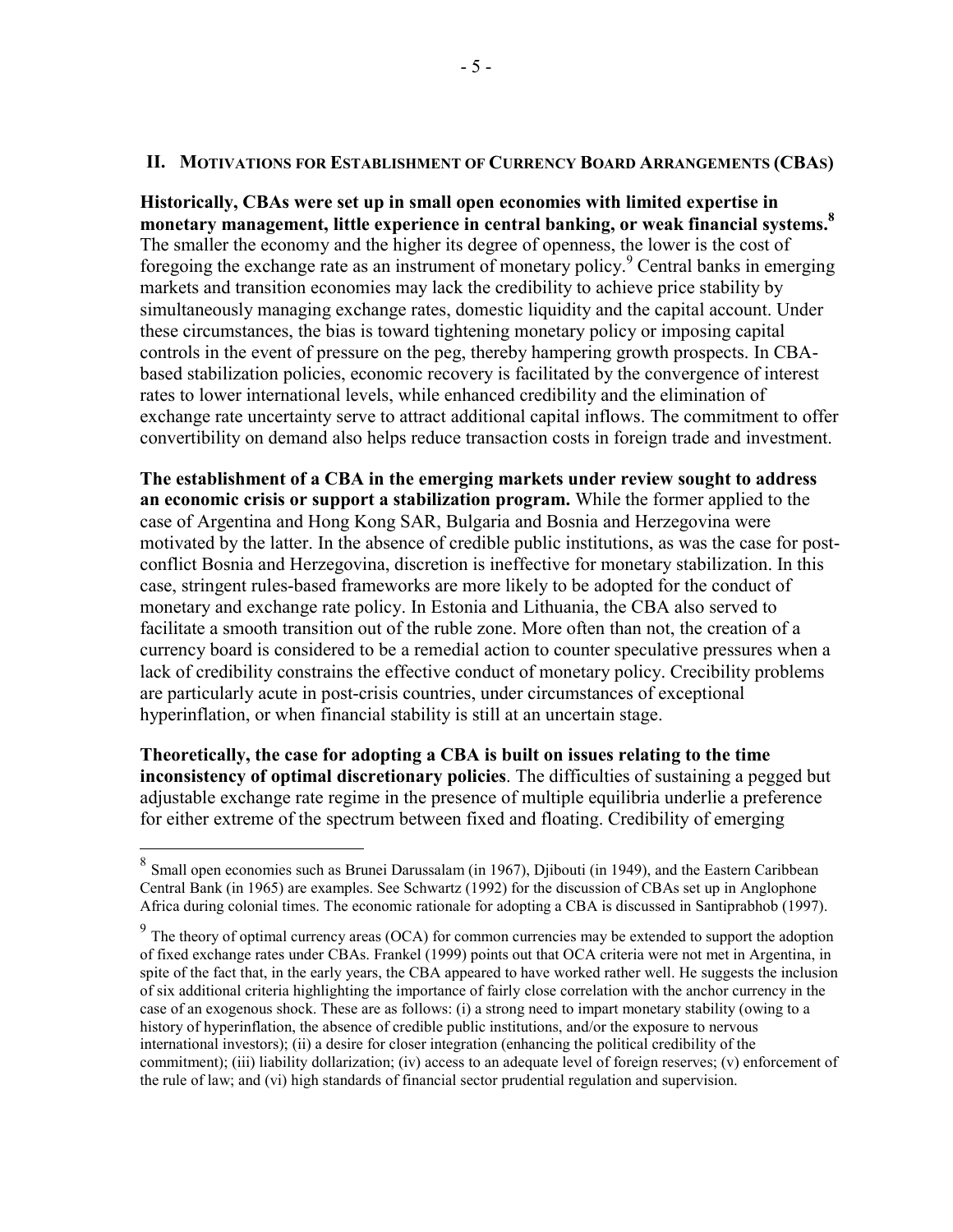market institutions is not dependent only on time inconsistency, nor only on the incentives for monetary authorities to deviate from their announcements ex post. Much also depends on the expected ability to implement the policy strategy, which is a function of the reform stage reached and the overall consistency of the policy framework.

**Any discussion of flexibility and precommitment trade-offs must address causality and circularity issues.** It may be argued that the stability, sensibility, and credibility of underlying economic policies are of greater importance than the actual setting up of the CBA. A strong commitment to a peg is only credible if prior signals have been sent as to consistent economic policies and, in particular, to a sustainable course for fiscal policy. Some analysts, including Berengaut and others (1998), thus question the extent to which the choice of the exchange rate regime depends on certain fiscal and financial preconditions being fulfilled. An element of circularity arises from institutional and environmental contributions toward the perceived feasibility of monetary reform. The issue is whether fiscal discipline makes it easier to uphold a peg, or whether it is by fixing the exchange rate that fiscal discipline may effectively be achieved. Insights from game-theoretic approaches suggest that these elements feed into one another, which makes it difficult to distinguish the marginal contribution of the exchange rate regime.<sup>10</sup>

**Insight into regime endogeneity issues may also explain why monetary authorities choose to precommit themselves in a CBA.** This is the self-selection bias discussed by Gulde and others (2000), since a government that is more willing to bear the cost of tighter policies is more likely to implement the required reforms. Without the political will and the ability to implement related policies, an exchange rate peg is ineffective in generating discipline.<sup>11</sup> Moreover, a credible signal of fiscal reform accompanying the adoption of a currency peg may convey sufficient weight to anchor expectations. One could then question whether monetary institutions work effectively only if they are for all practical purposes redundant.<sup>12</sup> If a government is in a position to implement appropriate economic policies, it

 $10$  The game theory dynamics underlying signaling, cheap talk, and reputational issues are developed in Gibbons (1992). Walsh (1999) applies a game-theoretic framework to monetary policy to illustrate how information on credibility is derived from policy targets and announcements. If CBA operations were to be formalized in a game-theoretic framework, signaling would need to be examined in a dynamic game between the government and economic agents. Information would be derived from given statutory provisions and any subsequent policy announcements, whether in conformity with or in contradiction of preannounced policy commitments. The literature on credibility refers to a Nash equilibrium outcome, where the policymaker takes the forward-looking private sector expectations as given, under incentive constraints on optimal and consistent policymaking.

<sup>&</sup>lt;sup>11</sup> Gulde, Kahkonen, and Keller (2000) review the performance of the Baltic states and Bulgaria. They state (on p. 2) that it is unclear whether higher output growth under a currency board is due to this bias or to a rebound effect, since the regime is established after a period of crisis. This implies that countries (e.g., Latvia) that are willing to adopt strict policies would do well, regardless of the exchange rate regime.

 $12$  This refers to a question raised by Cottarelli and Giannini (1997), p. 64. A related question is whether price stability is pursued as an economic policy objective because it is economically meaningful, or whether it is justified by technical feasibility and political legitimacy. Cottarelli and Giannini (1997) argue that as a result of (continued)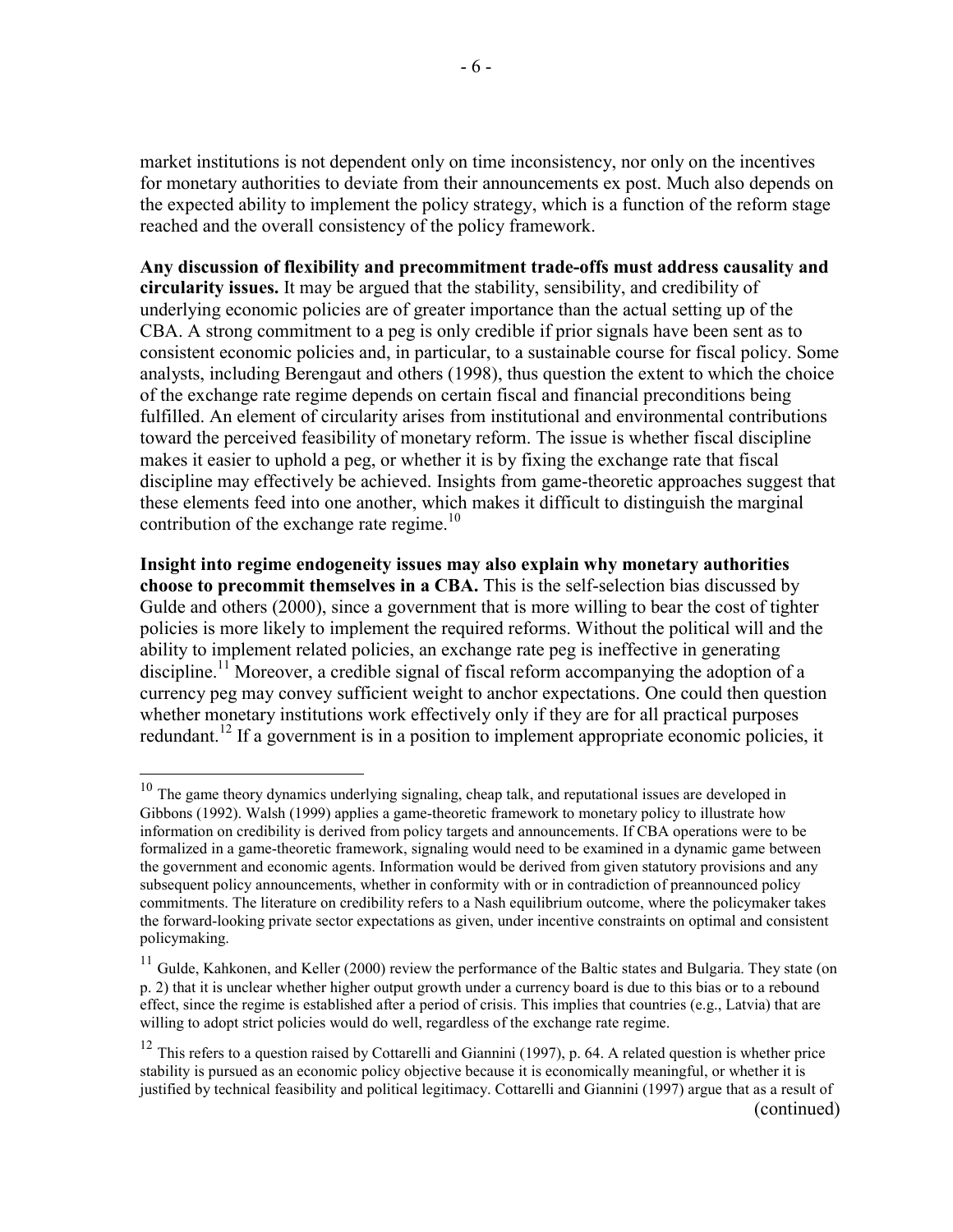may not need to precommit, thereby avoiding unnecessary exposure to exogenous shocks requiring an adjustment of the nominal exchange rate parity.

#### **A. Fiscal Issues and Overall Policy Consistency**

**A CBA safeguards currency convertibility by removing alternative claims on reserves arising from direct or indirect credit to government.** The CBA board must be given complete independence from fiscal financing requirements (or the obligation to extend liquidity to banks) since this amounts to additional claims on reserves undermining the backing of monetary liabilities. Policymakers seeking alternative means to adjust to exogenous shocks are thus subject to a hard budget constraint. This is reinforced by the fact that Treasury securities may only be purchased by the private sector at market rates. The literature on central bank independence<sup>13</sup> also suggests that an institutional framework based on improved transparency would weaken the incentive for ministries to bid for increased budgets.

**CBAs enhance policy transparency by placing an upper limit on base money supply determined by net capital inflows and trade balance surplus.** The strength of the CBA is derived from the simplicity of its fixed rules which simplify the public's monitoring task and send clear signals, promoting price and wage discipline. Backing monetary liabilities (defined as currency in circulation plus banks' deposits at the central bank) by reserves is necessary, not sufficient, to protect a CBA peg from speculative pressure. Since domestic financial assets can be used to buy foreign currency and the entire stock of liquid monetary assets is usually a large multiple of the monetary base, the ratio of broad money to foreign reserves may be a better indicator of reserves adequacy. The balance sheet issues reviewed in the appendix also illustrate the importance of access to international credit lines in the event of a bank run, over and above the basic reserve coverage.

**A signaling effect comes into play, as the peg is expected to provide the private sector with transparent information about the future inflation rate.** Compared with a monetary target, the commitment may be stronger as it can be monitored daily by the general public. Wagner (1998) identifies a nominal anchor effect and a disciplinary effect. The nominal anchor effect involves the inflation rate becoming exogenous. As price increases of tradeables are brought down to the world rate, prices of nontradeables are eventually also expected to be stabilized and inflation would be lowered in the long term. The acceleration in the rate of nontradeables inflation and the real appreciation of domestic currency would become problematic, should stabilization lead to an output increase at the very outset. The disciplinary effect is exerted on fiscal and monetary policy: a higher inflation rate causes real

fostering consensus on the importance of price stability, monetary institutions seeking to obtain credibility through a rules-based approach generate institutional endogeneity.

<sup>13</sup> Reviewed in Alesina and Summers (1990), Välilä (1999), and Borrero (2001).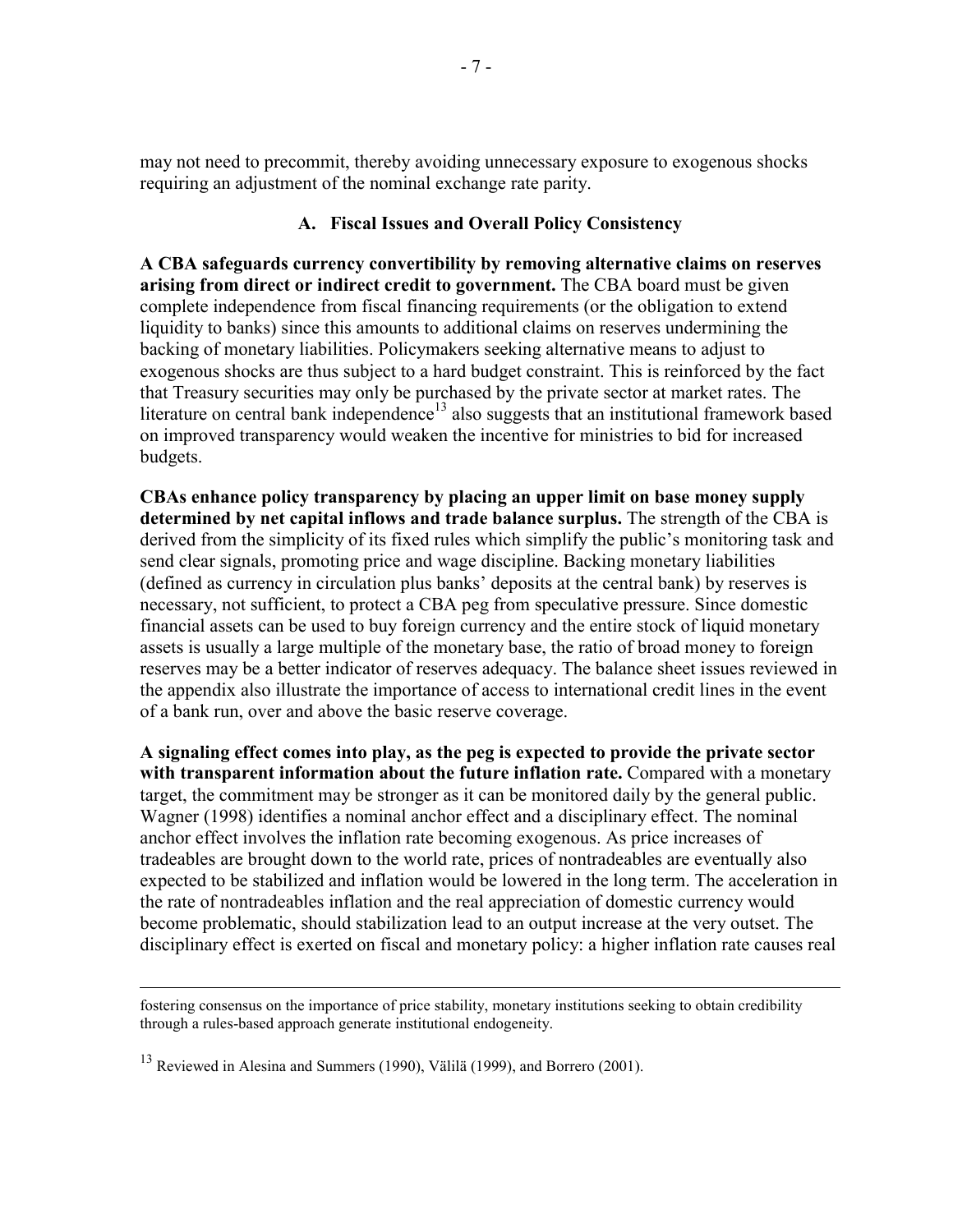appreciation. By causing a demand switch away from domestically produced goods toward imports, a slowdown in economic activity and inflation inevitably results. Either way, price stability is only achieved through credible economic policies. These depend on adequate fiscal policies that reflect the inflation target and are fully supported by institutional factors.

#### **B. Inflation Convergence**

**An understanding of the costs associated with inflation underlies any discussion of monetary institutional design.** The short-run costs of a decline in employment and output under disinflation are smaller than the long run costs of high inflation. Besides, the relationship is somewhat asymmetric, in that excess demand is more inflationary than excess supply is disinflationary. This implies that the output and employment gains under high inflation and excess demand are more than offset by the losses necessary to reverse the rise in inflation. The high net cost of overheating thus justifies a preemptive role for monetary policy and the avoidance of a boom and bust cycle. Furthermore, there is the possibility that a liquidity trap and a floor under real interest rates might undermine the effectiveness of an expansionary monetary policy in a recession. It is thus easier to react to excess demand by tightening monetary policy than it is to boost weak demand at low levels of output, a policy option which is in any case not available under a CBA.

**The benefits of establishing credibility under a CBA relate to the provision of a monetary anchor for inflationary expectations**. Slower money growth rates are combined with a confidence effect which for a given money growth rate improves the demand for domestic currency. Fixing the exchange rate will not necessarily limit inflation however, particularly if the parity was set at an undervalued level or if the reserve currency depreciates relative to the CBA's other trading partners. A further consideration is the relative importance of inertia and the role of expectations in inflation dynamics. If inflation is backward looking due to indexation or overlapping contracts, disinflation would rely on the emergence of excess capacity. However, an emphasis on forward-looking expectations would imply that more irreversible forms of fixed exchange rates would carry greater disinflation credibility.

**Efforts to enhance policy reputation are based on the premise that a more credible monetary authority can reduce inflation at a lower cost.** The actual costs of disinflation will depend on the nature and outlook of inflation expectations, the credibility and coherence of policies and the actual speed of disinflation. The standard expectations-augmented Phillips curve hypothesis suggests that price shocks are less likely to become embedded in inflationary expectations if a central bank is a more credible inflation fighter. Credible monetary authorities have greater margin of maneuver, as well as more strategic flexibility. They may avail themselves of some discretion, adjusting operating procedures in the event of unforeseen circumstances, without generating inflationary expectations. Credibility also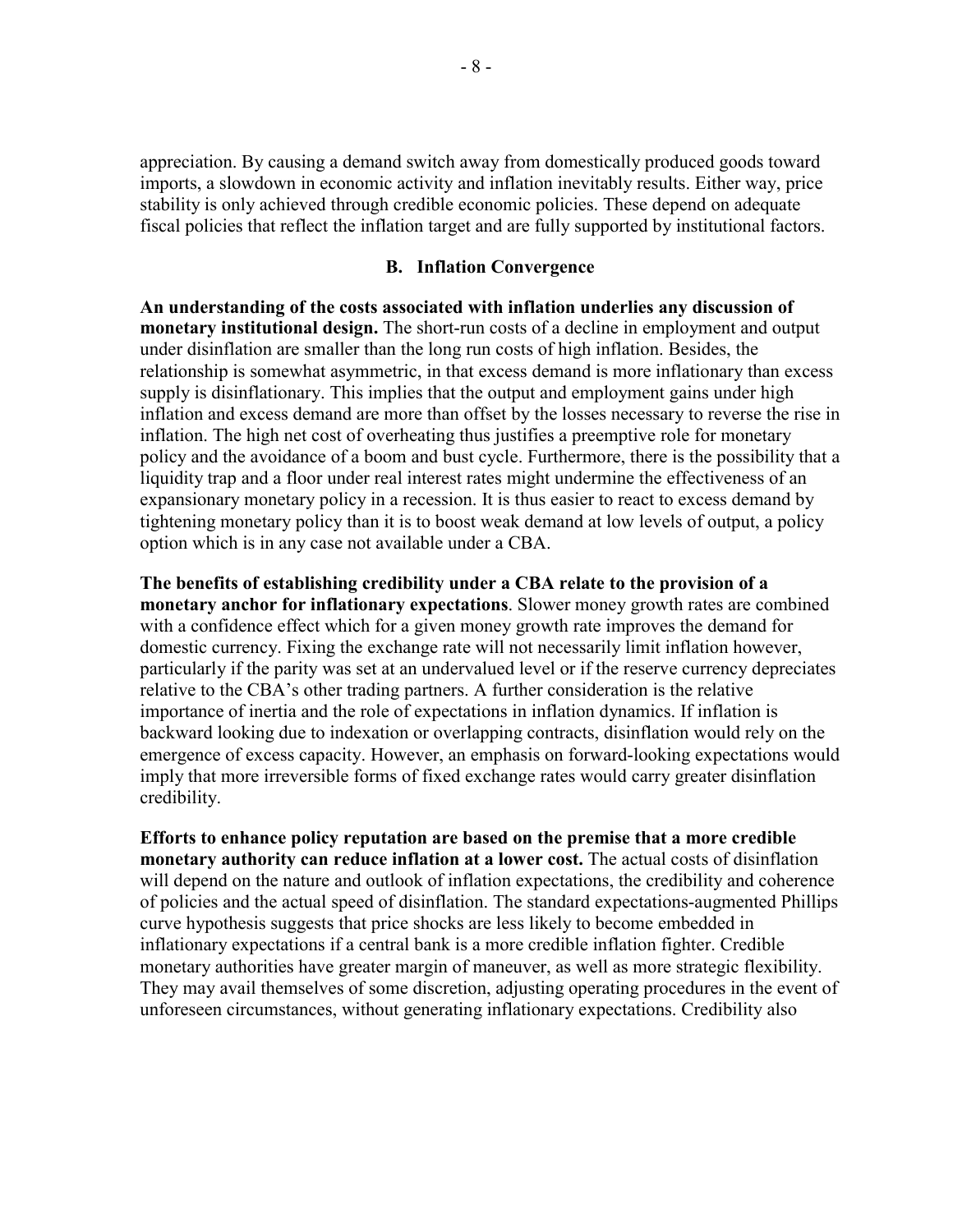gives a monetary authority the possibility of counting on public support when drastic, often unpleasant measures have to be taken.<sup>14</sup>

#### **C. Relative Prices**

**Convergence in the level of inflation between the CBA and the reserve country depends on the absence of relative price adjustments.** Inflation convergence in the context of fixed exchange rate regimes generally focuses on the price of tradeable goods, since the price of nontradeables is affected by relative productivity growth. To the extent that purchasing power parity holds, or that relative differentials in purchasing power remain constant, domestic inflation in the CBA country is tied to inflation in the reserve country, provided that there is no need to make relative price adjustments.<sup>15</sup>

**CBA and reserve country inflation rates may diverge considerably owing to persistent structural differences.** The reserve country is likely to be a mature industrial economy with productivity and income in the traded goods sector growing relatively slowly. With nontradeable goods in inelastic supply, their relative price would tend to rise faster in developing countries or emerging market economies. This is especially relevant to transition economies adjusting from artificially low prices for capital intensive services such as housing, utilities or transportation, in addition to attempting to enhance the efficiency of the public provision of services. Following the increase in income levels and the upgrade of capital stock priced below cost, prices converge upward toward the level of those in mature economies. The real exchange rate expresses the change in the ratio of domestic prices of nontradeables to domestic prices of traded goods. A relative price adjustment is equivalent to a real appreciation of domestic currency, leading to inflation in the presence of downward price rigidities.

## **D. Flexibility in the Real Economy**

**The burden of adjustment to a loss in competitiveness under a CBA must come from the real economy and not an exchange rate devaluation.** Such an adjustment would be facilitated by structural policies designed to increase the flexibility of the labor market and by monetary policies which speed up the convergence of inflationary expectations, both of which are at the heart of the CBA strategy. With flexible prices and wages, a fully credible disinflationary policy would, in theory, carry no output costs.

<sup>&</sup>lt;sup>14</sup> This was recognized by the governor of the central bank of Estonia (Eesti Pank), as reflected in his public acknowledgment of the Estonian national support for the economic policies pursued by the currency board. (See Kraft 1997.)

<sup>&</sup>lt;sup>15</sup> Setting import tariffs and export subsidies may act as artificial relative price changes which create nominal price rigidity smoothening the business cycle. In the case of Argentina, such changes severely altered convertibility and led to an exchange rate spread of 8 percent. The subsequent downgrading by Standard and Poor's suggests that the benefit was expected to be modest and offset by the cost of lost transparency in the socalled rules of the game.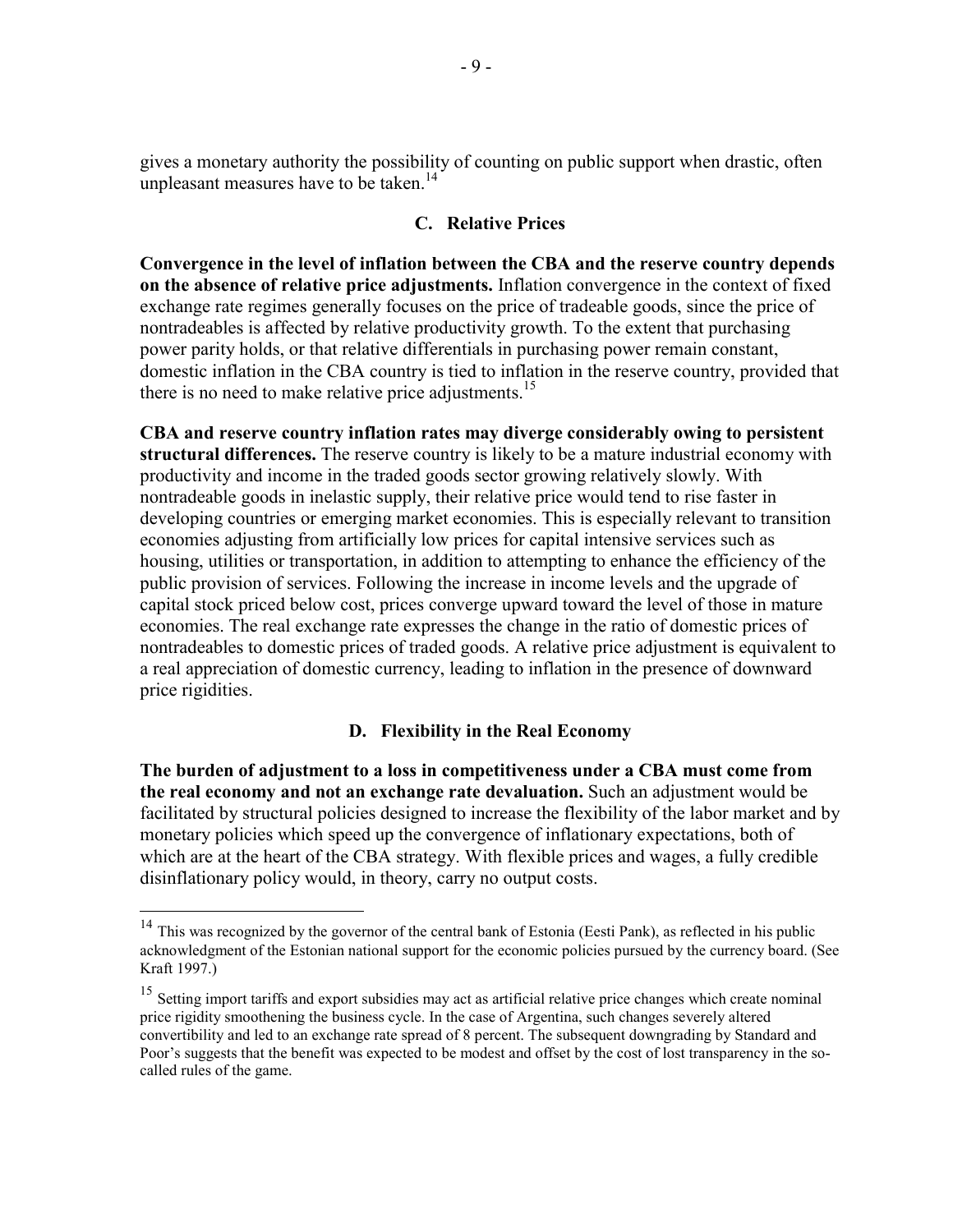**A distinction must be drawn between different sources of inflation, since structural reforms have a greater role to play in hyperinflation than in chronically high inflation.** The former, characterized by very high and rapidly accelerating rates of inflation, is generally short lived. The latter tends to be longer-lasting and may be self-perpetuating due to indexation mechanisms and accommodating policies. Hyperinflation would thus require an effective and discrete fiscal adjustment with an emphasis on convertibility, while policies against chronic inflation rely on nominal anchors to stabilize inflationary expectations.

## **E. Evaluating Costs of a CBA**

**Disadvantages pertaining to the adoption of CBAs are similar to those associated with fixed exchange rate regimes.** They relate primarily to the loss of the exchange rate instrument for balance of payments adjustment. Net exports are the channel through which the exchange rate may smooth output over the business cycle. The higher the mobility of capital, however, the looser the link between an exchange rate depreciation and an improvement in the current account. Besides, the effect of the exchange rate depreciation on real income may offset the boost to net exports. The influence that exchange rates have on output and the business cycle depends on the elasticity of trade flows with respect to prices and the response of trade prices to the exchange rate. This is why CBA frameworks tend to be better suited to small open economies.

**Whether or not relinquishing monetary policy discretion is a drawback under CBAs depends on country-specific factors.** Schwartz (1992) doubts that discretionary monetary policy is effective under conditions of capital mobility and globalized financial markets. Country-specific factors must be taken into account when evaluating the need for greater flexibility. Williamson (1995), for instance, identifies a time period in which interest rates in Hong Kong SAR converged to low U.S. levels in spite of high domestic asset prices that would have required a monetary policy tightening. Berengaut and others (1998) examine whether giving up monetary flexibility is detrimental to countries in transition owing to persistent structural rigidities and imbalances. They acknowledge that fiscal and structural policies provide better instruments for addressing such issues, while monetary policy maintains its focus on price stability. In addition, there is a tendency for money supply and demand functions to be neither stable nor predictable in transition economies. This is due to policy uncertainty, ongoing financial innovation and changes in the degree of monetization.

**With capital account liberalization, the limited scope for credit expansion need not represent a cost for CBAs.** Monetary creation depends on prior increases in reserve holdings. The behavior of foreign reserves is, in turn, dependent on the balance of payments position<sup>16</sup>. Provided that capital flows freely and that the currency is convertible, the balance of trade should not impose strict limits on a CBA's ability to expand money supply. The

<sup>&</sup>lt;sup>16</sup> In the first five years of CBA operations in Bosnia and Herzegovina, a substitution effect between domestic and anchor currency led to the expansion of foreign reserves, cash in circulation and bank credit in spite of a current account deficit.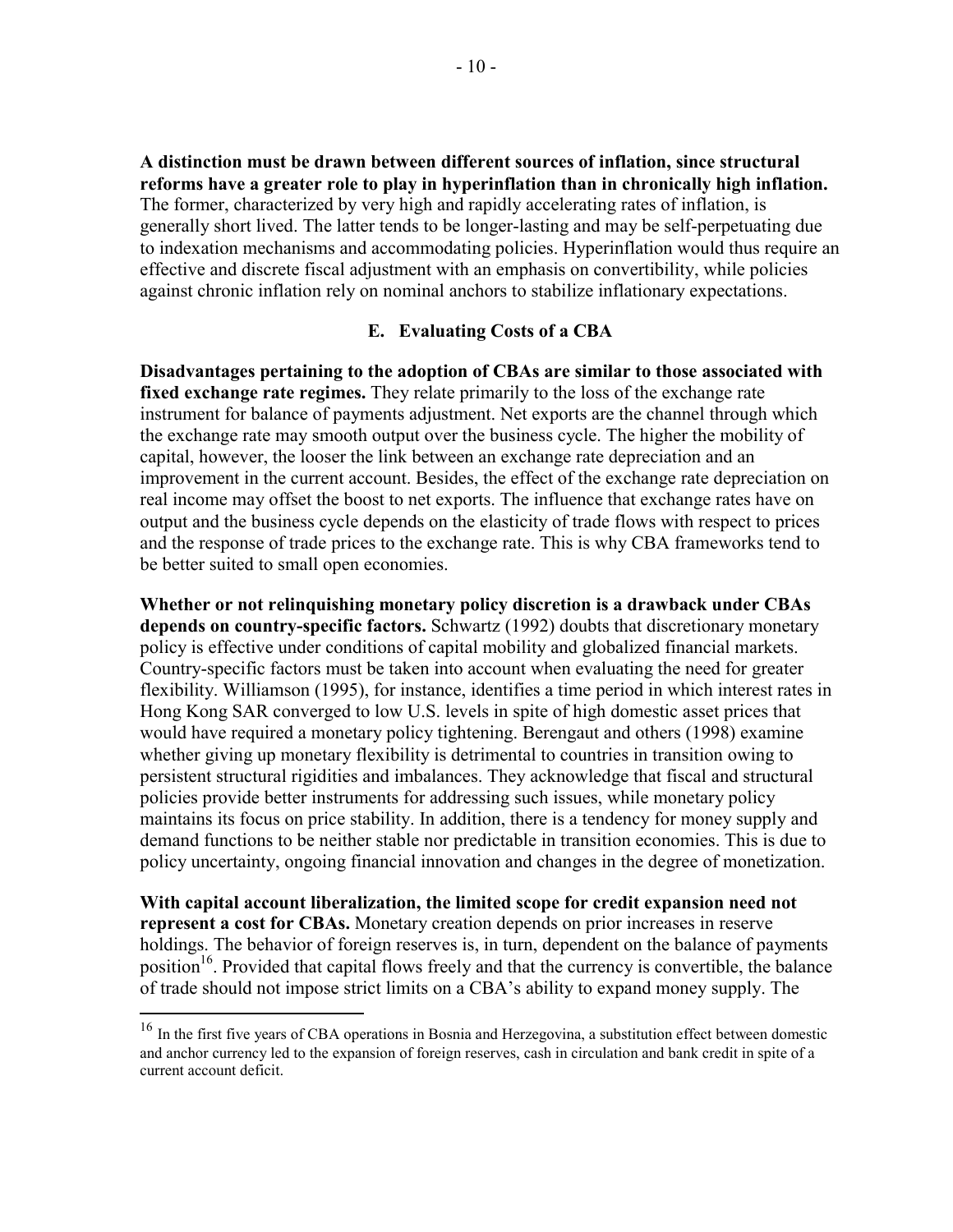reverse is also interesting, since a trade surplus or net capital inflows will lead to an increase in money supply through an increase in reserves. Depending on the degree of openness of the economy and on terms of trade effects, some of the additional earnings from exports will be directed toward the purchase of imported goods. This may thereby limit the inflationary impact of the surplus and restore balance of payments equilibrium.

**Tightening monetary policy to stabilize inflationary expectations may not necessarily be to the detriment of growth.** Demand conditions tend to affect output growth in the short term only. In spite of the possibility of ongoing resource underutilization, the long run determinants of growth are related to capital, labor and productivity. This is an important factor underlying the emphasis on supportive supply-side policies under a CBA. Macroeconomic stability, credible institutional and social structures, and a sound financial market also sustain growth and the efficiency of production. Empirical evidence suggests that the current and lagged value of output gaps and the deviation of current inflation from its expected value may not always be significantly correlated,  $17$  which suggests that an antiinflationary stance is not detrimental to growth.

# **F. How CBAs May Contribute to Monetary Credibility**

**The mechanisms by which CBAs impart credibility are similar to those derived from the operations of an autonomous central bank.** While the former is rules-based, the latter benefits from discretion, but both represent institutional measures that create a culture of stability through monetary policy delegation.<sup>18</sup> This serves to convince economic agents that the authorities will not tolerate inflation. Schwartz (1992) draws attention to certain limiting simplifications in the discussion of rules and discretion under CBAs. There seems to be insufficient attention awarded to the negative effects which an unanticipated disturbance originating in the reserve country would have on the CBA economy. A rules-based approach ignores the effects of discretion in the reserve country. Besides, credibility is not necessarily rule-dependent if one concedes that discretion does not always result in high-inflation equilibria. This would only be the case if the policymaker recognizes the futility of trying to surprise the private sector. While exchange rate policy under a CBA is no substitute for discipline, it acts as a complementary institutional arrangement designed to insulate monetary and fiscal policies from short-term political pressures.

<sup>&</sup>lt;sup>17</sup> Instead, a study of Latin American economies (IMF, 1996, p. 62) confirms a significant relationship between changes in monetary aggregates and inflation.

<sup>&</sup>lt;sup>18</sup> Cottarelli and Giannini (1997) offer an economic history review of the notion of credibility and discuss the relative merits of exchange rate and monetary targets. They highlight the evolution of monetary frameworks in the post-Bretton Woods era and the switch toward greater discretion. As authorities invested in anti-inflationary reputations, they combined instrument flexibility and long-run goal credibility. This was supported by delegating monetary policy to an independent institution, backed by measures to guarantee transparency. It is suggested that the shift toward exchange rate targets was largely due to increased capital flows and the globalization of markets.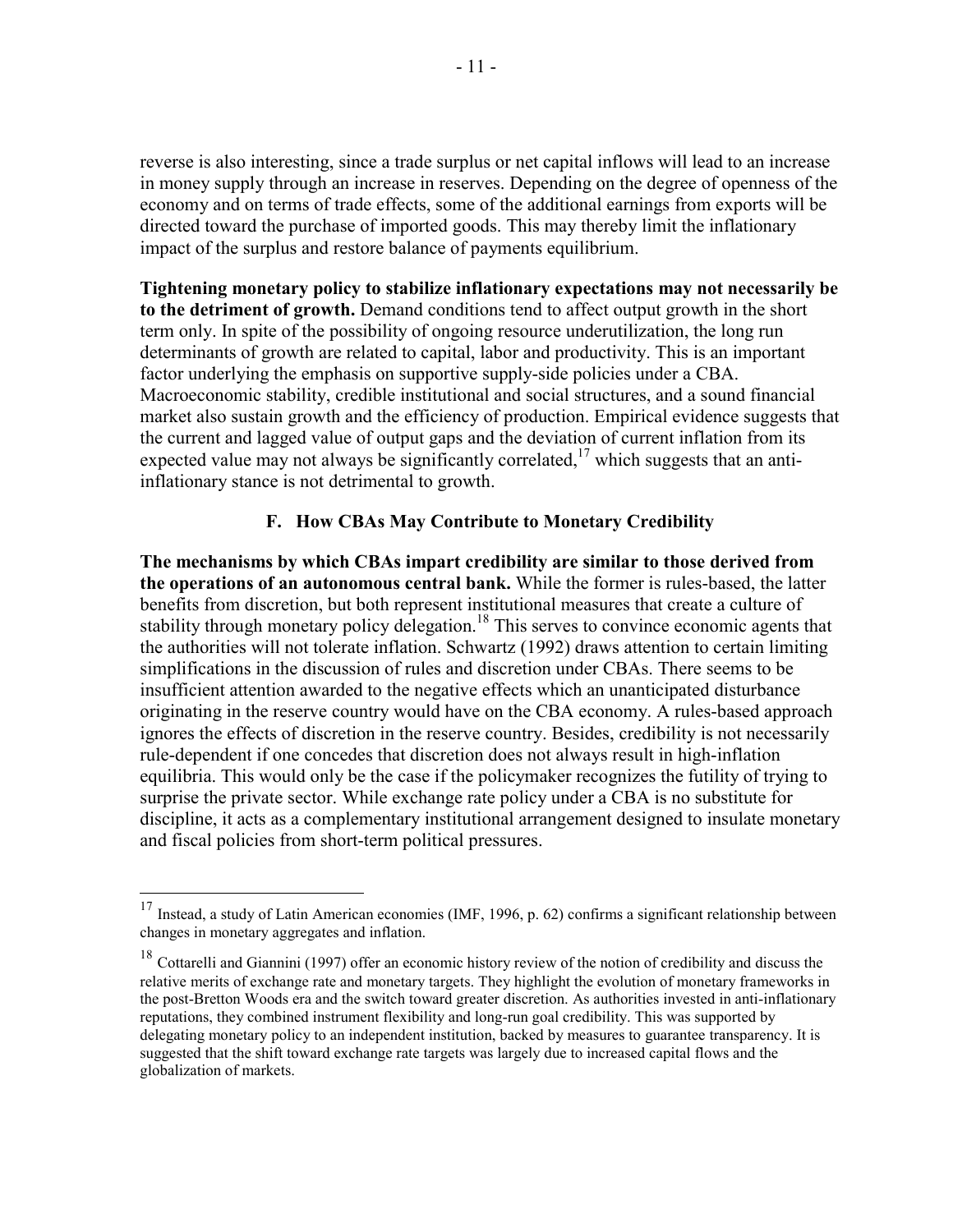**The key to the degree of credibility which a commitment confers is customarily equated to the perceived cost of breaking it.19** Cukierman (1992) finds a correlation between the estimated cost of abandoning a peg and the perceived commitment of the government toward it. This is contested by Cottarelli and Giannini (1997) who argue that a central bank's commitment toward price stability will tend to affect public perceptions about the desirability of low inflation, especially if active public relations and information campaigns are pursued.<sup>20</sup> They suggest that arrangements that were initially intended to credibly constrain governments do not raise the cost of breaking the policy promise as much as they increase the perceived benefit of adhering to the chosen policy.

**Precommitment and policy announcements help address the problems associated with informational asymmetries.** In cases where the public knows and understands the policies that are followed, expectations would tend to reflect these policies. One way of consolidating credibility without relinquishing flexibility is to build an anti-inflationary reputation through deeds, revealing information about policy preferences. Vegh (1991) notes that in the event of a failed exchange rate stabilization program, inflation rates in the long term accelerate to levels higher than those which would have prevailed before the start of the stabilization policies. This underscores the importance of the consistency between policy formulation and implementation. $21$ 

**The credibility of the stabilization policy depends on public perception that the authorities are effectively committed to following their policy announcements through.** When disinflation is the sole goal of economic policy at the cost of other objectives, the output cost of the policy pursued may be so prohibitively high as to render its continued implementation politically unsustainable and therefore not credible. The case of Estonia illustrates how firm supportive policies are required to accompany a tight monetary stance within a comprehensive package designed to strengthen the exchange rate peg.

**Country-specific factors will ultimately determine a monetary framework's precise combination of statutory and political commitment.** At the basis of the CBA strategy is the recognition that an exchange rate peg signals stronger commitment if there are institutional hurdles to changing the regime. The advantages of being able to pull out of the peg in the event of adverse circumstances would be dissipated by the loss of transparency inherent in the withdrawal from the commitment. This is particularly the case in transition

 $19$  The higher the cost of reneging, the stronger the commitment and the greater its credibility. However, the greater the loss of flexibility (as devaluation is not permitted in adjustment to an external shock), the greater the cost of achieving disinflation.

 $20$  They refer to the Bank of Finland's practice of distributing monetary policy pamphlets to schools, as one way in which a central bank can instill an anti-inflationary culture.

 $21$  Blinder (1999) affirms that "in the real world, [credibility] is not normally created by incentive-compatible compensation schemes nor by rigid pre-commitment. Rather it is painstakingly built up by a history of matching deeds to words. A central bank that consistently does what it says will acquire credibility almost regardless of the institutional structure." (p. 64)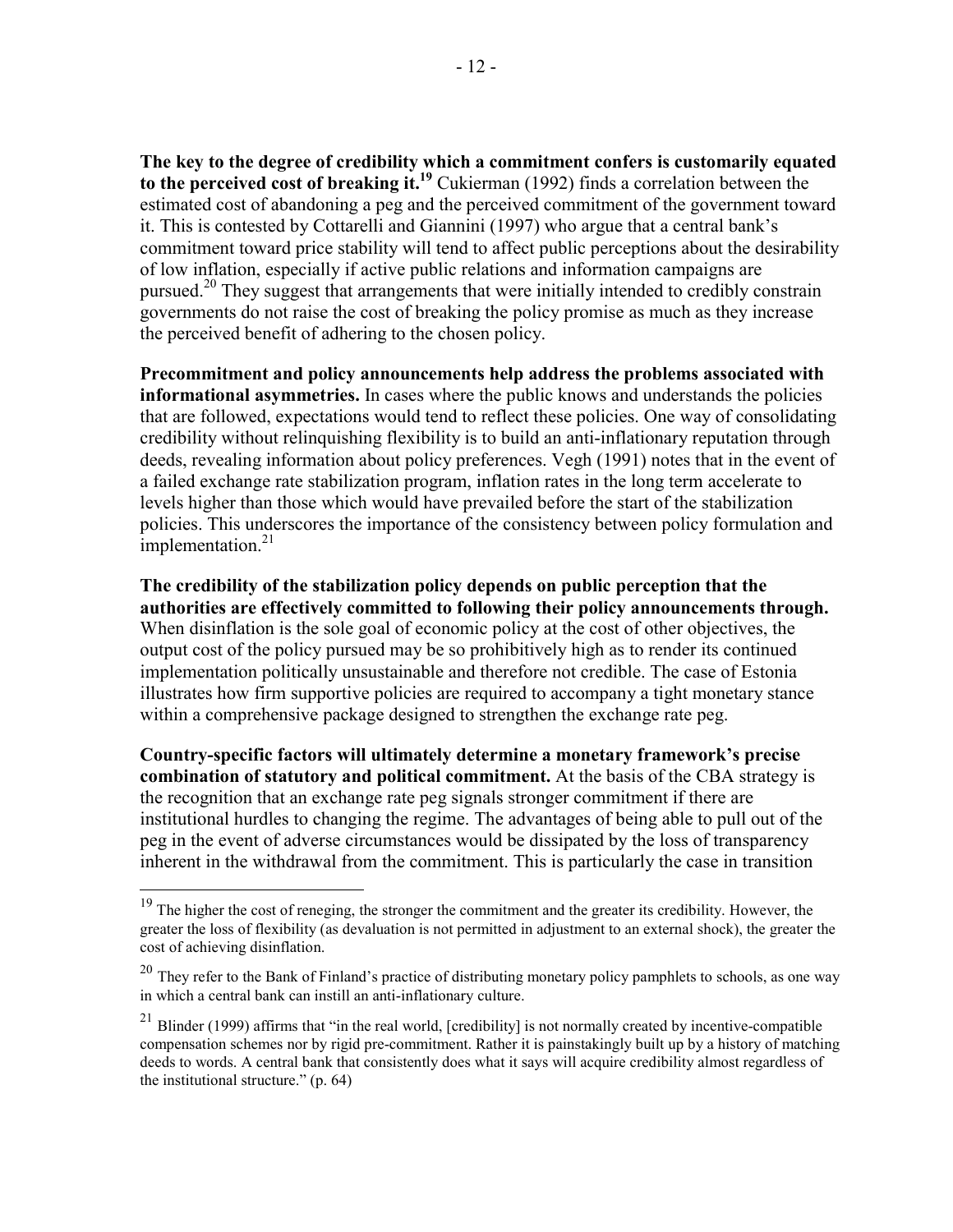economies, where ambitious stabilization programs within fragile socio-political systems require reforms to be institutionalized.<sup>22</sup> However, in the absence of political consensus on the necessity of the chosen policy, the enforcement of discipline through institutional means is unlikely to succeed. Publicizing strong political consensus on the desirability of the fixed exchange rate is thus another way of dealing with commitment uncertainty.<sup>23</sup> The relative ranking of a commitment strategy based on tying one's hands and the alternative of fostering widespread public endorsement of the stabilization policy is difficult to quantify. This is, therefore, fertile ground to examine the reputational effects of variants of CBA frameworks.

# **III. STATUTORY FEATURES ASSOCIATED WITH CREDIBILITY**

The following sections compare the statutory features of precommitment in the CBAs of Argentina (up to 2001), Bulgaria, Bosnia and Herzegovina, Estonia, Hong Kong SAR, and Lithuania. For frameworks that deviate considerably from the theoretical norm, the analysis highlights the particularities of their operating procedures.  $24$ 

**The CBAs are compared with a theoretical benchmark drawn from the literature and ranked according to a synthetic index of precommitment.** The index quantifies variations in institutional design covering elements of autonomy and transparency. It assesses the adequacy of reserves, both with respect to the coverage of monetary aggregates and to the quality of currency convertibility. Alternative claims on reserves are highlighted since they represent a potential source of vulnerability. Payment arrangements and systemic liquidity management are reviewed, as well as banks' access to international credit lines. References to data dissemination standards are included as a proxy for operational transparency and public awareness of currency board issues. Finally, the analysis also describes the possibility for the revocation of the exchange rate regime, examining exit issues and the design of any escape clause.

# **A. Methodological Issues Underlying Assessment of Precommitment**

**It is important to analyze the statutes because they directly impinge upon the degree of precommitment, they reinforce transparency, and they help channel expectations.** The extent of political commitment and public endorsement are also considered as determinant factors in the choice of legal basis and institutional design, together with the circumstances in which the CBA was initially established. In Bosnia and Herzegovina, for instance, the legal framework is highly formalized, owing to the pressing need for imparting credibility to

 $22$  This is particularly well illustrated in the strict CBA framework adopted by Bosnia and Herzegovina.

<sup>&</sup>lt;sup>23</sup> The Hong Kong Monetary Authority regularly reaffirms its support for the dollar link— for instance, making statutory commitments less relevant in the enforcement of discipline. Hansson (1997) refers to the importance of policy announcements in the Baltic countries.

<sup>&</sup>lt;sup>24</sup> The statute and accompanying legal texts are the main sources of information. For exact legal and regulatory references see the box in the appendix.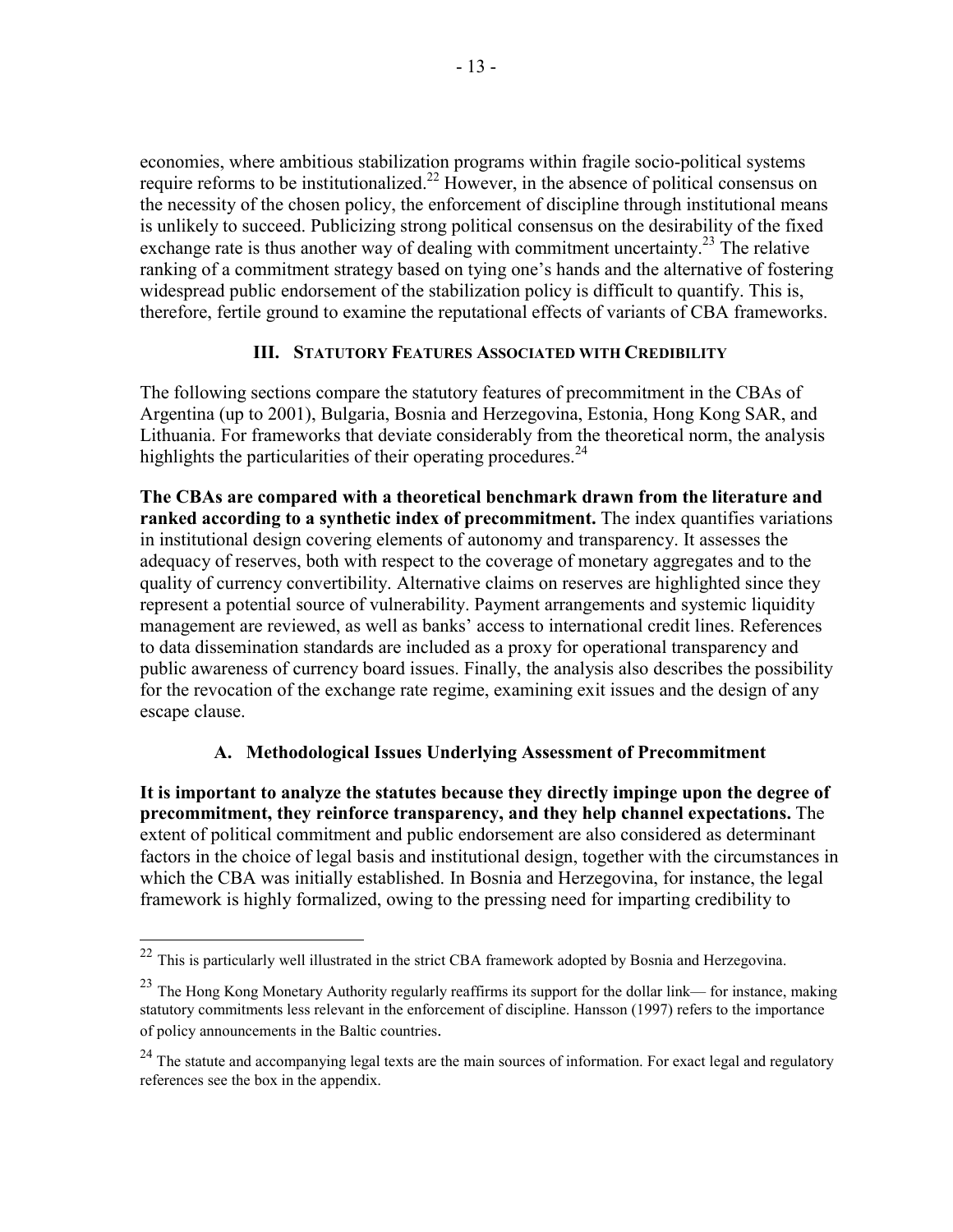monetary policy. In terms of credibility, however, a regulatory framework with monetary rules ill-suited to the fundamentals of the economy would not be an improvement over discretion. What is at stake, therefore, is the suitability of the exchange rate regime.

**It is worth noting that two main weaknesses tend to afflict any political economy analysis that relies on index values, the first of which is the sensitivity of results to the selected weighting scheme.** This issue is addressed in this analysis by selecting the index components on the basis of the literature on CBA credibility. The weighting scheme that is chosen is generally neutral as all components are attributed equal weight. The only idiosyncrasy is the relative emphasis on reserve coverage in two components of the index. Indeed, it is assessed both qualitatively, with reference to the liquidity and denomination of reserves, and quantitatively, with reference to the monetary aggregate. This is supported by the literature, however, since it is the principal feature that distinguishes a CBA from other exchange rate regimes.

**The second weakness of analyses based on indices relates to the loss of information when various elements are combined in a composite indicator.** The conclusions derived from these results could be both simplistic and misleading. This is why the overall index value, attributed to each of the CBAs in the sample, is essentially used to obtain an idea of ranking. The focus of the analysis must remain on the individual components of the index and the relative deviation of each of the CBAs in the sample vis-à-vis the theoretical benchmark $^{25}$ .

# **B. Defining the Index of Statutory Precommitment**

**The synthetic index of statutory precommitment arranges the CBA features which are associated with credibility under seven headings: (1) clarity of legal basis; (2) quality of reserve backing in terms of denomination and liquidity; (3) coverage of the monetary rule; (4) vulnerability to alternative claims on reserves; (5) operational autonomy; (6) transparency and accountability provisions and (7) regime revocation arrangements.** In reviewing the statutory frameworks, the index captures whether the reference to the board is explicit or implied in the description of central bank legislative framework. It highlights the exact reference to the quantity and quality of backing examining the level and eligibility of assets and the definition of monetary aggregates. The convertibility undertaking is also detailed according to its legal specification―whether it is one- or two-way, with or without restrictions on access, and whether or not subject to a spread. The index notes whether the objective of currency stability is legally enshrined, and whether the statute directly refers to operational autonomy and the prohibition of credit to government. It also examines freedom in determining interest rates charged on facilities, and provisions on profit allocation. The index highlights appointment, dismissal and accountability procedures, and reviews bank supervision responsibilities.

1

 $25$  The theoretical benchmark is described in further detail in the appendix.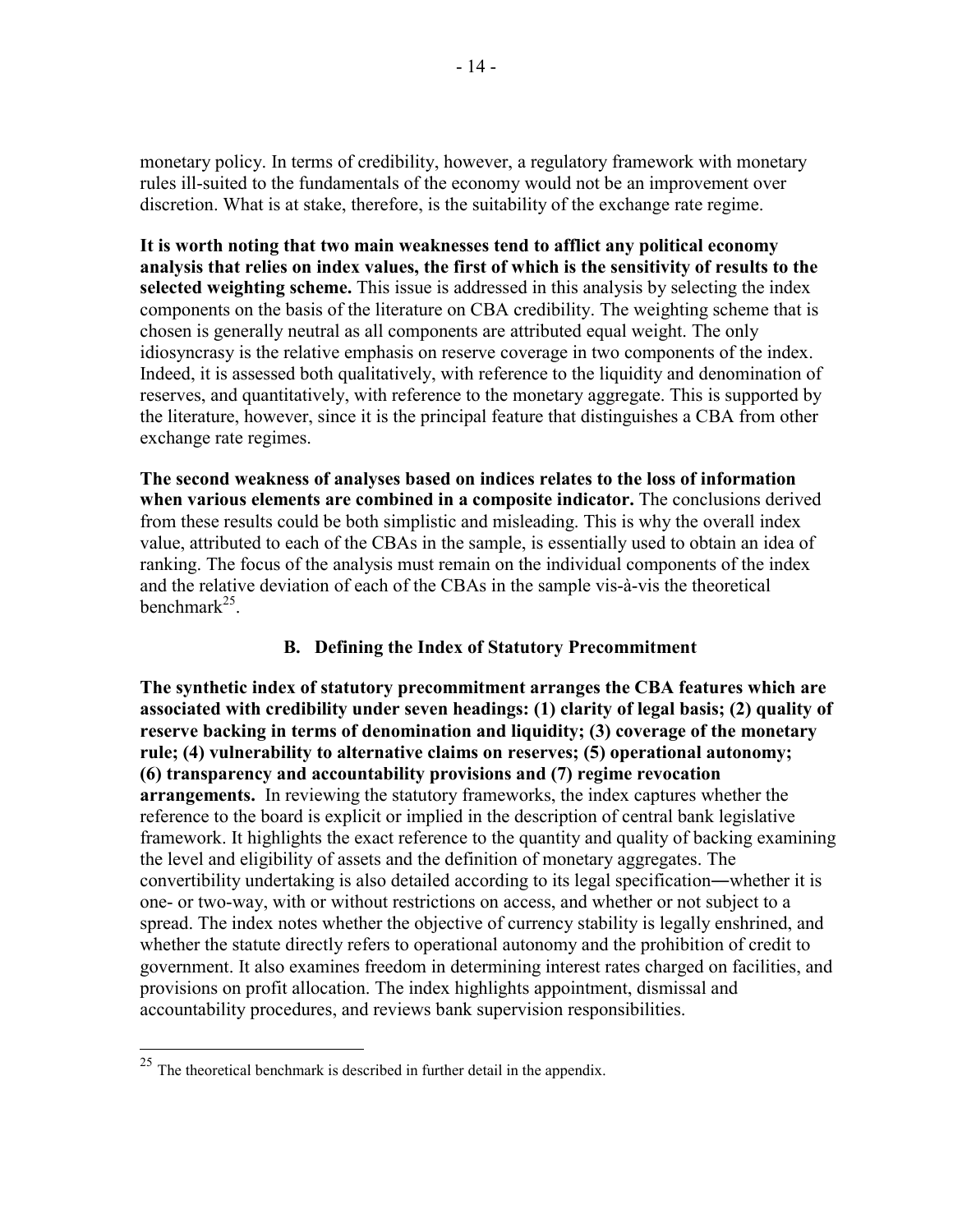# **C. Quantifying CBA Deviation from Theoretical Benchmark**

**The following tables elaborate the range of possibilities, from the theoretical benchmark to the minimum requirement for the arrangement to be considered as a CBA.** Under each of the headings defined above, the theoretical benchmark is assigned a maximum value of *1/n* where *n* is the number of subcriteria in each of the seven sets of CBA features. The minimum requirement, which is still stricter than other fixed exchange rate arrangements, is assigned a value of zero. The weighting issue is simplified by assigning each of the criteria composing the index an equal weight. As an exception, the feature on reserve adequacy is disaggregated into coverage and quality thus emphasizing the central aspect of CBA operations.

| 1. Clarity of Legal Basis     | <b>Theoretical Benchmark</b>         | Minimum Requirement                     |
|-------------------------------|--------------------------------------|-----------------------------------------|
| 1.a Reference to CBA          | Clear and explicit definition of a   | Indirectly inferred from monetary       |
|                               | <b>CBA</b>                           | policy description                      |
|                               | $= \frac{1}{4}$                      | $= 0$                                   |
| 1.b Currency stability        | Primary objective enshrined in       | No direct reference, but among other    |
| objective                     | legislation                          | economic policy objectives              |
|                               | $= \frac{1}{4}$                      | $= 0$                                   |
| 1.c Backing commitment        | Clearly specified type of reserves   | Briefly referred to without defining    |
|                               | and target aggregates                | reserves or money explicitly            |
|                               | $= \frac{1}{4}$                      | $= 0$                                   |
| 1.d Convertibility            | Two-way convertibility, full access, | Limited convertibility / access,        |
| undertaking                   | no transaction costs or spread       | presence of transaction costs or spread |
|                               | $= \frac{1}{4}$                      | $= 0$                                   |
| Range of values for criterion |                                      | $\theta$                                |

| Table 1. Clarity of Legal Basis |
|---------------------------------|
|                                 |

**While all the statutes specify the reserve backing of monetary liabilities, there is only one explicit reference to a CBA and the extent of convertibility varies from country to country.** As regards subcriterion 1.a, the CBA in Bosnia and Herzegovina is the only regime which is explicitly referred to as such in the legislation. All the others are implied from the description of the monetary rule and exchange rate regimes contained in the statutes. Under 1.b, the only CBA statute which does not explicitly feature currency stability as a primary objective in the statute is that of Hong Kong SAR. Policy statements in support of the dollar link and disclosure of government support through various channels compensate for this lack of formal commitment. Under 1.c, all statutes without exception refer directly to the reserve backing of monetary liabilities in the basic provisions.

**The index adopts a binary approach to convertibility since it is the nature of the commitment which is of relevance rather than the range of possibilities.** The range of possibilities is still worth examining for evidence of transaction costs or the direction of convertibility. One way or restricted convertibility undertakings are assigned values of zero since in absolute terms they both fall short of the theoretical benchmark. The extent of the convertibility undertaking varies from country to country, with full two-way convertibility guaranteed in Bosnia and Herzegovina and Bulgaria. This is also the case in Lithuania, where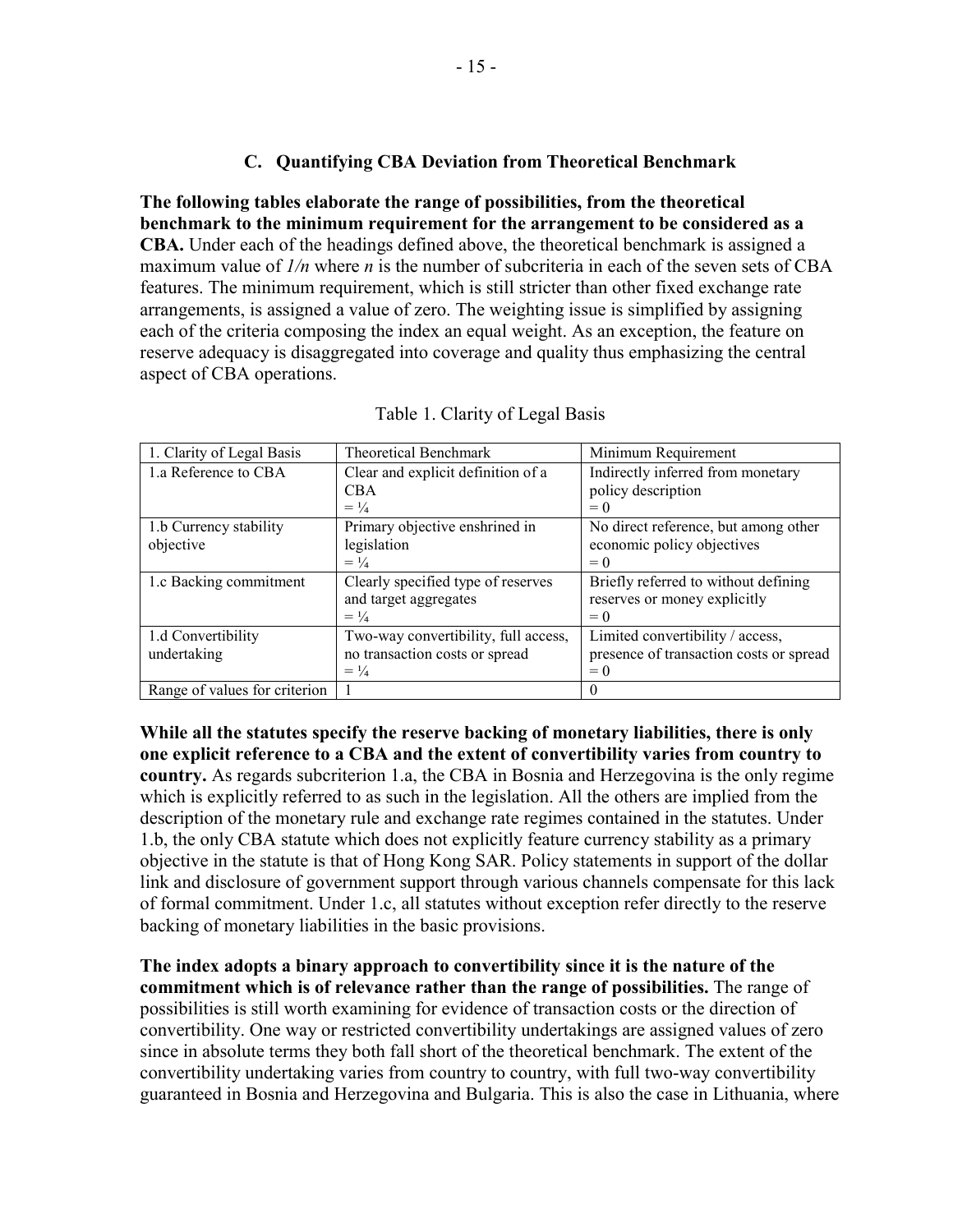in addition charges imposed by banks are subject to a ceiling. In Argentina, convertibility was statutorily guaranteed one way, although it would also have been operationally two-way. The same applies to Estonia, subject to an exchange rate spread. In Hong Kong SAR, access to convertibility is limited to note-issuing banks and subject to a narrow spread.

| 2. Quality of Reserve Backing       | <b>Theoretical Benchmark</b>       | Minimum Requirement              |
|-------------------------------------|------------------------------------|----------------------------------|
| 2.a Denomination of eligible assets | Reserve currency                   | Other convertible currencies     |
|                                     | $=$ $\frac{1}{2}$                  | $= 0$                            |
| 2.b Liquidity of reserve asset      | Foreign currency reserves or       | Government paper and less liquid |
| holdings                            | short-term interest-bearing assets | securities                       |
|                                     | $=$ $\frac{1}{2}$                  | $= 0$                            |
| Range of values for criterion       |                                    |                                  |

Table 2. Quality of Reserve Backing

**Only three of the six statutes specify that monetary liabilities should be backed by assets denominated in the reserve currency.** Although theoretically monetary liabilities should be backed by reserve currency, to limit exchange rate instability in relation to third currencies, modern CBAs may opt for a mixed portfolio of reserve assets. The composition of this should reflect the currencies of the country's main trading partners. The statutes which allow assets in denominations other than the reserve currency yet impose restrictions on the third currency component, may thus be attributed a value of ½ under criterion 2.a. Examples of this include Bosnia and Herzegovina, where reserves are largely held in euros (previously in German marks) and other currencies are subject to a ceiling. In Bulgaria, the statute specifically calls for reserves to be restructured in line with the exchange rate peg. In Estonia, the statutory reference was to the bulk of reserve assets being denominated in German marks, and subsequently amended to provide for the introduction of the euro. In contrast, according to their statutes, CBA reserves in Hong Kong SAR and Lithuania may be held in unspecified foreign or convertible currency, not necessarily the reserve currency. This was also the case in Argentina. These three countries are therefore assigned a value of zero. Since the issue here is that the statutory requirement for CBA assets to be held in the reserve currency would greatly facilitate the public's assessment of reserve adequacy.

**Similarly, three of the six statutes do not impose liquidity considerations on the reserve backing.** The theoretical benchmark provides for reserves to be held other than in cash form, due to the need to optimize interest earnings on the CBA reserve portfolio. The statutes which stipulate that reserves must be highly liquid and risk-free are thus attributed higher values in the satisfaction of subcriterion 2.b, as compared with those containing no such reference. The former comprise Bosnia and Herzegovina, Bulgaria and Estonia, while Argentina, Hong Kong SAR and Lithuania fall in the latter category. The Estonian statute authorizes the CBA to engage in asset management, subject to the satisfaction of a number of conditions. They are, in order of importance: the maintenance of value, of liquidity, the diversification of risks and the optimization of profit. Particularly noteworthy is the fact that the legal framework applicable to Argentina imposed no liquidity and risk consideration, notwithstanding the practice for BCRA reserve management to be conducted with reference to a benchmark portfolio. Argentina would also have been assigned the value of zero on the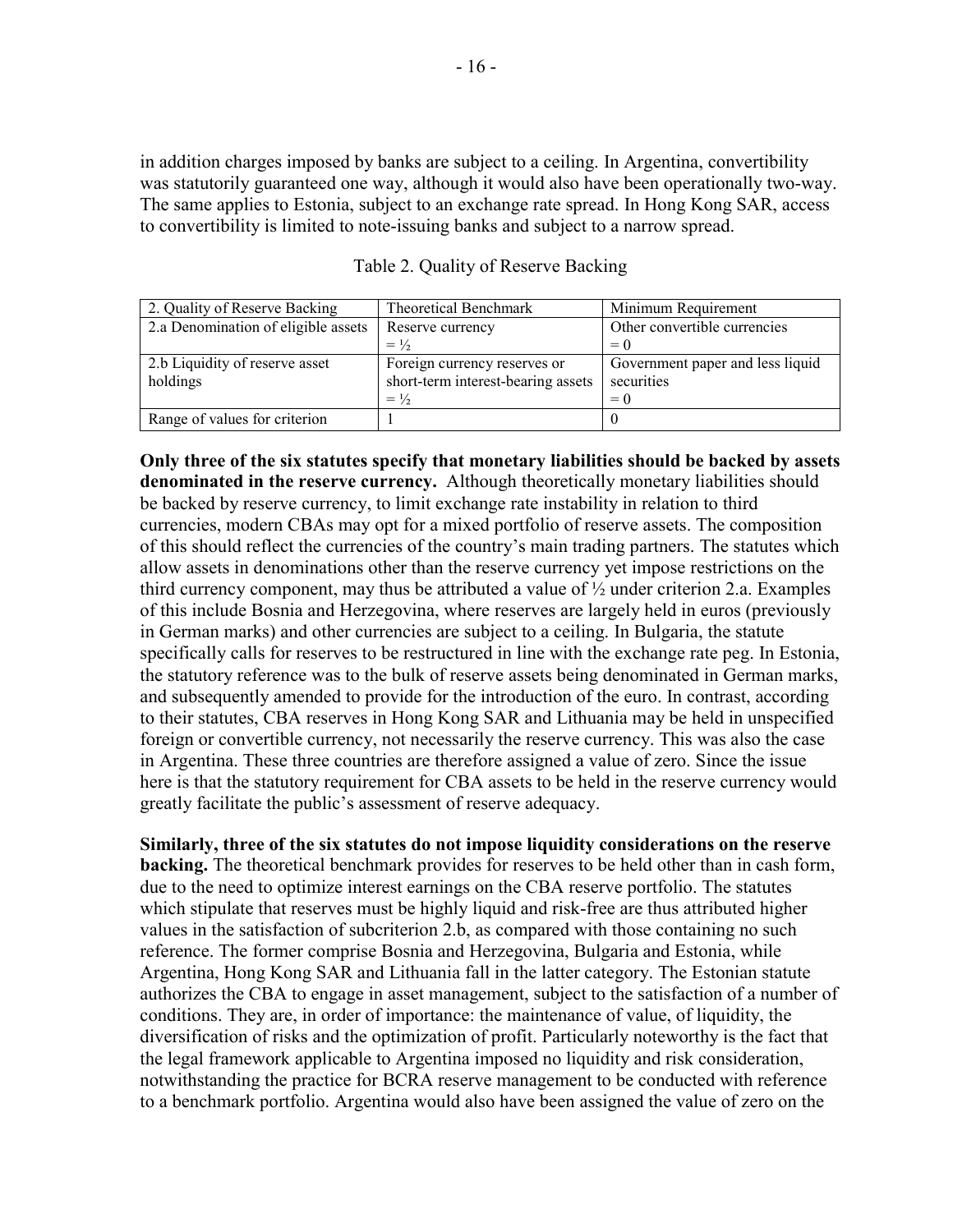liquidity subcriterion because its central bank (the BCRA) was entitled to hold public bonds in breach of basic CBA requirements (even though they were subject to a ceiling and an annual growth rate). The aforementioned binary approach is maintained.

**The index values assigned to reserve holdings may seem to penalize a CBA that is effective in portfolio management.** However, the strict statutory features remain relevant. This is because in the event of a crisis, the CBA would require immediate access to its liquid and freely convertible reserves. Such features were designed to limit mismanagement of asset holdings, particularly since currency boards were often established because of limited experience in monetary policy. With expertise in portfolio management, a CBA can engage in maturity matching. Thus, perfectly liquid and risk-free assets would be held in amounts equivalent to cash in circulation, while the excess covering broader monetary aggregates could be invested in interest-bearing assets.

#### Table 3. Coverage of Monetary Aggregates

| 3. Monetary Aggregates        | Theoretical Benchmark | Minimum Requirement  |  |
|-------------------------------|-----------------------|----------------------|--|
| Selected monetary aggregate   | Broad money           | Narrow or base money |  |
|                               | =                     | $= 0$                |  |
| Range of values for criterion |                       |                      |  |

**Due to financial innovation, broader monetary aggregates are set as the benchmark, rather than base money, leading to the satisfaction of this criterion by only two of the CBAs in the sample.** Coverage should be extended to deposits that may be converted into cash upon demand, due to financial innovation and the declining importance of bank settlement balances. An alternative is to cover base money and to broaden coverage as the exchange rate regime strengthens, or to announce at regular intervals that the bulk of a broader aggregate is adequately covered. The statutes providing for backing beyond base money refer to national particularities in the monetary framework. The CBA in Bosnia and Herzegovina includes residents' accounts on its books, while the Estonian CBA, within the central bank, backs all liabilities including any collateral extended. These two countries are awarded a full value on criterion 3, whereas the other four are awarded the value of zero.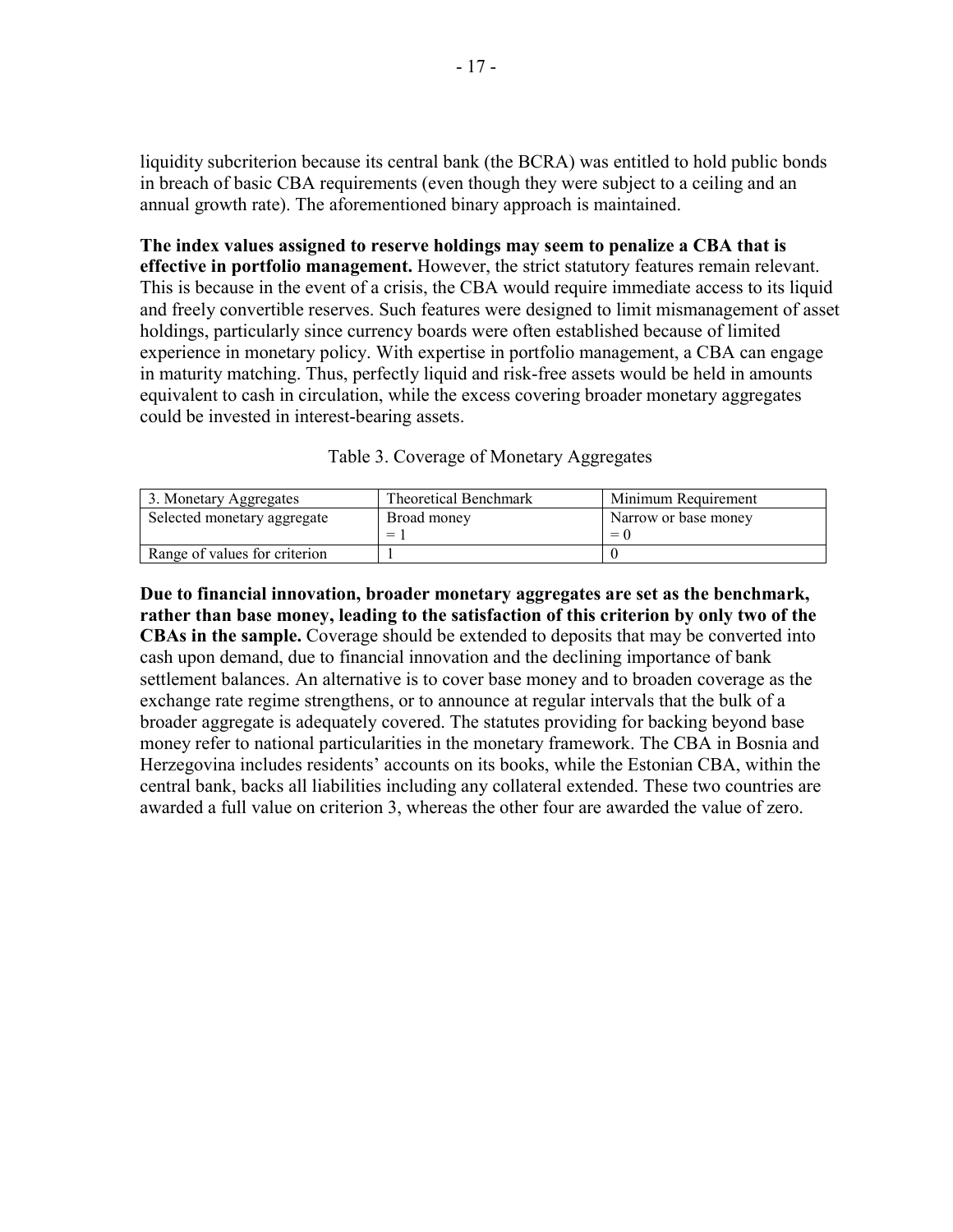| Table 4. Claims on Reserves |  |  |  |
|-----------------------------|--|--|--|
|-----------------------------|--|--|--|

| 4. Claims on Reserves                                                             | <b>Theoretical Benchmark</b>                                                                                        | Minimum Requirement                                                                                        |
|-----------------------------------------------------------------------------------|---------------------------------------------------------------------------------------------------------------------|------------------------------------------------------------------------------------------------------------|
| 4.a Bank supervision role<br>and lender-of-last-resort<br>(LOLR) responsibilities | CBA supervisory role only, separate<br>authority with LOLR responsibilities<br>$= 1/3$                              | Bailout of banks in the event of<br>systemic risk, using excess margin of<br>reserve holdings<br>$= 0$     |
| 4.b Clearing / payment<br>arrangements and liquidity<br>management                | No rediscounting facilities or<br>liquidity management, banks to<br>establish international credit lines<br>$= 1/3$ | Temporary and exceptional provision<br>of end-of-day liquidity to solvent<br>banks at penal rates<br>$= 0$ |
| 4.c Credit to the government                                                      | Clear and explicit statutory<br>prohibition of credit to government<br>$= 1/3$                                      | Purchase of government paper at<br>market rates subject to a ceiling<br>$= 0$                              |
| Range of values for criterion                                                     | 1                                                                                                                   | $\theta$                                                                                                   |

**Three of the CBAs are charged with safeguarding the stability of the banking system and have not relinquished LOLR facilities.** The statutes of Bosnia and Herzegovina and Estonia satisfy the subcriterion of bank supervision and LOLR since these CBAs are entrusted with monitoring the adherence of financial institutions to prudential requirements, without any provisions for bailing them out in a crisis, as was also the case in Argentina. In Estonia, loans may be extended to banks under systemic and emergency circumstances, provided that there are excess reserves in relation to the backing requirement. For 4.a, or the category of bank supervision and LOLR responsibilities, these three countries are thus assigned the full value of  $\frac{1}{3}$ , while the other three CBAs obtain the value of zero. Indeed, the Bulgarian CBA is charged with the stability of the banking system and the protection of depositors. The Lithuanian CBA may extend credit to banks up to 60 percent of the value of their liabilities. The statute governing the Hong Kong SAR monetary authority (HKMA) refers to the requirement to ensure the stability and integrity of the monetary and financial system.

**As regards the involvement of the CBA in liquidity management and clearing and payment systems, the sample is divided along the same lines.** The strictest is the statute found in Bosnia and Herzegovina which does not provide for any money market operations. Argentina and Estonia satisfy subcriterion 4.b, and may be attributed the value 1⁄3 . In the case of Argentina, rediscounting was temporary and banks were encouraged to establish their own international credit lines. As regards the third alternative claim on reserves, in criterion 4.c, the statutes of the CBAs in Hong Kong SAR and Lithuania are the only ones that do not explicitly prohibit the provision of credit to government. They are therefore assigned a value of zero while the other four CBAs obtain a value of 1⁄3 .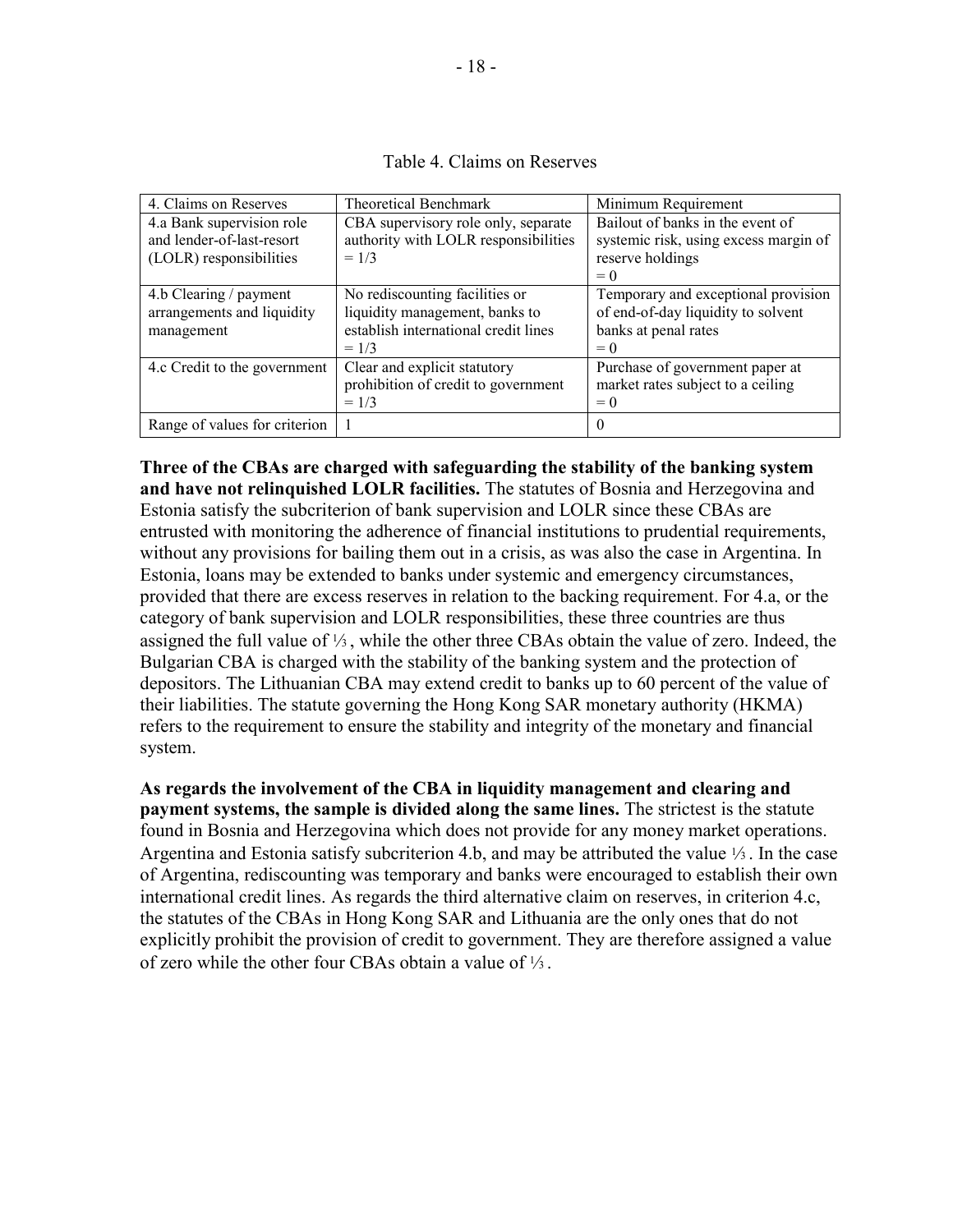| 5. CBA Autonomy               | <b>Theoretical Benchmark</b>        | Minimum Requirement                     |
|-------------------------------|-------------------------------------|-----------------------------------------|
| 5.a Regulatory autonomy       | CBA autonomy clearly established    | No direct references to autonomy in the |
|                               | in legal basis                      | statute                                 |
|                               | $= \frac{1}{4}$                     | $= 0$                                   |
| 5.b Appointment / dismissal   | Clear contract terms and conditions | Short term appointment, unclear         |
| provisions                    | of dismissal                        | dismissal procedures                    |
|                               | $= \frac{1}{4}$                     | $= 0$                                   |
| 5.c Policymaking authority    | Sole responsibility of CBA          | Subject to government approval          |
| instrument autonomy           | $= \frac{1}{4}$                     | $= 0$                                   |
| 5.d Profit allocation         | Retained to supplement reserves     | Mostly transferred to government        |
|                               | $= \frac{1}{4}$                     | $= 0$                                   |
| Range of values for criterion |                                     | $\theta$                                |

Table 5. Operational Autonomy

**All statutes bar one affirm CBA autonomy from the government and most reinforce this with policymaking authority.** The exception is that of Hong Kong SAR, which thus obtains the value of zero for subcriterion 5.a and 5.c. All the statutes include detailed appointment provisions, and procedures for the dismissal of the governor and members of the board. This makes 5.b, on appointment and dismissal provisions, another subcriterion, in addition to that of backing commitment under 1.c, where all the CBAs are assigned a full value. The arrangement in Bosnia is the strictest at the time of the establishment of the CBA. Initially, no national could be appointed to head the CBA, the procedure being in the hands of the IMF to remove all objective forms of government involvement in appointment and dismissal. The transition to the local appointment of a governor with Bosnian citizenship was smoothly effected in 2004 with the consolidation of autonomy and credibility. Some statutes specify the attributes of candidates to the post and refer to more detailed provisions regarding breach of contract as grounds for dismissal. Accordingly, most statutes also reinforce CBA autonomy with provisions relating to policymaking authority in interest rate policy. In Hong Kong SAR, the CBA statute is unclear as to instrument autonomy, and may thus be assigned the value of zero, while the other four CBAs obtain a value of  $\frac{1}{4}$  in policymaking authority under  $5c$ .

## **The sample is split over CBA discretion in managing its budget and allocating profit.**

The theoretical benchmark provides for the retention of earnings on reserves so that the CBA may supplement its reserve account. At the other extreme, earnings are transferred to the government and only a minimal fraction is retained by the CBA. The exact proportion of earnings transferred to the government may also depend on the net worth of the CBA at the start of its operations, as was the case in Bosnia and Herzegovina. There, profit may only be transferred to the government provided that the capital to liabilities ratio reaches 10 percent. The HKMA, on the other hand, may transfer part of its earnings, without being required to do so. In Lithuania, most of the reserves are retained for various funds and only the excess is transferred as in Estonia, where distributable profits are determined after increases to statutory and reserve capital. These four countries, Bosnia and Herzegovina, Estonia, Hong Kong SAR, and Lithuania, are assigned a value of  $\frac{1}{4}$  on subcriterion 5.d. The other two countries, Argentina, and Bulgaria, obtain a score of zero.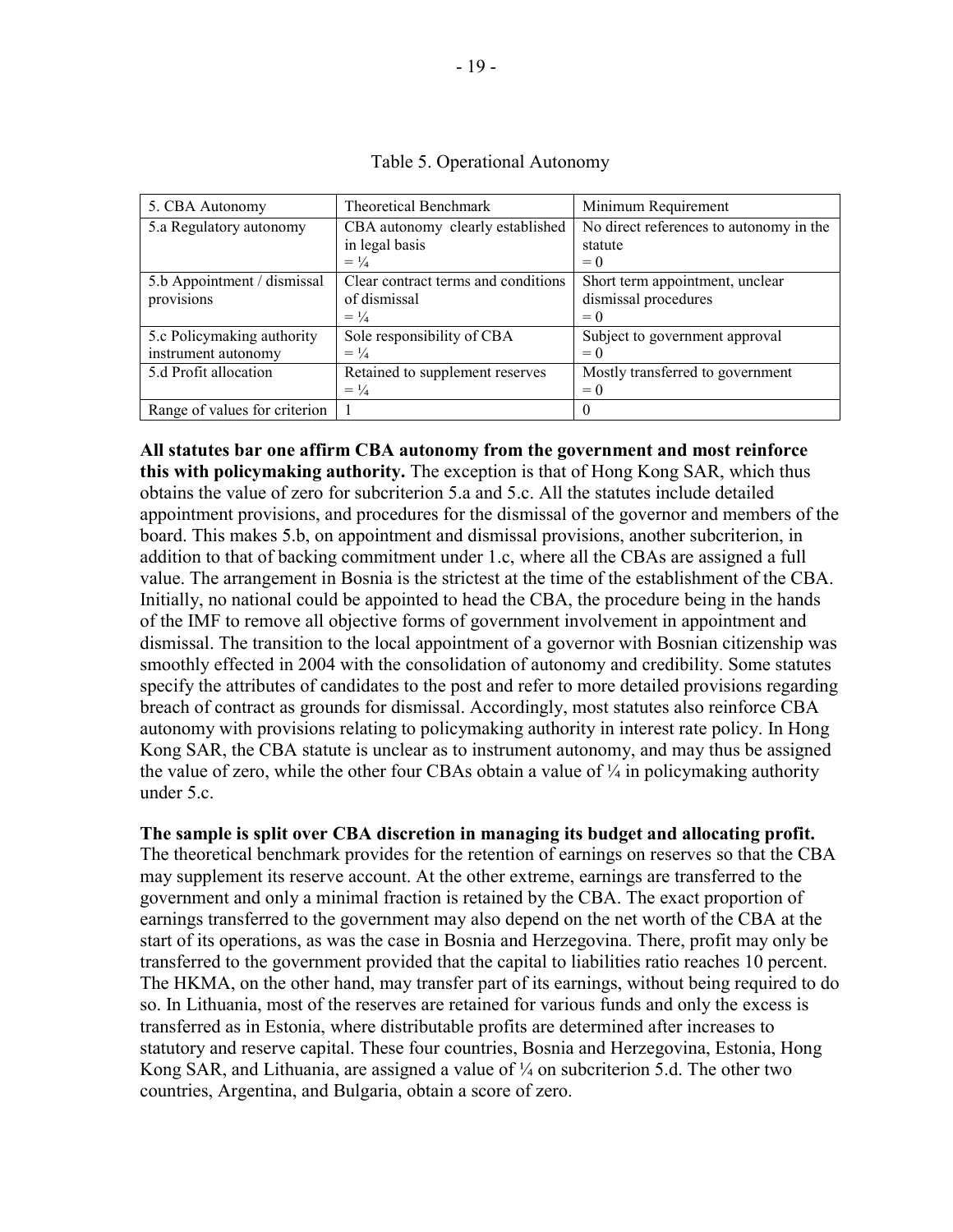| 6. Accountability and Transparency | <b>THEORETICAL BENCHMARK</b>     | <b>MINIMUM REQUIREMENT</b>       |
|------------------------------------|----------------------------------|----------------------------------|
| 6.a Accountability                 | Required and detailed in statute | No statutory reference           |
|                                    | $=$ $\frac{1}{2}$                | $= 0$                            |
| 6.b Transparency                   | Detailed data disclosure         | Publications of a general nature |
|                                    | $=$ $\frac{1}{2}$                | $= 0$                            |
| Range of values for criterion      |                                  |                                  |

## Table 6. Accountability and Transparency

**All the CBAs except for one satisfy the accountability and transparency criteria when proxied by reporting requirements and data dissemination.** All the statutes require the publication of economic data on a timely basis, and some even set out reporting procedures. The notable exception is Hong Kong SAR, although it is the CBA with the most information on monetary and financial policies made readily available to the public. Since the index examines statutory features, Hong Kong SAR is attributed the value of zero while the other frameworks obtain the full value of ½ under criterion 6.a, accountability. Transparency standards are observed by all the CBAs in the sample. Where CBAs have adhered to Fund standards of data dissemination and codes of good practice, they may be judged to be in conformity with subcriterion 6.b. The only exception in this respect is Bosnia and Herzegovina, but extensive disclosure of monthly financial statements in the press, the presentation of quarterly accounts to the Presidency and detailed annual reports also justify a full value on this criterion.

| 7. Escape Clauses                  | <b>THEORETICAL BENCHMARK</b>      | <b>MINIMUM REQUIREMENT</b>    |
|------------------------------------|-----------------------------------|-------------------------------|
| 7.a Regime revocation              | No discretion, strict requirement | No direct reference           |
| arrangements                       | of parliamentary ruling           | $= 0$                         |
|                                    | $=$ $\frac{1}{2}$                 |                               |
| 7.b Exit issues and escape clauses | Clear or implied time horizon     | Open-ended commitment without |
|                                    | and specified contingencies       | exit details                  |
|                                    | $=$ $\frac{1}{2}$                 | $= 0$                         |
| Range of values for criterion      |                                   |                               |

**Regime revocation arrangements are specified in three of the statutes, but none of the CBAs include a clear escape clause.** The review of the revocation and escape clause provisions implies that CBAs in this evaluation fall short of a permanent arrangement in the emerging markets under study. Indeed, Estonia and Lithuania have explicitly adopted the CBA in the process of their transition out of the ruble zone and toward EMU, while Argentina had originally sought to address a period of hyperinflation and limit contagion from regional spillovers. In Hong Kong SAR, in view of the uncertainty surrounding the return of the province to Chinese sovereignty, the CBA was also a product of its time. The conditions under which the exchange rate regime can be revoked are central to the credibility of the CBA, particularly in times of crisis. Most of the statutes limit the discretion of government to opt out of the CBA, by imposing a parliamentary ruling for any amendments except in Hong Kong SAR. The case of Lithuania is ambiguous as the statute provides for the exchange rate regime to be changed by the government in consultation with the central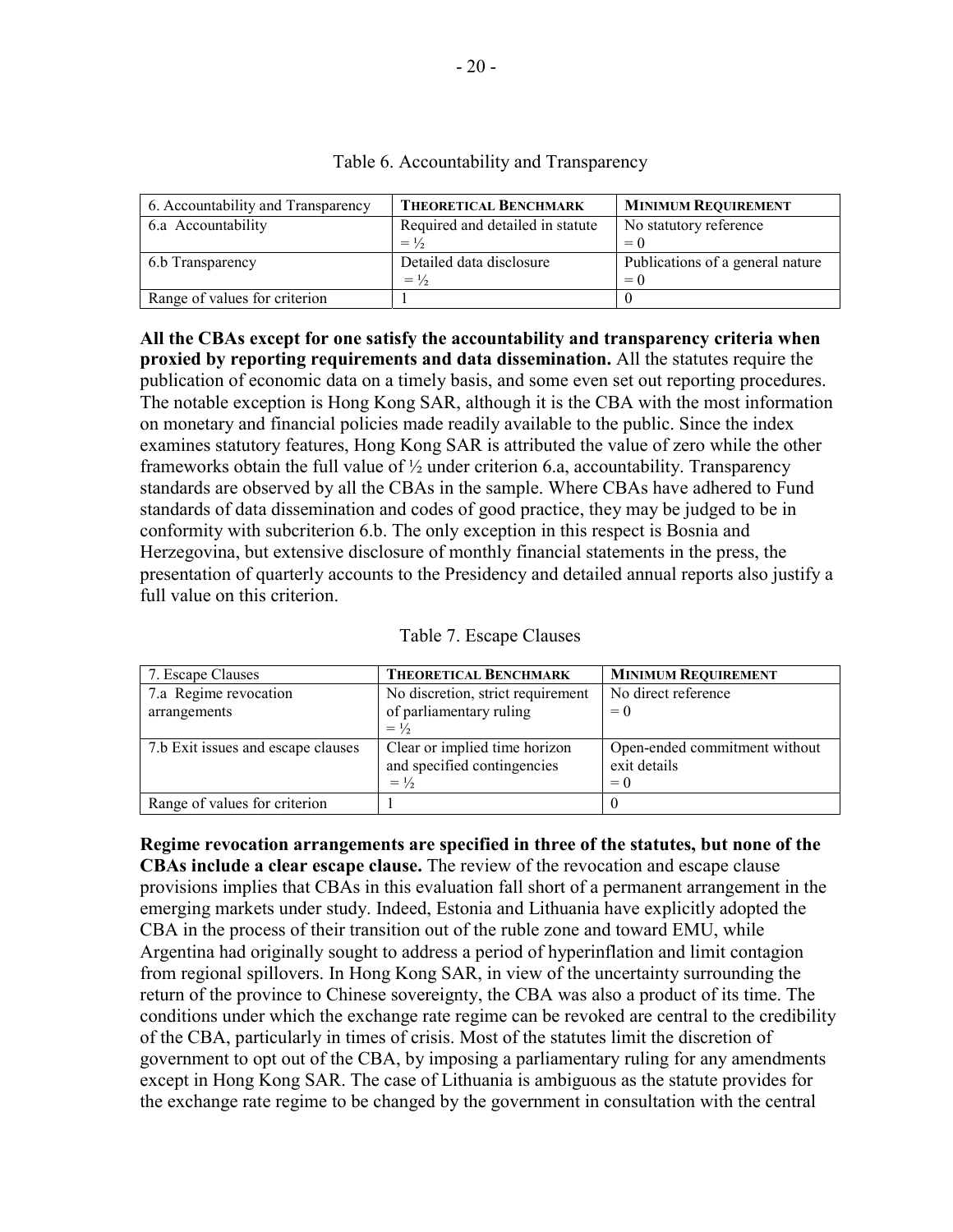bank. There are no detailed provisions relating to conflict resolution procedures. Accordingly, these two countries are awarded the value of zero with respect to feature 7.a, regime revocation arrangements. In Bulgaria on the other hand, only an Act of Congress or National Assembly could change the regime. The same applied to the legal framework previously in place in Argentina. In Bosnia and Herzegovina, although the CBA statute contains no such reference, Article IV. 4.a) of the Constitution sets out the legal basis for the responsibility of the Parliamentary Assembly for amending the statute. In Estonia, it is clearly stated that the CBA has no right to devalue the exchange rate. As regards the final subcriterion, none of the statutes specify clear escape clauses, and they are thus all assigned the value of zero. It may be noted, however, that exit issues feature in CBA discussions for the Baltic countries and Bulgaria, with reference to European Union accession, or in the case of Bosnia and Herzegovina, the eventual adoption of the anchor currency.

#### **D. Discussion of Results**

The table below shows the value attributed to each country according to the various subcriteria of statutory precommitment. It concludes with the overall value of the index obtained by each of the six CBAs.

|                                                                                                                         |                  | Bosnia/                                                                                                    |                  |               | Hong Kong     |                  |
|-------------------------------------------------------------------------------------------------------------------------|------------------|------------------------------------------------------------------------------------------------------------|------------------|---------------|---------------|------------------|
| Criterion                                                                                                               | Argentina        | Herzegovina                                                                                                | Bulgaria         | Estonia       | <b>SAR</b>    | Lithuania        |
| 1.a                                                                                                                     | 0                | $\frac{1}{4}$                                                                                              | $\theta$         | 0             | 0             | $\theta$         |
| 1.b                                                                                                                     | $\frac{1}{4}$    | $\frac{1}{4}$                                                                                              | $\frac{1}{4}$    | $\frac{1}{4}$ | $\theta$      | $\frac{1}{4}$    |
| 1.c                                                                                                                     | $\frac{1}{4}$    | $\frac{1}{4}$                                                                                              | $\frac{1}{4}$    | $\frac{1}{4}$ | $\frac{1}{4}$ | $\frac{1}{4}$    |
| 1.d                                                                                                                     | $\overline{0}$   | $\frac{1}{4}$                                                                                              | $\frac{1}{4}$    | $\theta$      | $\theta$      | $\frac{1}{4}$    |
| 2.a                                                                                                                     | $\boldsymbol{0}$ | $\frac{1}{2}$                                                                                              | $\frac{1}{2}$    | $\frac{1}{2}$ | $\theta$      | $\boldsymbol{0}$ |
| 2.b                                                                                                                     | $\theta$         | $\frac{1}{2}$                                                                                              | $\frac{1}{2}$    | $\frac{1}{2}$ | $\theta$      | $\theta$         |
| 3                                                                                                                       | $\boldsymbol{0}$ |                                                                                                            | $\boldsymbol{0}$ |               | $\theta$      | $\theta$         |
| 4.a                                                                                                                     | $\frac{1}{3}$    | $\frac{1}{3}$                                                                                              | $\mathbf{0}$     | $\frac{1}{3}$ | $\theta$      | $\theta$         |
| 4.b                                                                                                                     | $\frac{1}{3}$    | $\frac{1}{3}$                                                                                              | $\theta$         | $\frac{1}{3}$ | $\theta$      | $\theta$         |
| 4.c                                                                                                                     | $\frac{1}{3}$    | $\frac{1}{3}$                                                                                              | $\frac{1}{3}$    | $\frac{1}{3}$ | 0             | $\theta$         |
| 5.a                                                                                                                     | $\frac{1}{4}$    | $\frac{1}{4}$                                                                                              | $\frac{1}{4}$    | $\frac{1}{4}$ | $\theta$      | $\frac{1}{4}$    |
| 5.b                                                                                                                     | $\frac{1}{4}$    | $\frac{1}{4}$                                                                                              | $\frac{1}{4}$    | $\frac{1}{4}$ | $\frac{1}{4}$ | $\frac{1}{4}$    |
| 5.c                                                                                                                     | $\frac{1}{4}$    | $\frac{1}{4}$                                                                                              | $\frac{1}{4}$    | $\frac{1}{4}$ | $\theta$      | $\frac{1}{4}$    |
| 5.d                                                                                                                     | $\theta$         | $\frac{1}{4}$                                                                                              | $\boldsymbol{0}$ | $\frac{1}{4}$ | $\frac{1}{4}$ | $\frac{1}{4}$    |
| 6.a                                                                                                                     | $\frac{1}{2}$    | $\frac{1}{2}$                                                                                              | $\frac{1}{2}$    | $\frac{1}{2}$ | $\theta$      | $\frac{1}{2}$    |
| 6.b                                                                                                                     | $\frac{1}{2}$    | $\frac{1}{2}$                                                                                              | $\frac{1}{2}$    | $\frac{1}{2}$ | $\frac{1}{2}$ | $\frac{1}{2}$    |
| 7.a                                                                                                                     | $\frac{1}{2}$    | $\frac{1}{2}$                                                                                              | $\frac{1}{2}$    | $\frac{1}{2}$ | $\theta$      | $\boldsymbol{0}$ |
| 7.b                                                                                                                     | $\theta$         | $\Omega$                                                                                                   | $\theta$         | $\theta$      | $\Omega$      | $\theta$         |
| <b>Index</b>                                                                                                            | 0.54             | 0.93                                                                                                       | 0.62             | 0.86          | 0.18          | 0.39             |
| Notes: Normalized value of the index defined as $\sum \omega i \delta ij$ where the weight $\omega$ assigned to each of |                  |                                                                                                            |                  |               |               |                  |
|                                                                                                                         |                  | the seven criteria i is equal to $1/7$ and the value assigned to each of the subcriteria j is binary, that |                  |               |               |                  |
| is zero or $1/n$ <i>n</i> being the number of subcriteria in each of the seven criteria (as set out in Tables 1)        |                  |                                                                                                            |                  |               |               |                  |

#### Table 8. Results

is or *1/n*, *n* being the number of subcriteria in each of the seven criteria (as set out in Tables 1

to 7).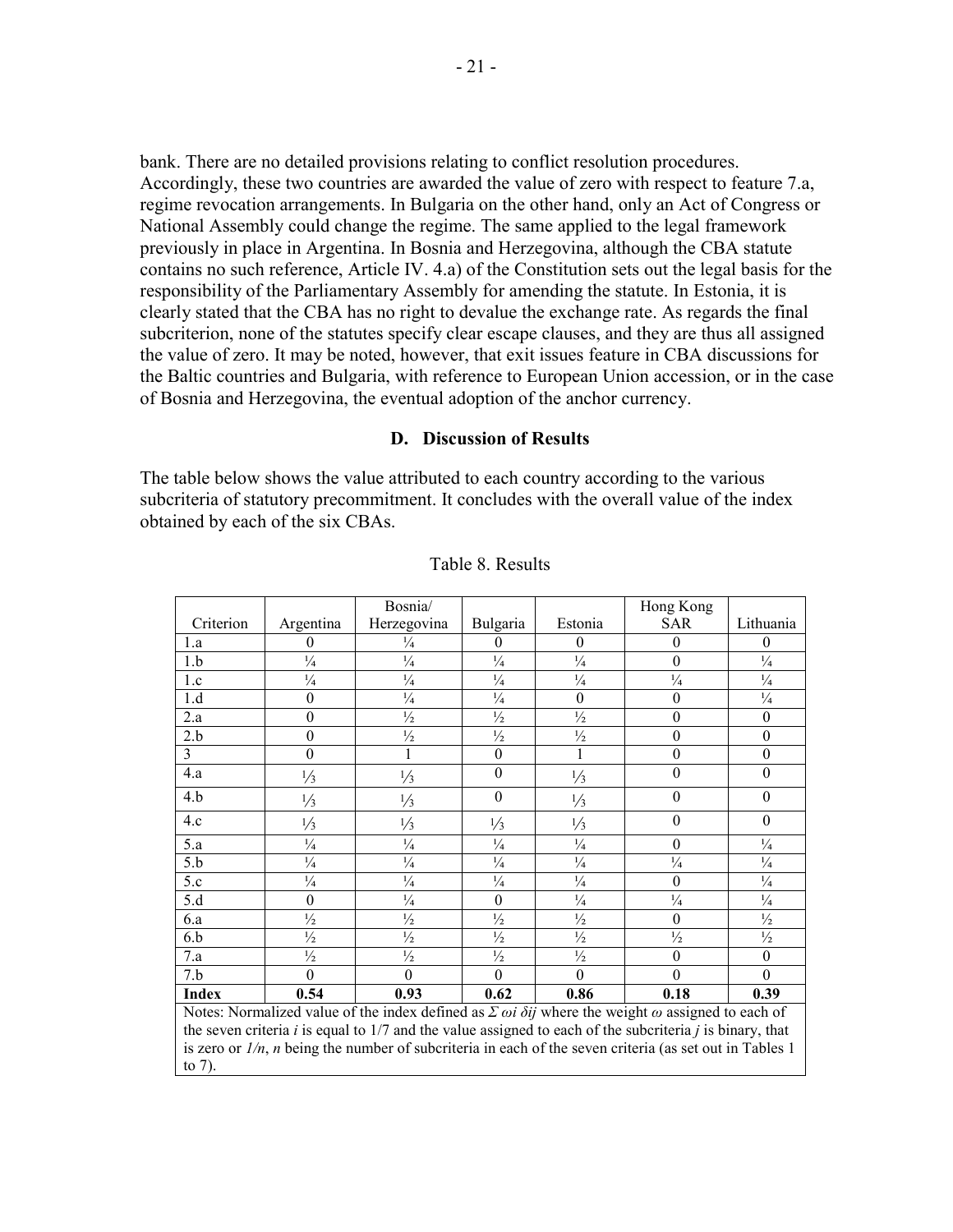**The range of normalized index values is a clear numerical illustration of prevailing cross-country differences in the statutory features underlying CBAs.** The index values obtained by the CBA frameworks under study are interesting on a number of accounts, especially given the breadth of 0.75 between the minimum and maximum values obtained. Yet all the emerging markets under study are referred to as CBA countries in publications which classify economies according to their exchange rate regime. Studies which compare credibility issues across exchange rate regimes may thus lead to misleading conclusions if no account is taken of these differences. This is one reason why the analysis of this paper placed considerable emphasis on determining which statutory features are particularly relevant for exchange rate credibility (e.g., the quality of backing, alternative claims on reserves, autonomy in policymaking and revocation clauses).

**The ranking of the index values highlights the incidence of country-specific factors in the choice between statutory and political commitment.** The actual index value obtained by a particular CBA is of limited significance, other than in providing a quantitative measure to express its deviation from the theoretical benchmark. What is also interesting is that it provides information on how strict the CBA is, relative to the institutional framework adopted in the other countries. In this analysis, it was noted that CBAs serve to enhance the transparency of monetary and exchange rate policies. This may also be achieved through regular disclosure of data on monetary and reserve aggregates. It was also suggested that monetary authorities might reinforce public consensus on the suitability of the exchange rate peg through ongoing information campaigns, strengthening the credibility of the CBA through firm reiteration of their policy commitment. This may provide an alternative to the adoption of the strict CBA framework described in the literature.

**The results may illustrate the premise that the stronger the need to impart credibility to exchange rate policy, the greater the likelihood of opting for a strict CBA framework.**  The example of Hong Kong SAR is particularly interesting in this respect. It is therefore not surprising that the index value which the HKMA obtains is the lowest of the sample. At the other end of the spectrum, the finding that the CBA in Bosnia and Herzegovina obtains the highest index value is consistent with expectations of this analysis regarding the tendency to opt for a stricter statutory framework for monetary stabilization in the context of post-conflict institution-building.

**The results obtained on the individual components of the index also illustrate the source of various impediments to the automatic CBA adjustment mechanism.** In spite of the focus on stabilization policy in Bulgaria, the index value is lower than that of Bosnia and Herzegovina and Estonia. This is principally on account of the fact that the nature of the CBA adjustment mechanism is not strictly automatic, as it would be under the theoretical benchmark. The overall index value for the CBA which was in place in Argentina until recently is also downgraded, due to the inclusion of domestic government securities within reserve assets. Finally, the score of the Lithuanian CBA is lower since it is penalized for not excluding the possibility of extending credit to banks and government, according to the present definition of the index.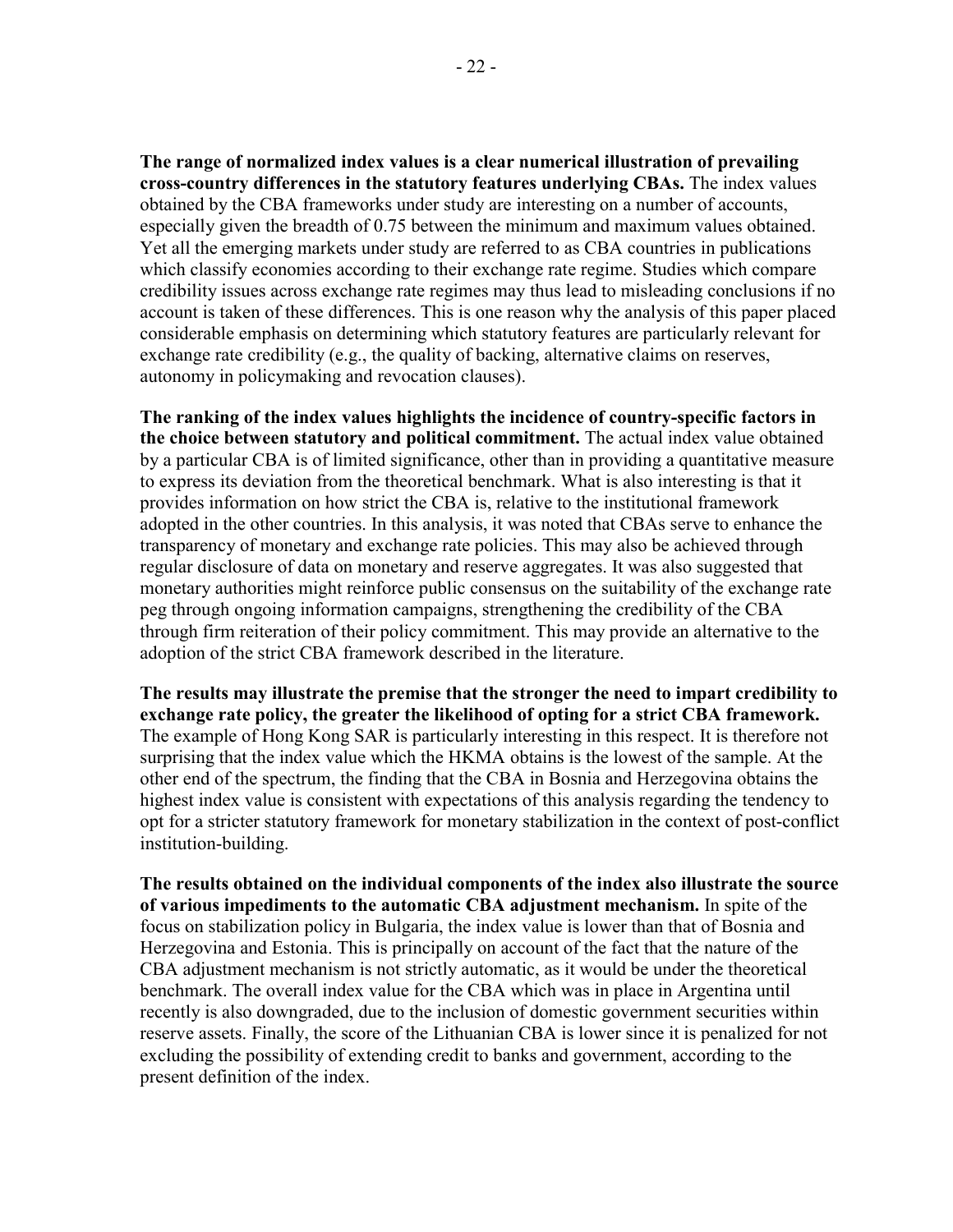#### **IV. EXIT ISSUES**

**It is noteworthy that none of the CBAs under study explicitly resolve the uncertainty surrounding escape clauses.** While the legislative review of the six emerging markets confirms that most of the statutes feature direct or indirect references to the basic provisions of CBAs, none of them clearly sets out how to exit from the regime. The lack of an escape clause is inherent in the objective underlying the establishment of CBAs, namely to achieve reputational gains and address the problem of dynamic inconsistency. Indeed, a CBA statute which ties the hands of the monetary authorities while providing them with a loophole is unlikely to impart credibility. The following paragraphs examine the dynamics of monetary policy credibility over the lifetime of the CBA to recommend the timing and procedures for an orderly exit.

**The way in which the economy of an emerging market country evolves following the establishment of the CBA will impinge upon the circumstances in which the arrangement may be abandoned.** In the best-case scenario, with market expectations converging on an equilibrium of noninflationary growth, the discipline enforced by the CBA may appear to be unnecessary. Furthermore, once financial markets and institutions are consolidated, constraints may not be as relevant since discretionary policy will tend to be less harmful. Indeed, the lower the effects of a devaluation on inflationary expectations, the higher the credibility of monetary policy.

**The dynamics of exchange rate credibility suggest that the probability of a devaluation is at its lowest in the early phase of a CBA.** This corresponds to a "honeymoon" period, provided the statutory framework is robust and the underlying economic policies are supportive. The market recognizes that the monetary authorities, having invested in a reputation-enhancing institutional framework, have a strong incentive to sustain it. Should a speculative attack be successfully averted by the CBA, its credibility will be further strengthened. The credibility of a commitment to a fixed exchange rate is greater, the higher the cost of abandoning the peg. Since small open economies would tend to have a rapid passthrough of a nominal devaluation to domestic prices, the market perceives the government's willingness to defend the peg, over an above signals conveyed by statutory precommitment.

**In a worst case scenario, the weaknesses of the CBA economy might become increasingly apparent once the honeymoon period comes to an end.** Yet, the longer a currency stays on an inappropriate peg, the more costly it is to devalue. Furthermore, if the burden of adjustment imposed on the real economy is perceived as being too high a price to pay for exchange rate stability, the currency risk would be so high as to become selfvalidating.<sup>26</sup> In this case, should the monetary authorities wish to pursue their quest for exchange rate stability, they have no other option but to raise the stakes and adopt

 $^{26}$  The literature on speculative attack models suggests that if the perceived cost of adhering to a fixed exchange rate is prohibitive, expectations of a devaluation may become self-fulfilling, particularly in the absence of a sustainable fiscal policy and a sound banking system.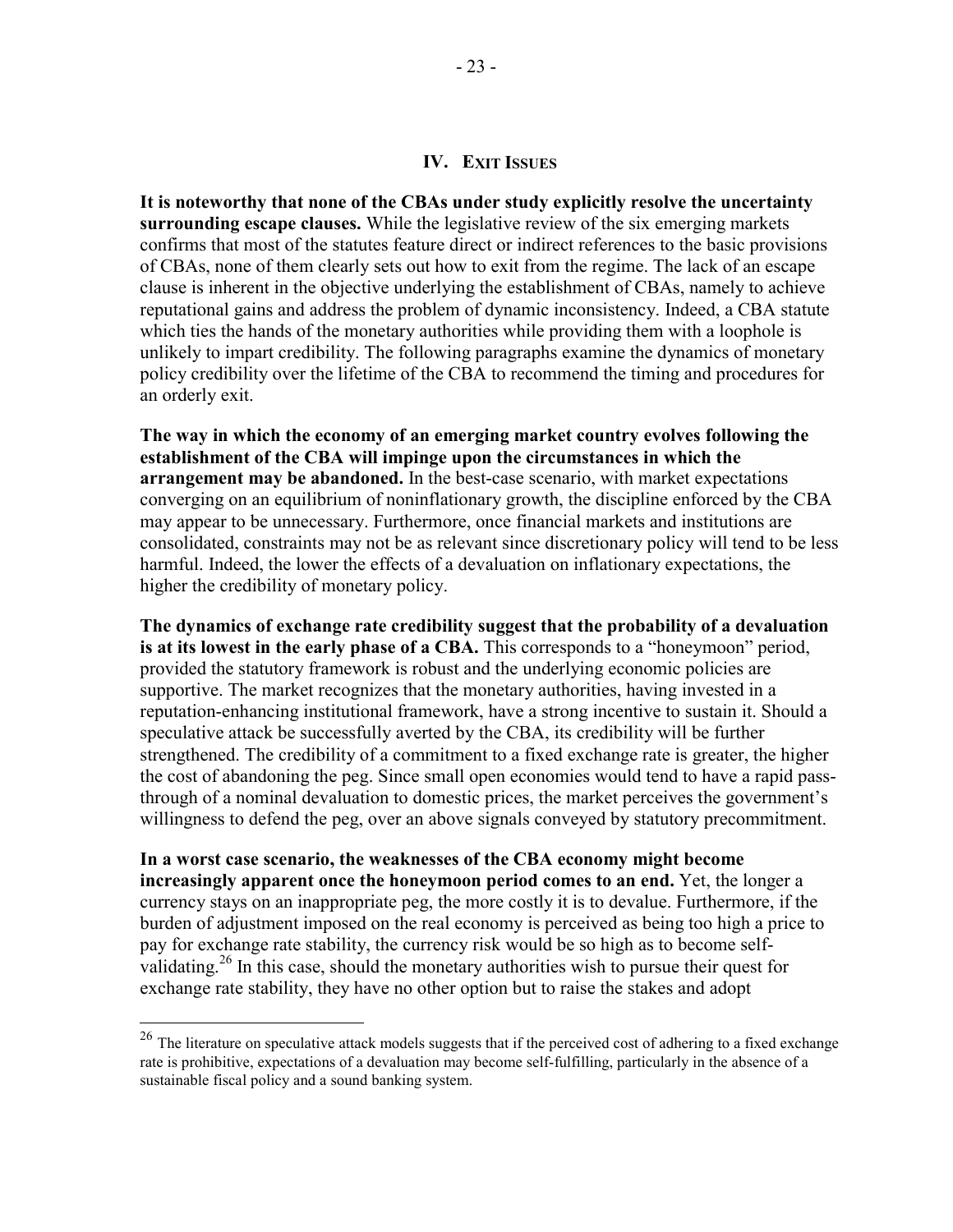dollarization or a common currency. A shift to a weaker reserve currency might also temporarily address exchange rate misalignment and reverse capital outflows. Such a change in reserve currency would need to be properly designed to avoid further undermining credibility further, since it is essentially a breach of the CBA provisions.

**Even in a best case scenario of supportive fundamentals, adopting greater exchange rate flexibility may provide a trigger point for a speculative attack.** Monetary authorities may wish to seize the window of opportunity provided by expectations of an exchange rate appreciation, and engineer the transition to a more flexible exchange rate regime. However, the exit from a CBA cannot be thrust upon the public by surprise, due to the legal constraints on amending the statutory framework. A transition period, with a known trigger point for the repeal of the convertibility provisions, might provide for capital gains in the foreign exchange market. The currency crisis literature suggests that this would lead to a run on domestic assets.

**Whether or not it is contained depends on the efficiency of the financial intermediation process and the adequacy of foreign reserves.** The authorities can prepare for this eventuality by limiting the monetization of reserve inflows through, for instance, higher reserve requirements in the months preceding the exit. Combined with the establishment of contingent credit lines, the additional reserve holdings thereby generated may serve to avert the run on the currency.

**A number of conditions must be satisfied in the financial system and the real economy prior to an orderly exit from the CBA.** The financial sector must be able to cope with the prospect of a temporary liquidity crunch, the buoyancy of economic activity must not be undermined by high interest rates, domestic savings ratios should be high enough to compensate for limited access to international finance, and unit labor costs must be low enough to uphold competitiveness in the face of an appreciating real exchange rate. Even if economic conditions such as these were to be satisfied for a period long enough to allow for a repeal of the CBA statute, there still remains the possibility of an adverse exogenous shock. A devaluation of the currency of a major trading partner, or a shift in investor perceptions regarding emerging markets' outlook, would clearly exacerbate the operational difficulties of a smooth exit.

**The difficulty of upholding pegged but adjustable regimes suggests that post-CBA monetary and exchange rate policy would need to provide alternative anchors for expectations.** Monetary and inflation targets may be adopted instead, provided certain institutional prerequisites are met. The latter include the achievement of a sound central banking experience, with in particular, stable and effective monetary policy instruments, an in-depth knowledge of the monetary transmission mechanism, and an efficient system of financial intermediation with sound reserve and liquidity management.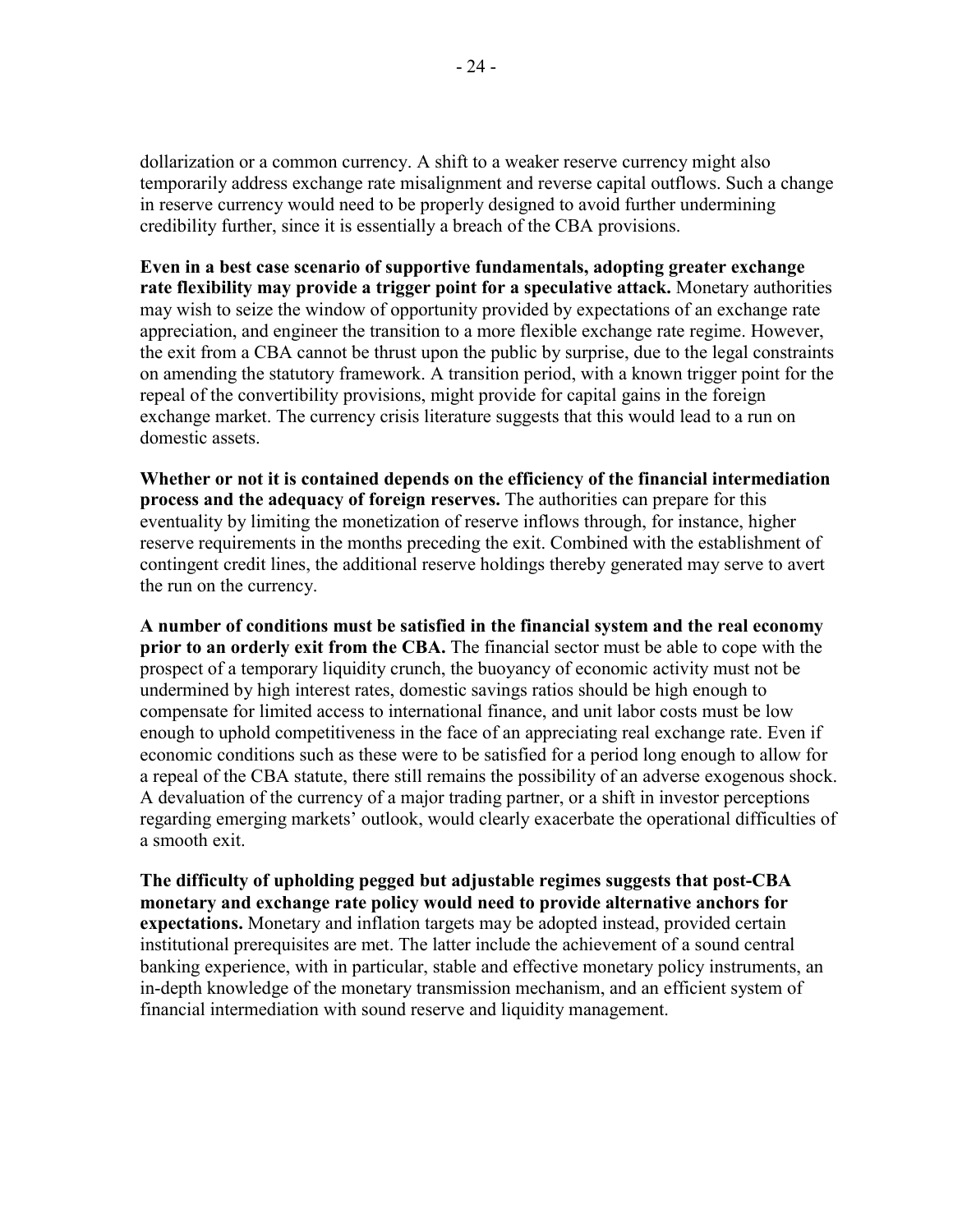#### **V. CONCLUDING REMARKS**

**This paper has discussed the workings of CBAs, placing an emphasis on the implications of institutional design for the achievement and maintenance of credibility.** It suggests that it is beneficial for policymakers seeking to avert currency or financial market pressure to pay particular attention to details of the institutional design at the basis of exchange rate stability. It appears from the review of statutory frameworks in the six countries under study, that the automatic nature of the adjustment mechanism at the heart of CBA is not always allowed to operate. Indeed, an in-depth examination of the supporting legislation and the operating procedures for monetary and exchange rate policies reveals that the regimes adopted by sample emerging markets deviate considerably from the theoretical blueprint for a CBA.

**A number of policy insights may be derived from a review of CBA institutional design.**  Emerging markets may wish to strengthen the resilience of their economies to external shocks by striving to enhance the credibility of monetary and exchange rate policies. CBAs may be one way of achieving this, since they are institutional frameworks exclusively directed toward safeguarding the value of their currencies. Throughout the discussion, a strong emphasis was placed on the overall consistency of the underlying economic policy framework, without which any fixed exchange rate regime would soon become unsustainable. Indeed, clear signals of political commitment to a CBA might boost credibility and provide some breathing space in a crisis situation. In the absence of fiscal consolidation and structural reforms, however, fixing the exchange rate may impose a prohibitive cost on the real economy. This would render the peg inappropriate, thereby dissipating any credibility gains. In this case, there is a need for pragmatism in determining the optimal degree of precommitment to a fixed exchange rate regime. Indeed, successive attempts to create excessive credibility by increasing commitment to an inappropriate peg may turn out to be very costly if the strategy ultimately fails.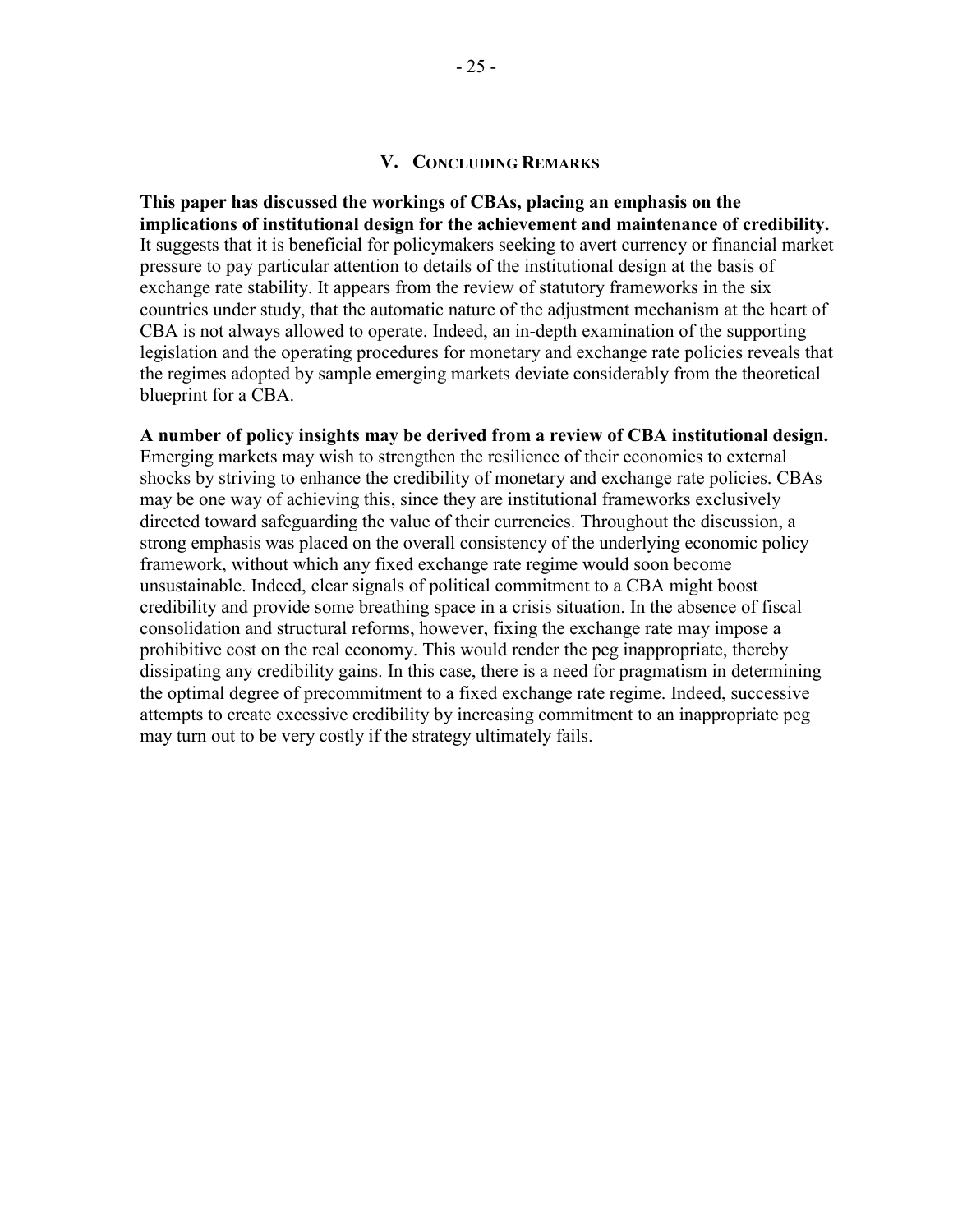#### **WORKINGS OF A CURRENCY BOARD: THE THEORETICAL BENCHMARK**

#### **Definition**

At the basis of a currency board arrangement is a legislative commitment to exchange domestic currency for a specified foreign asset (currency or commodity) at a predetermined fixed exchange rate, on demand.

#### **Basic features**

1

**The choice of the reserve asset backing monetary liabilities is determined according to a number of country-specific factors.** A currency board may opt for a peg to a single currency, preferably a strong or reserve currency, the currency most used for international transactions or that of its main trading partner. In determining the reserve asset at the basis of the arrangement, the authorities may select a commodity, such as gold, or a basket of currencies or commodities, instead of choosing to peg to a single foreign currency. Of course, the more complex the arrangement, the less transparent it will be. The choice will depend on the structure of the country's economy, its patterns of trade, and its degree of openness. The currency to which the CBA is linked tends to be issued by a country with which there is substantial foreign trade, as emphasized by Schwartz (1992). The currency board also gains from being linked to a stable reserve currency. Had Estonia chosen to tie its kroon to the Swedish krona, as was initially suggested, it would probably have been to the detriment of economic stability, in view of the subsequent turmoil in the exchange rate mechanism (ERM). The deutsche mark turned out to be a much more stable option for the Estonian currency board at that time.

## **The dual currency board proposal**

**Pegs to a single currency may not be a viable solution for economies with a number of major trading partners.** This is especially the case if the reserve currency tends to fluctuate in relation to that of the other trading partners of the CBA country. The issue of diversified external trade patterns is addressed in the dual currency board proposal of Oppers (2000). The use of a trade-weighted basket, however, apart from the implied loss of transparency, would render the management of convertibility more complex since it lacks a clear benchmark. A procedure would be required to review the weights of the basket over time, in line with the evolution of cross rates. In Oppers's example, the dollar and the euro are combined as reserve currencies. When the former currency appreciates above a certain level, convertibility is based on the latter instead. This may circumvent a loss of competitiveness when the currency board currency is pegged to an appreciating reserve currency.<sup>27</sup>

 $27$  The downgrading of Argentine credit ratings subsequent to the shift to a dual peg is suggestive of a cost associated with adjusting the institutional framework in terms of lost simplicity and transparency.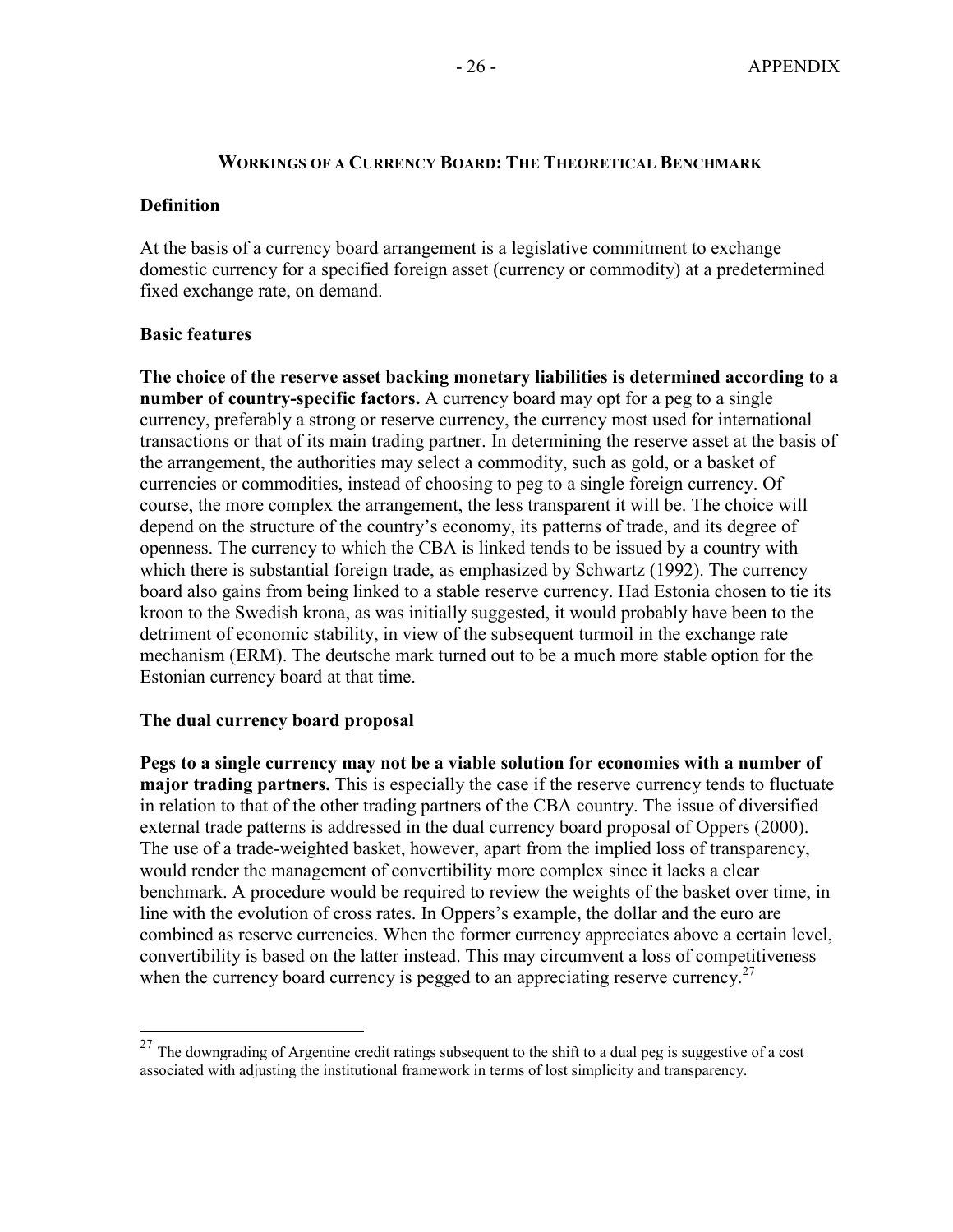**Both appreciating and depreciating reserve currencies impose a cost on the CBA.** The primary cost of an appreciating reserve currency is the overvaluation of the currency board real exchange rate. It may be noted however, that pegging to a depreciating reserve currency is not without its drawbacks. A lower real exchange rate is not necessarily less volatile, since this would depend on trade shares of various currencies and their covariances. Two additional drawbacks relate to interest rate and inflation dynamics associated with depreciating currencies. In a dual currency board, the convergence of interest rates would shift from one currency to the other, and display dynamics comparable to those of a target zone.<sup>28</sup> Oppers claims that higher interest rates obtained from pegging to a more depreciated reserve currency would be offset by lower risk premia, compared to those associated with an overvalued real exchange rate.

#### **The backing provided by reserve assets**

 $\overline{a}$ 

**The form and extent of asset backing required is a determinant factor in the effectiveness of a currency board.** The monetary authority is bound to back any domestic currency issues with holdings of reserves or short-term interest-bearing assets, denominated in the currency to which the exchange rate is pegged. Although this represents a departure from the strict CBA model, where domestic issues are to be converted into foreign currency on demand, foreign currency-denominated bonds may be accepted and paid out instead of hard currency notes and coins. If the initial holding of foreign currency-denominated reserves so permits, and there is a perceived need to impart full credibility to the currency board arrangement, the degree of backing of domestic currency will be at least one hundred percent. It is to uphold the convertibility commitment that the degree of backing by reserves should cover a substantial value of the outstanding liabilities (notes and coins in circulation).

**In order to guard against contingencies such as bank failures, holding surplus reserves is also beneficial.** When the exchange rate is set above market-clearing levels (i.e., it is undervalued), the required foreign reserve backing is reduced. In addition, a margin for future real exchange rate appreciation is provided for, avoiding the need to resort to inflation as a mechanism for achieving the required real appreciation.

**Monetary authorities wishing to set up a currency board must consider the possibility of startup problems and the constraints imposed on the financial system**. This situation arises from gathering sufficiently hard currency to back the entire money supply. In spite of providing the assurance of convertibility at a fixed rate, a crisis might erupt in the financial system if reserves are insufficient to cover a broader monetary aggregate. Banks are then called upon to ensure the convertibility of their demand deposits. If credit lines prove inadequate, the fact that the currency board is unable to intervene may exacerbate the

<sup>&</sup>lt;sup>28</sup> Reference is made to the Krugman (1979) smooth pasting effect as the exchange rate approaches the boundaries, since economic agents know when the shift from one reserve currency to the other will take place.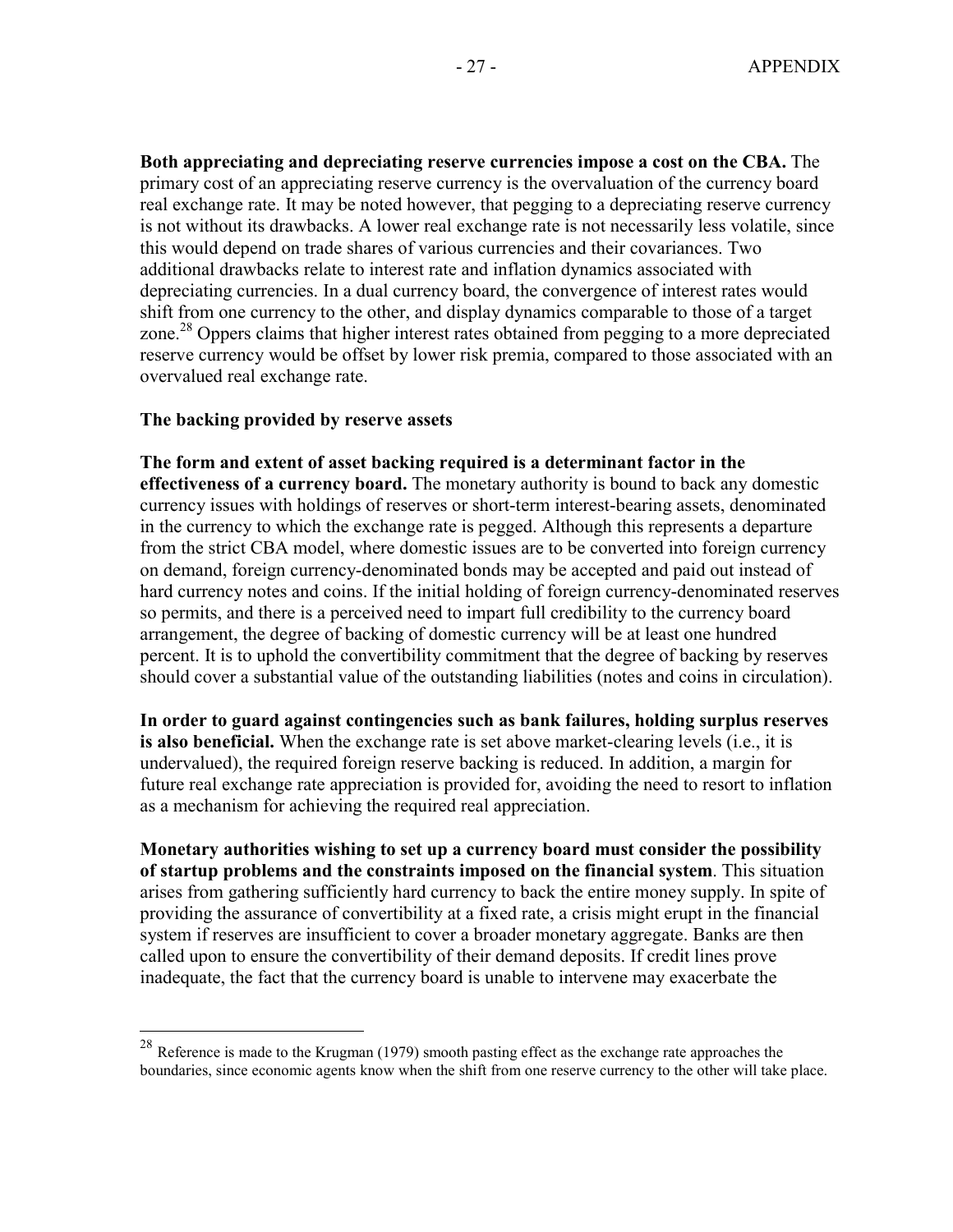difficulties of the financial sector. The loss of the lender-of-last-resort function may thus be an acute drawback in the event of a liquidity crisis.

#### **Currency board profit considerations**

CBA profits are derived from the difference between the interest on the securities that it holds and any expenses incurred in the issue and management of domestic currency.<sup>29</sup> These profits are usually transferred to government, in excess of the level required to build up foreign reserves to the required proportion of backing by the board. A margin of profits may also be maintained by the currency board in the form of an equity reserve to cover possible losses in the value of its reserve asset holdings. In principle, handling costs can be kept low if the board chooses to establish a minimum amount for transactions, thereby restricting dealings to large amounts of foreign exchange while allowing smaller amounts to be transacted through the banks. None of the currency boards surveyed, however, have established such arrangements. Estimates of the running costs of a CBA generally approximate 1 percent of CBA assets.<sup>30</sup>

#### **Money dynamics under currency boards**

**Market forces essentially dictate the amount of notes and coins issued.** The supply of reserves is determined either by the reserve country or by the producers of the commodity to which the exchange rate is pegged. The currency board acts only as a warehouse, and the only way of obtaining additional reserves is to run a trade surplus. The distribution and demand for reserves is determined by the nature of competition between banks within the currency board setup. Changes in money demand are accommodated by endogenous changes in international reserves instead of variations in net domestic assets, as would be the case in a central banking framework. Thus, domestic interest rates are determined by local market adjustments to monetary conditions prevailing in the reserve currency country. In cases where the credibility of the currency board arrangement is at stake, due to the danger of political interference, there is a distinct possibility of an in-built risk premium in local interest rates. Interest rates can also be subject to a differential as a result of bank inefficiency or credit risk.

#### **Setting the exchange rate peg**

1

**The level at which the exchange rate is fixed has important implications for the operations of a CBA.** This is particularly the case for an undervalued currency. It may have inflationary consequences that undermine any associated gains in export competitiveness.

 $29$  Profits may also be computed as a product of the money base and the rate of inflation. Since the monetary aggregate depends on the required reserve deposit ratio, currency board profits may be increased by adjusting the ratio upwards.

<sup>30</sup> Estimate drawn up by Hanke and Schuler (1991).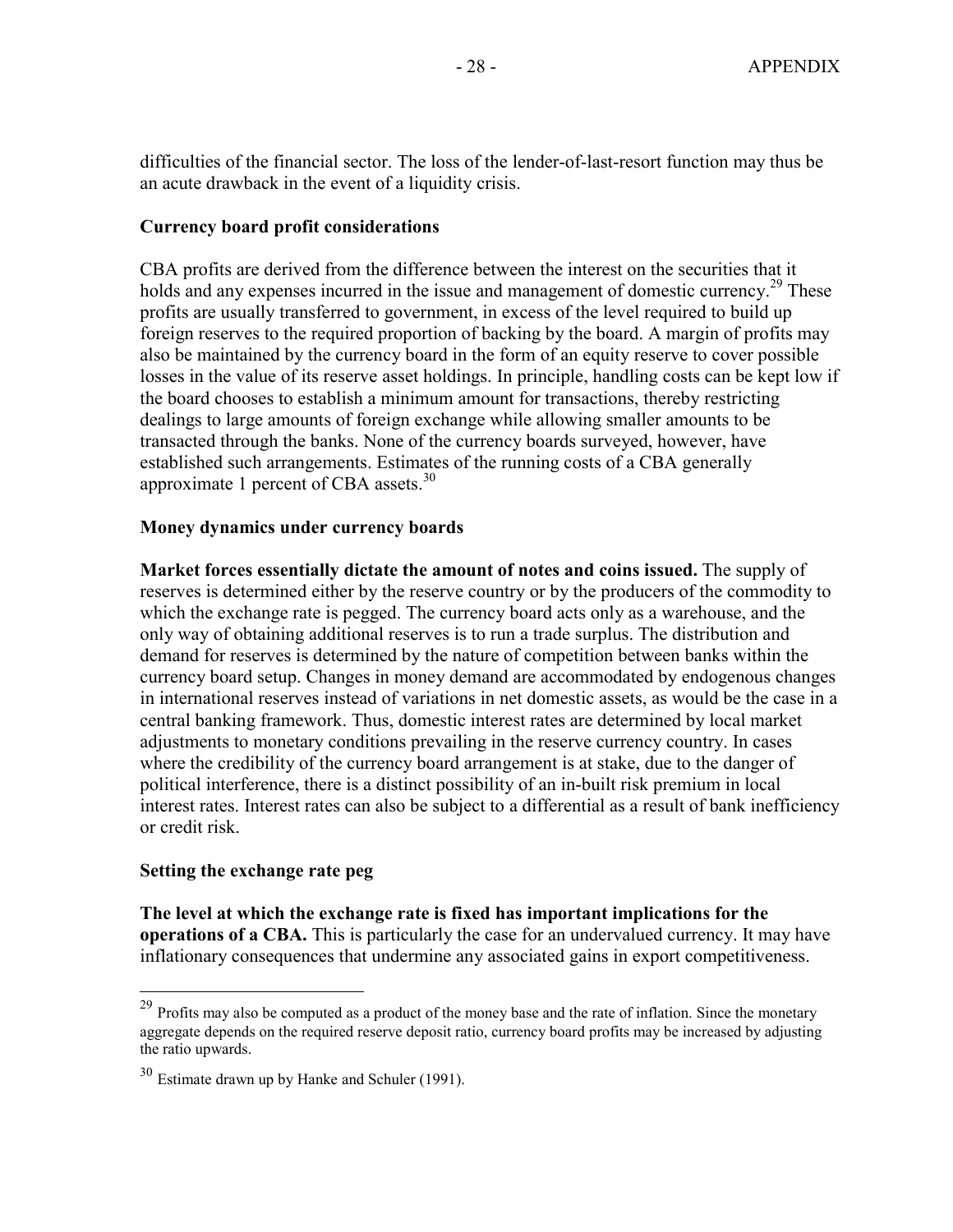Operational difficulties may also arise if the CBA country is at a different business cycle stage relative to the reserve country, bringing timing issues to the forefront. If a currency board is introduced to limit exchange rate depreciation in a context of crisis, pressures induced by a speculative attack may have resolved any prior overvaluation. Nominal depreciation is not permissible within the parameters of the currency board, which results in slower convergence of domestic and international price levels. Overvaluation must therefore be addressed (correcting misalignment by devaluing at a rate consistent with market forces) prior to the establishment of the peg, especially under high inflation.

**Various methods for identifying the equilibrium real exchange rate are advocated in the literature.** One may consider the purchasing power parity approach, the estimated structural monetary and portfolio balance models, the underlying balance approach, or a "consensus" based on estimates derived from various models. In the absence of a devaluation, severe exchange rate misalignment may tend to be remedied by tight liquidity. A tight policy stance can exacerbate unemployment and undermine the very sustainability of the exchange rate regime. The appropriateness of the currency board arrangement will, therefore, also depend on measures such as the degree of wage and price flexibility, and the sustainability of government finances. For example, the choice of the exchange rate peg set in Estonia and Lithuania was determined by the pressing need to impart credibility to the currency board arrangement.<sup>31</sup> An undervalued real exchange rate was likely to cause a disequilibrium in the goods market during the transition period preceding convergence to European levels of inflation. In the Baltic countries, however, overvaluation was limited due to high rates of productivity which maintained domestic competitiveness and facilitated relative price adjustment while foreign direct investment continued.<sup>32</sup> The manner in which public perceptions of economic policies evolve, following the establishment of the peg, is critical for the duration of the transition period. Convergence may be slowed down if the government's resolve to cut budgetary expenditure is perceived to weaken, leading to wage claims, premia on domestic prices and interest rates, as well as reduced demand for domestic currency.

## **The price-specie flow adjustment mechanism**

<u>.</u>

**The CBA provides for payments adjustment in the same manner as a gold standard price-specie-flow mechanism.** In the event of a balance of payments deficit and a fixed exchange rate, money supply declines as the private sector converts its domestic currency holdings into foreign reserves so as to settle import transactions. The resulting rise in interest rates serves to attract capital inflows. The higher interest rates also exert deflationary pressures by reducing domestic absorption, which improves the current account. Another way to address the deficit and avoid a contractionary effect is to tap sources of foreign

 $31$  The issues faced by the currency boards in the Baltic countries are discussed in Berengaut and others (1998).

 $32$  The absence of indexation mechanisms, flexible labor markets and low labor costs were also determinant factors in this case.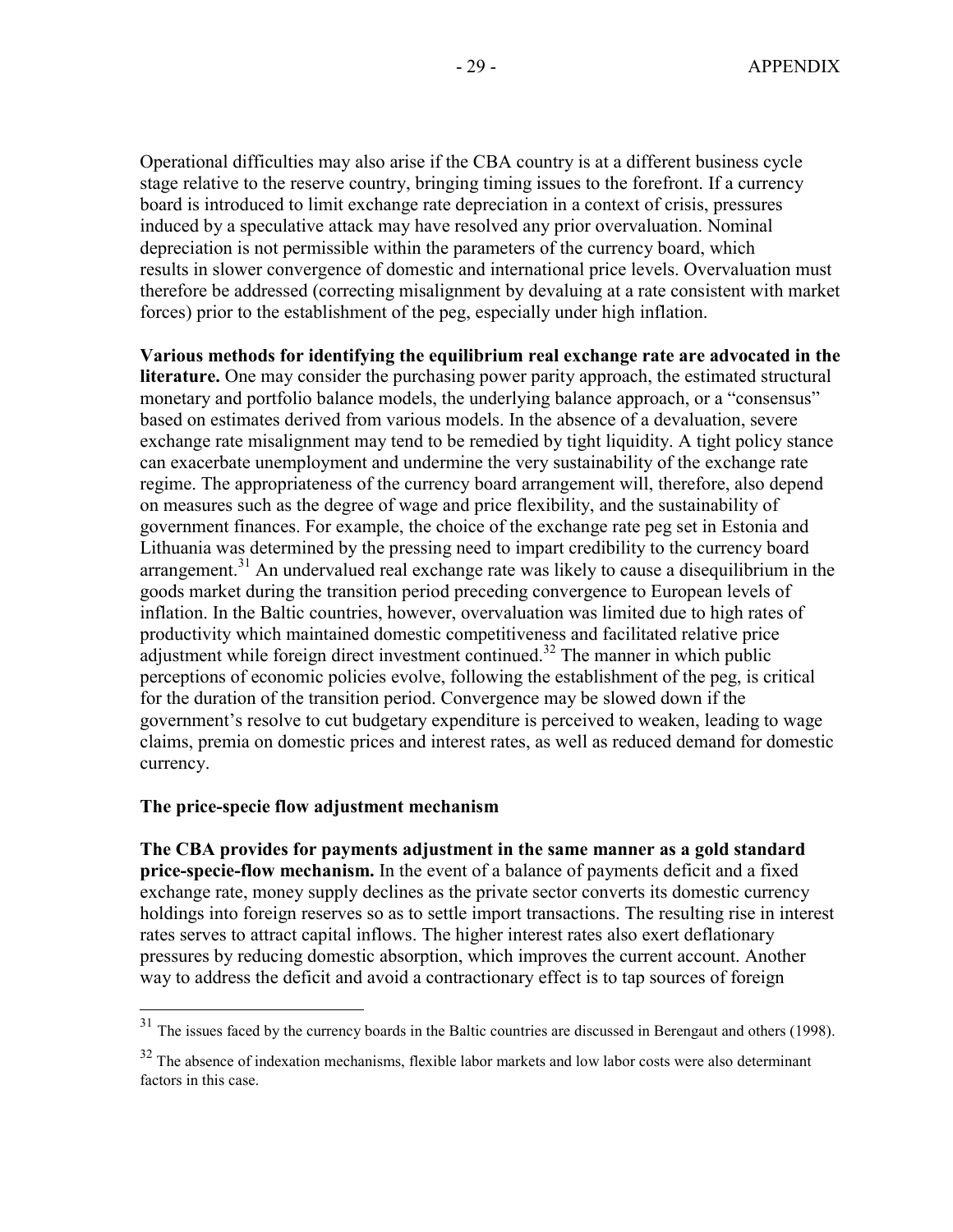reserves such as FDI or portfolio investment, and thus rely on growth to equilibrate the balance of payments. In the original adjustment mechanism, however, if prices are downwards flexible in responding to reduced domestic demand, export competitiveness will also be improved. This allows output to reach a full employment level, resolving the balance of payments deficit through deflation $33$ .

## **Such an adjustment hinges upon two additional features of currency board systems.**

The first is the automatic reduction in money supply when the balance of payments is in deficit. This does not hold true when monetary authorities attempt to sterilize the reserve outflow. The second is the underlying assumption of wage and price flexibility. If this is absent, the (nominally) fixed exchange rate will be overvalued in real terms. As a result of tighter money supply, interest rates rise, forcing a contraction in the economy. The larger the price fall to restore equilibrium, the smaller the fall in output. Labor market flexibility is also important in the event of an external shock such as, for instance, an increase in the price of a vital imported commodity. This is due to the absence of an exchange rate depreciation as a mechanism for adjusting relative prices. If the government's commitment to the fixed exchange rate is fully credible, wage and price setters would eventually adjust their strategies to incorporate expectations of low inflation in order to remain competitive. Inflation persistence might still arise due to the prevalence of overlapping contracts or forms of indexation.<sup>34</sup>

#### **Balance sheet issues**

**The CBA balance sheet is that of "an institution that issues base money solely in exchange for foreign assets, specifically the reserve currency."<sup>35</sup>** The excess of highly liquid and interest bearing reserve holdings of the currency board over its issues of noninterest-bearing liabilities constitutes its net worth, as indicated in Figure 1 below. Base money consists of notes and coins ("cash") and may also include part, or all of, the reserves held by commercial banks. In a 'pure' currency board, unlike a central banking system, commercial banks may be required to hold their reserves (other than vault cash) in foreign currency. When the banks face a shortage of vault cash, they would sell some of their foreign currency holdings to the currency board.

**Central banks differ from the "pure" currency board in that part of their assets is domestic, including government debt.** This implies that central banks tend to have higher ratios of broad money to foreign reserves because of this partly domestic backing of base

 $33$  Prolonged deflation is not without costs however, in view of its effects on the real value of debt, and the vulnerability of the banking system to corporate bankruptcies. Deflation under a currency peg may not be easier to achieve than a real exchange rate depreciation would be under floating.

<sup>&</sup>lt;sup>34</sup> The extent of inflation inertia may be illustrated by examining the time it takes inflationary expectations to converge to the credible fixed exchange rate equilibrium.

<sup>35</sup> Williamson (1995), p. 2.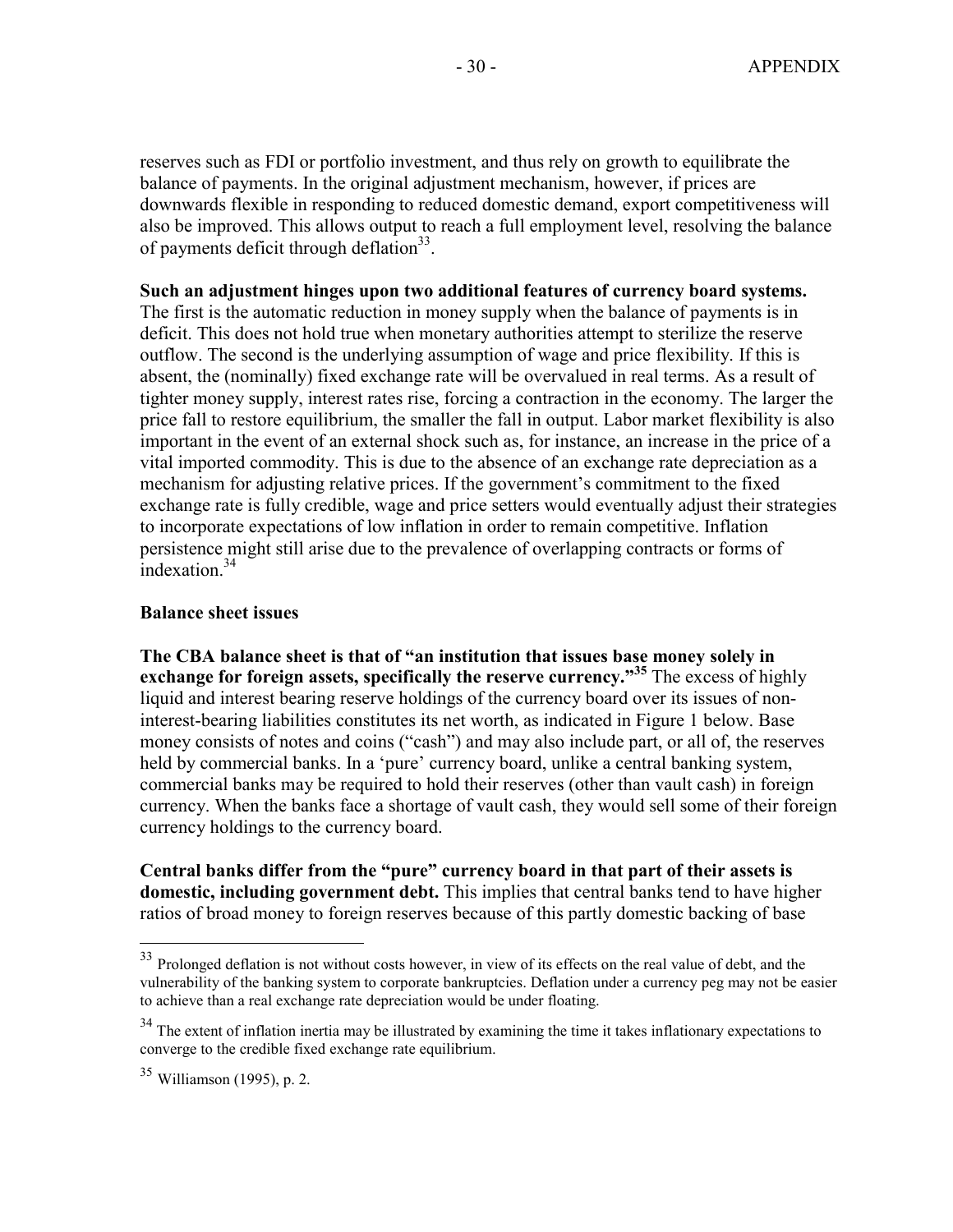money. In addition, central banks can discount commercial bank assets, and in so doing expand the monetary base, in the same manner as when reserves are purchased. Purchasing domestic assets in the course of a sterilization effort is intended to offset the decline in base money as a result of the sale of reserve assets in support of the exchange rate.

**The monetary policy pursued by the currency board is automated.** Base money increases when the commercial banks wish to convert their reserve holdings into cash, either as a result of changes in money demand or in a situation of a trade surplus. Conversely, the monetary base shrinks when banks exchange their cash for foreign reserves so that their clients may finance their imports in the event of a trade deficit. Money supply is therefore exogenous under a currency board as opposed to it being a policy instrument in the hands of the central bank.

| i. Currency Board balance sheet |                                |                   |
|---------------------------------|--------------------------------|-------------------|
| Assets                          | Liabilities                    |                   |
| Liquid reserve currency assets  | Cash                           | $= M0 /$          |
|                                 | (Deposits of commercial banks) | <b>Base money</b> |
|                                 | Net worth                      |                   |
| ii. Central Bank balance sheet  |                                |                   |
| Assets                          | Liabilities                    |                   |
| Liquid reserve currency assets  | Cash                           | $\uparrow$ = M0 / |
| Domestic assets (including)     | Deposits of commercial banks   | <b>Base money</b> |
| government debt)                | Net worth                      |                   |

Table A1. Comparison of Currency Board and Central Bank Balance Sheets

**Convertibility is guaranteed since the CBA should always be in a position to meet foreign exchange requirements when the private sector wishes to convert its cash holdings.** A central bank, on the other hand, may be unable to immediately convert its entire holdings of domestic assets, be they claims on commercial banks or government paper. In practice, coverage of base money alone is insufficient to stem a bank run. In the event of a loss of confidence, depositors will seek to convert their demand deposits into the reserve currency so as to guard against any financial loss. It follows that it is up to the commercial banks to ensure the convertibility of demand deposits, either by holding sufficient foreign reserves or by establishing credit lines with international banks. Since the reserve currency and the domestic currency are for all intents and purposes substitutes, the government could encourage banks from the reserve country to set up branches or affiliates in the domestic banking sector, provided that the regulatory framework is compatible. Prudential supervision and licensing requirements enforced in the home country would thus have to be brought in line with those of the reserve country. Under a "pure" CBA, banks would be required to draw on their deposits at the currency board. Otherwise, a financial crisis could escalate since the currency board is not in a position to bail the banks out in the manner of a lender of last resort.

**Even in its pure variant, the currency board can still experience severe pressure in the event of a bank run.** This is due to the fact that as banks run down their currency board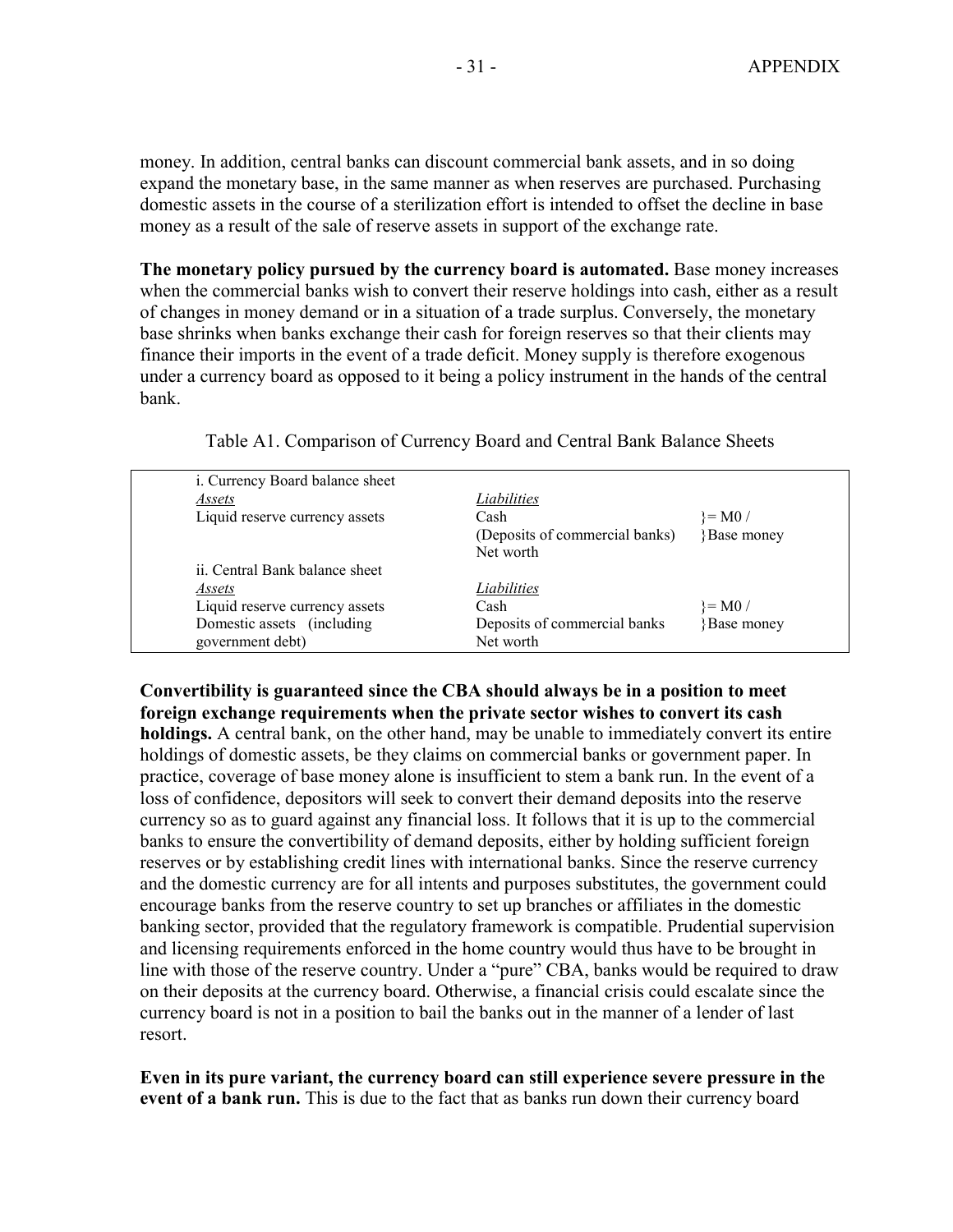deposits to meet their depositors' requirements, they are constrained to replenish their reserves by liquidating assets and cashing in their outstanding loans. At higher levels of interest rates such actions carry the risk of a credit crunch. Since the currency board as such is unable to provide the required liquidity, it may limit the damage by temporarily relaxing commercial banks' reserve requirements or turning to the international money markets in the event of financial market pressure. Convertibility may thus turn out to be quite costly for the currency board unless special arrangements are instituted. These include the holding of excess reserves earmarked for this purpose or the imposition of additional discipline on commercial banks. An independent monetary agency may also be set up to provide discount facilities for banks. Provided that the latter does not hold domestic assets the convertibility upheld by the currency board will not be undermined by the provision of emergency liquidity to the financial sector. This is illustrated below with reference to the balance sheets and money multipliers of a currency board with and without a monetary agency.

#### **Money multipliers**

Osband and Villanueva (1993) illustrate the workings of a currency board balance sheet. They assume that the introduction of a monetary agency is designed to respond to the market's need for liquidity. Figure 2 below illustrates the balance sheet of the banking system both with and without the monetary agency.

Table A2. Banking System Balance Sheet With and Without a Monetary Agency

| i. Banking system balance sheet under a Currency Board                                             |                                        |  |
|----------------------------------------------------------------------------------------------------|----------------------------------------|--|
| Assets                                                                                             | <b>Liabilities</b>                     |  |
| Liquid holdings of reserve currency                                                                | Deposits                               |  |
| Deposits at the Currency Board                                                                     |                                        |  |
| Vault cash                                                                                         |                                        |  |
| Loans and Securities                                                                               |                                        |  |
| ii. Banking system balance sheet with the introduction of a Monetary Agency<br>- Monetary Agency - |                                        |  |
| Assets                                                                                             | Liabilities                            |  |
| Cash holdings                                                                                      | Reserves deposited by banks            |  |
| Net foreign assets                                                                                 |                                        |  |
| Reserves borrowed by banks                                                                         |                                        |  |
| - Commercial Bankis -                                                                              |                                        |  |
| Assets                                                                                             | Liabilities                            |  |
| Vault cash                                                                                         | Deposits                               |  |
| Net foreign assets                                                                                 | Reserves borrowed from Monetary Agency |  |
| Loans and securities                                                                               |                                        |  |
| Reserves deposited at Monetary Agency                                                              |                                        |  |

The creation of a monetary agency does not affect the ratio of broad money to the monetary base since the agency does not hold domestic debt and government paper. As in the case of a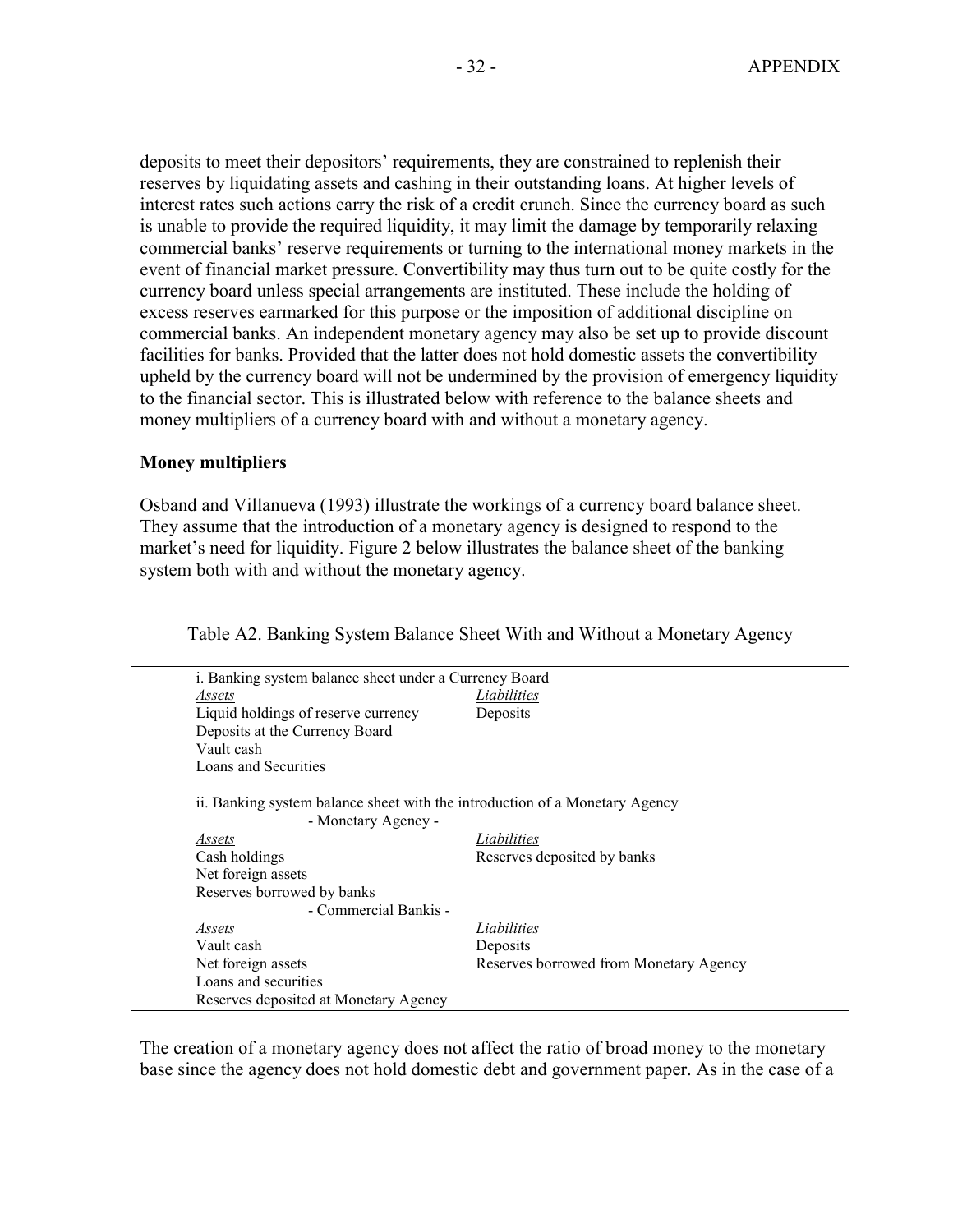currency board, the money multiplier, as derived below, will be lower than that of a central bank. In order to define the money multiplier, base money is defined as:  $36$ 

$$
M0 = CH_{nbp} + RES^{cb}{}_{bks} \tag{1}
$$

That is the sum of currency holdings (*CH*)of the nonbank public (*nbp*) and reserves (*RES*) of the commercial banks  $_{\text{(bks)}}$  held at the currency board  $\binom{cb}{c}$ . The latter can be expressed in terms of deposits (*DEP*) with reference to a required reserve ratio denoted *rr*:

$$
RES^{cb}{}_{bks} = rr(DEP) \tag{2}
$$

Broad money is:

$$
MI = CH_{npb} + DEP \tag{3}
$$

If M1 is expressed in terms of deposits, and a ratio *c* is set as the proportion of money held in cash, the following identity is obtained:

$$
DEP = M1 - c(M1) \tag{4}
$$

In the definition of M0 currency holdings are re-expressed as the proportion of M1 money not held in deposits, and replaced in (2) to obtain:

$$
M0 = c(M1) + rr(DEP) \tag{5}
$$

The money multiplier is given by:

$$
mm = M1/M0
$$

Substituting from (5) yields:

 $\overline{a}$ 

$$
mm = 1/(c + rr(l-c)) \tag{6}
$$

The larger the nonbank private sector's holdings of currency,<sup>37</sup> or the higher the share of  $c$  in *M1*, the less reserves available to the banking system. The limited availability of reserves restricts banks' advances to its client base. As a result, the money multiplier is smaller. Similarly, the higher the required reserve ratio, the tighter is liquidity and the smaller is the money multiplier. Deriving the balance sheet identities so as to re-express the money supply in terms of credit created and reserve backing highlights the potential for greater monetary expansion by central banks, as against strict CBA frameworks. This is due to the inclusion of net domestic assets (NDA), as illustrated in Figure 3.

 $36$  Superscript denotes 'at' and subscript denotes 'of.'

 $37$  As a result of financial innovation, a smaller proportion of money is held in cash.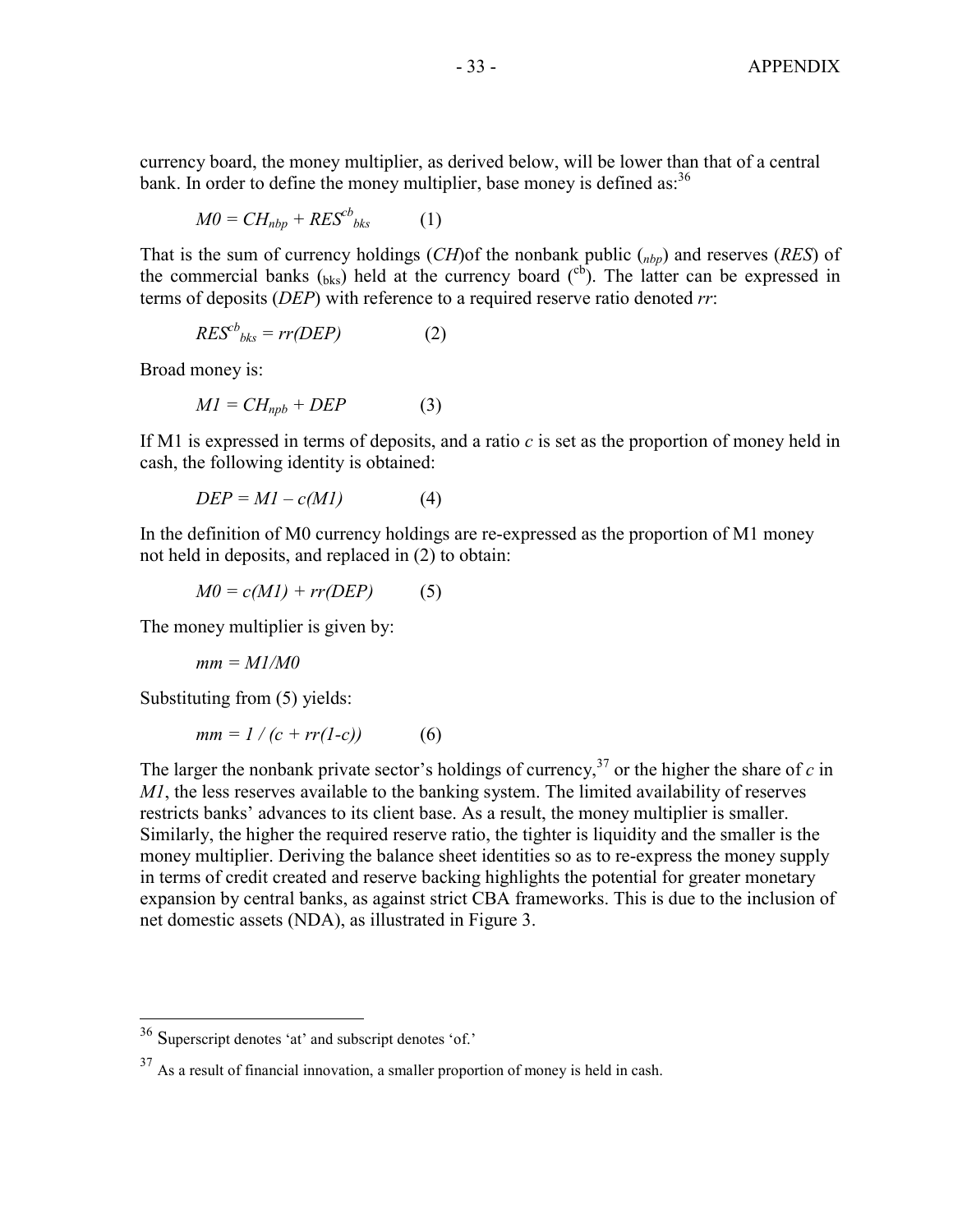Table A3. Balance Sheet Identities 1/

i. Currency boards (with bank required reserves) CBA:  $\overline{FR} = \overline{CH}_p + \overline{CH}_{bks} \left( + \overline{RES}^{cba}{}_{bks} \right)}$ Bks:  $(RES^{cba}{}_{bks}^+ +) L&S + CH_{bks} + NFA_{bks} = DEP$ ii. Banking system with a monetary agency  $\overline{MA:}$   $\overline{CH}_{ma} + \overline{NFA}_{ma} + \overline{BOR}^{ma}{}_{bks} = \overline{DEP}^{ma}{}_{bks}$ Bks:  $\text{DEP}^{\text{ma}}_{\text{bks}} + \text{L}\&\text{S} + \text{CH}_{\text{bks}} + \text{NFA}_{\text{bks}} + \text{RES}^{\text{cb}}_{\text{bks}} = \text{DEP} + \text{BOR}^{\text{ma}}_{\text{bks}}$ iii. Central bank with holdings of domestic assets and monetary agency functions  $CB: \quad FR + NFA_{ma} + NDA_{ma} + BOR^{ma}$ <sub>bks</sub> =  $CH_p + CH_{bks} + RES^{cb}$ <sub>bks</sub> Bks:  $RES^{cb}{}_{bks} + L&S + CH_{bks} + NFA_{bks} = DEP + BOR^{ma}{}_{bks}$ 1/ As above, superscript denotes 'at' and subscript denotes 'of'. Abbreviations are as follows: *FR* is

foreign reserves, *NFA* is net foreign assets, *L&S* is loans and savings, *BOR* is borrowing, *cba* is currency board arrangement, *ma* is monetary agency and *p* is public.

In a CBA framework with a monetary agency, money supply is  $M = CH_{nbp} + DEP$ . If the balance sheet identities of Figure 3 (i) and (ii) are consolidated, the liabilities side expressed in terms of ratios to deposits (in lower case), while retaining the components of the money base, money supply under a currency board and a monetary agency can be re-expressed as follows:  $[(ch_{nbp} + 1)/(ch_{nbp} + ch_{bks} + res - bor)] * (FR + NFA_{ma})$  (7)

**Monetary expansion is likely to be smaller under a currency board, contributing to its credibility and to the stabilization of inflation expectations.** This is shown in the expressions for the money multiplier and the money supply and may be illustrated with reference to the CBA money supply expressed in (7). For a central bank, reserve backing increases with the addition of *NDAma* to the last term from the right. Hence a central bank would possess a greater capacity to expand the money supply on the basis of its net assets. Furthermore, the exclusion of domestic asset holdings from the balance sheet of a currency board imposes a tighter financing constraint on the government. Indeed, monetary liabilities can only be issued on the basis of increased foreign reserve holdings. Only foreign reserves are included in assessing the credibility of a currency board, since the liquidation of domestic assets may be problematic during a balance of payments crisis.

**Including a monetary agency under a currency board does not alter its expansionary capacity.** The extension of credit remains backed by foreign assets, while it may ease temporary liquidity constraints faced by the banking system. Otherwise, the principal monetary policy instrument at the hands of the currency board is the required reserve ratio. It would, therefore, also be relevant to examine domestic credit creation in assessing currency board credibility. Since base money growth is constrained by increases in reserves, bank credit would provide additional information on monetary dynamics under a currency board.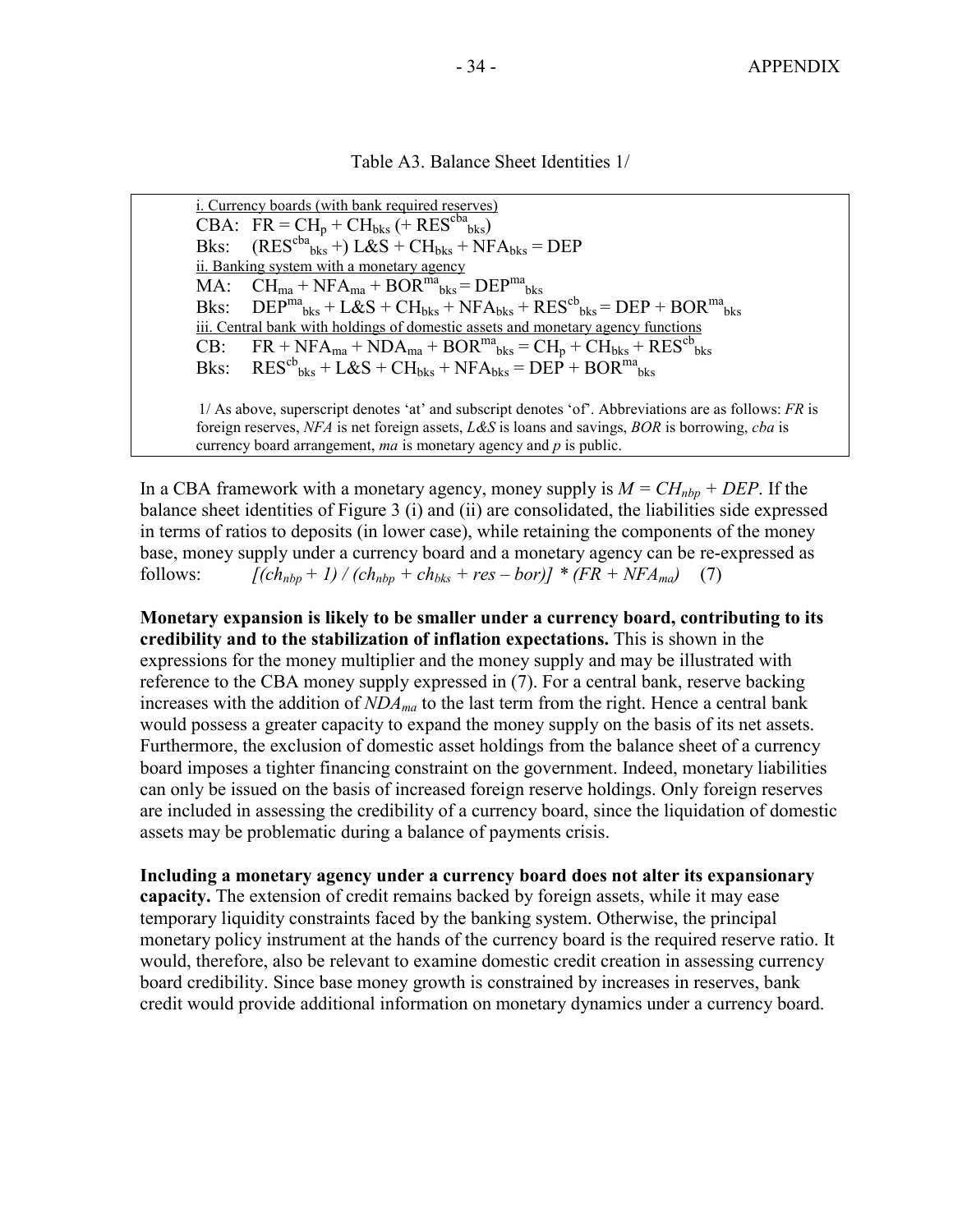#### **Liquidity management and the clearing system**

**In the day-to-day liquidity management by banks, automation in clearinghouse activity and the advent of RTGS (real-time gross settlement systems) reduces the importance of the market for settlement funds.** Henckel, Ize, and Kovanen (1999) discuss the implications for the operations of currency boards, of the declining proportion of central bank settlement balances in total payment transactions. As currency and settlement balances shrink, their coverage by reserve currency holdings becomes largely irrelevant, and broader monetary aggregates must be considered. Economists have suggested that interest rate instability in the currency board systems which refrain from lending operations may increase as a result of clearinghouse participants borrowing intraday and leaving the market short. This is especially acute in the absence of foreign interest rate arbitrage acting smoothly enough to reverse such activities.<sup>38</sup> The establishment of end-of-day liquidity support or the use of repurchase facilities for banks would, therefore, be recommended. This option is reflected in technical measures adopted by the Hong Kong Monetary Authority (HKMA). The issue is the correct setting of a repurchase rate in the interest of the international reserves position. In this case, the definition of the monetary base may be broadened to include fully backed commercial bank required reserves with the currency board, or bills issued by the board to provide additional settlement balances for banks.

**The broader is the definition of monetary liabilities, the stronger the undertaking of convertibility.** The HKMA<sup>39</sup> recommends that the definition of money be comprehensive (so as to cover all forms of payment that can be used to settle transactions), that it be practical (so as to enable the authorities to exercise effective control over the quantity or price of money), and that it be featured on the balance sheet of the monetary authority. It also suggests a revision of the traditional currency boards' focus on currency notes. This is due to the fact that large transactions are increasingly effected through electronic means, involving payments between banks on behalf of their customers and the clearing of checks. Yet, the backing of currency in circulation remains central to the maintenance of confidence for the general public. When the monetary base comprises balances held in the banks' clearing accounts at the CBA, the latter would also be responsible for the interbank clearing system. The HKMA also recommends real-time settlement to minimize the need for end-of-day liquidity support from the currency board. It suggests that the board be responsible for clearing and that liquidity be provided only against collateral and at penalty rates; otherwise base money might be created without an increase in reserves.

<sup>&</sup>lt;sup>38</sup> Reference may be made to the events of 1998 in Hong Kong SAR when speculators affected stock prices by inducing money market rates to rise and the HKMA intervened in clear breach of its proclaimed laissez faire approach.

<sup>39</sup> In its website and the information leaflets it provides on the CBA.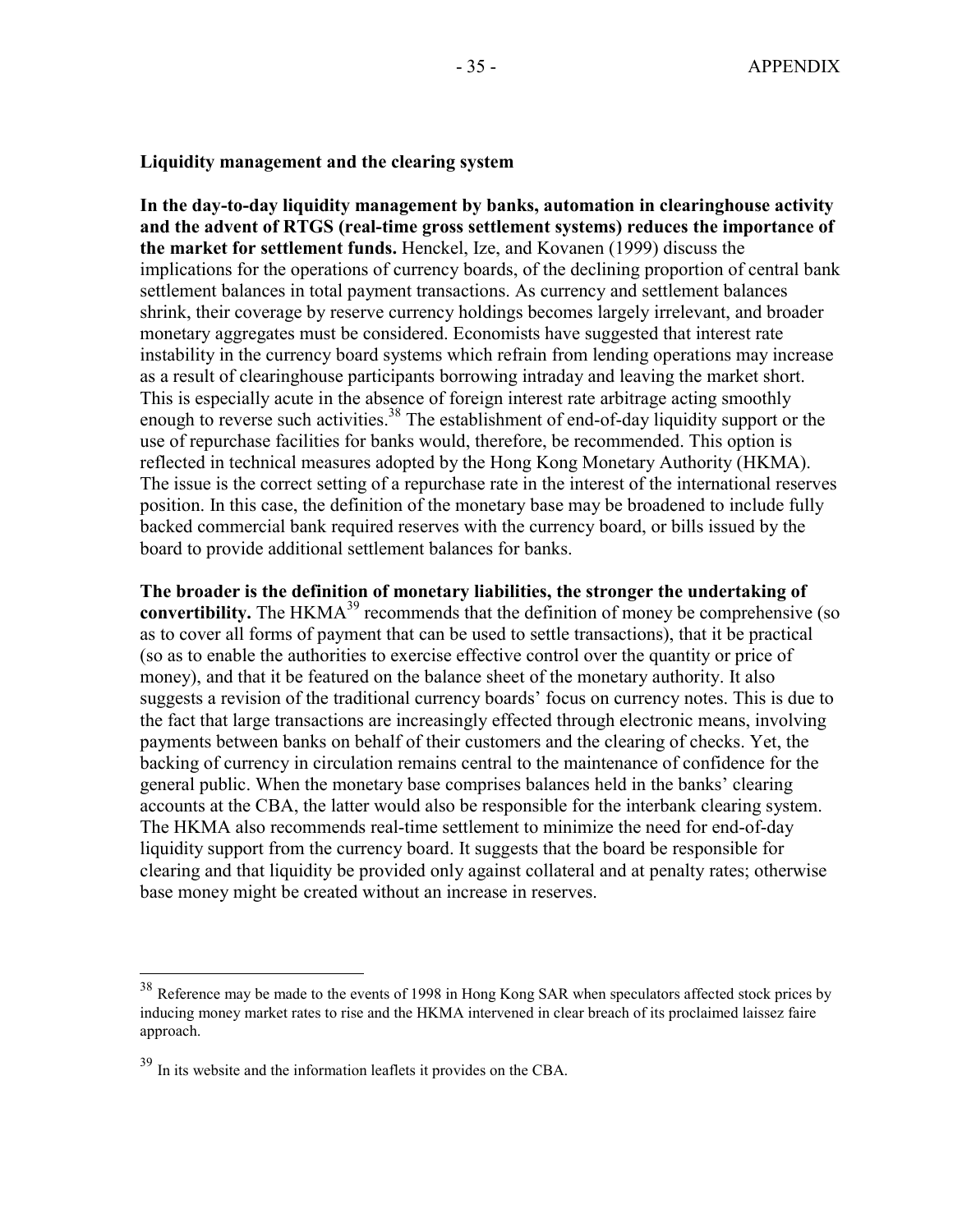**If the financial system is efficient, the balances held at the currency board are likely to be small, and the resulting leverage may lead to unnecessarily sharp fluctuations in interest rates which would put undue pressure on banks.** There are opportunities for arbitrage when market rates deviate from the parity through deposits and withdrawals of currency notes against credits and debits of the clearing accounts of banks, unless the convertibility undertaking extends also to currency notes. This is a particularity in the form and extent of convertibility upheld in Hong Kong SAR's CBA. Indeed, the HKMA suggests that banks could also provide for the convertibility of their customers' deposits since they have clearing accounts at the currency board which are fully backed by foreign reserves. The extent to which banks will allow their customers to withdraw large amounts of currency notes against their deposit balances is limited. This is particularly the case if the exchange rate is weaker than parity. In obtaining currency notes for their customers in exchange for foreign reserves the banks may consequently have to impose a fee reflecting this exchange rate differential.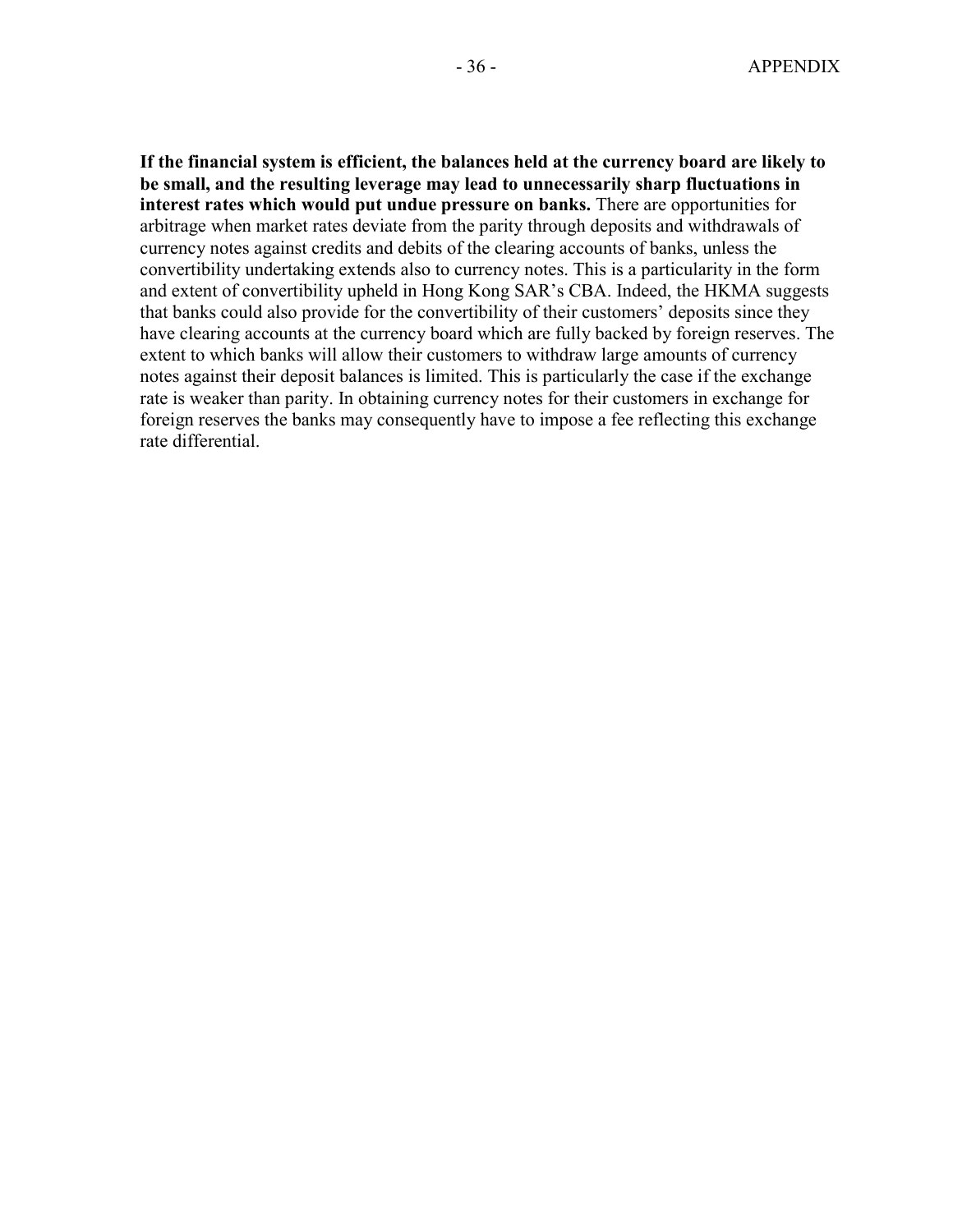# Table A4. Legislative and Regulatory References

| "BCRA's Charter Law 24,144" enacted by the Honourable National Congress on September 23, 1992,<br>published in the Official Gazette on October 22, 1992.                                                    |  |  |  |
|-------------------------------------------------------------------------------------------------------------------------------------------------------------------------------------------------------------|--|--|--|
| "Convertibility Law" Act 23298 passed and enacted on March 27, 1991 and published in the Official                                                                                                           |  |  |  |
| Gazette of March 28, 1991.                                                                                                                                                                                  |  |  |  |
| "Act on the Circulation of Convertible Australes," Act 23990 passed on August 28, 1991 and enacted on                                                                                                       |  |  |  |
| September 16, 1991 and published in the Official Gazette of September 23, 1991.                                                                                                                             |  |  |  |
| "Currency. Change of denomination and value of legal tender bills and coins as from 01/01/92"<br>Decree 2128/91 enacted on October 10, 1991.                                                                |  |  |  |
| "Law on the Bulgarian National Bank" Issued by 38th National Assembly, State Gazette issue 46, 10 June<br>1997.                                                                                             |  |  |  |
| Amendments to "Law on the Bulgarian National Bank," State Gazette issues 49 and 153, 1998 and issues 20<br>and 54, 1999.                                                                                    |  |  |  |
| "Regulation No.1 on Bank Deposit Insurance," issued by the Bulgarian National Bank on 21 December 1995,<br>published in Issue 6 of the State Gazette, 19 January 1996, amended in issues 21 and 37 of 1996. |  |  |  |
| "Regulation No. 3 on Payments" Issued by the Bulgarian National Bank on 10 July 1992, published in the issue                                                                                                |  |  |  |
| 63 of the State Gazette, 4 August 1992, amended in issues 77 and 80 of 1992, 80 of 1993, 8 and 84 of 1996, 14<br>of 1997.                                                                                   |  |  |  |
| "Regulation No. 4 on Foreign Currency Positions of Banks," Issued by the Bulgarian National Bank on 6                                                                                                       |  |  |  |
| January 1998, published in the issue 4 of the State Gazette, 13 January 1998, amended issue 5 of 1999.                                                                                                      |  |  |  |
| "Regulation on the Export and Import of Foreign Exchange Valuables" Adopted by Decree No. 4 of 18 January                                                                                                   |  |  |  |
| 1994 of the Council of Ministers, published in the issue 9 of the State Gazette, 28 January 1994, amended and                                                                                               |  |  |  |
| supplemented in by CM Decree No. 40, issue 24, CM Decree No. 186, issue 65, CM Decree No. 216, issue 74                                                                                                     |  |  |  |
| of 1996.                                                                                                                                                                                                    |  |  |  |
| "Regulation No. 6 on Extending Collateralized Lev Loans to Banks," issued by the Bulgarian National Bank on                                                                                                 |  |  |  |
| 19 February 1998, published in the issue 28 of the State Gazette, 11 March 1998, amended issue 118 of 1998.                                                                                                 |  |  |  |
| "Regulation No. 9 on the Evaluation of Risk Exposures of Banks and the Allocation of Provisions to Cover the                                                                                                |  |  |  |
| Risk Related Thereto," Issued by the Bulgarian National Bank on 15 July 1997, published in the issue 73 of the                                                                                              |  |  |  |
| State Gazette, 29 August 1997, corrected issues 92 of 1997 and amended issue 120 of 1997.                                                                                                                   |  |  |  |
| "The Statute of Eesti Pank," Board of Eesti Pank Decision No. 8-3, September 3, 1996.                                                                                                                       |  |  |  |
| "Eesti Pank Decree No. 1," Eesti Pank Decision of January 30, 1997 published in the State Gazette of March 5,<br>1997.                                                                                      |  |  |  |
| "Monetary Developments and Policy Survey 1997," Eesti Pank                                                                                                                                                  |  |  |  |
| "Law on the Central Bank of the Republic of Estonia," Decision of May 18, 1993, officially published in State                                                                                               |  |  |  |
| Gazette of June 8, 1993.                                                                                                                                                                                    |  |  |  |
| "Law on Changing the Law of the Central Bank of the Republic of Estonia," Decision of May 18, 1998,                                                                                                         |  |  |  |
| officially published in State Gazette of July 15, 1998.                                                                                                                                                     |  |  |  |
| "Statement of the Bank of Lithuania," Bank of Lithuania, News Releases, October 13, 1999.                                                                                                                   |  |  |  |
| "Monetary Policy Programme for the Bank of Lithuania for 1997–1999," Board of the Bank of Lithuania                                                                                                         |  |  |  |
| Resolution No. 14, January 16, 1997.                                                                                                                                                                        |  |  |  |
| "Law on the Bank of Lithuania" Law No. I-678 of December 1, 1994 published in the official gazette No. 99-                                                                                                  |  |  |  |
| 1957 of 1994, amended and supplemented by Law No. I-1225 of March 12, 1996 published in the official                                                                                                        |  |  |  |
| gazette No. 30-731 of 1996 and Law No. VIII-179 of April 8, 1997 published in the official gazette No. 33-812<br>of 1997.                                                                                   |  |  |  |
|                                                                                                                                                                                                             |  |  |  |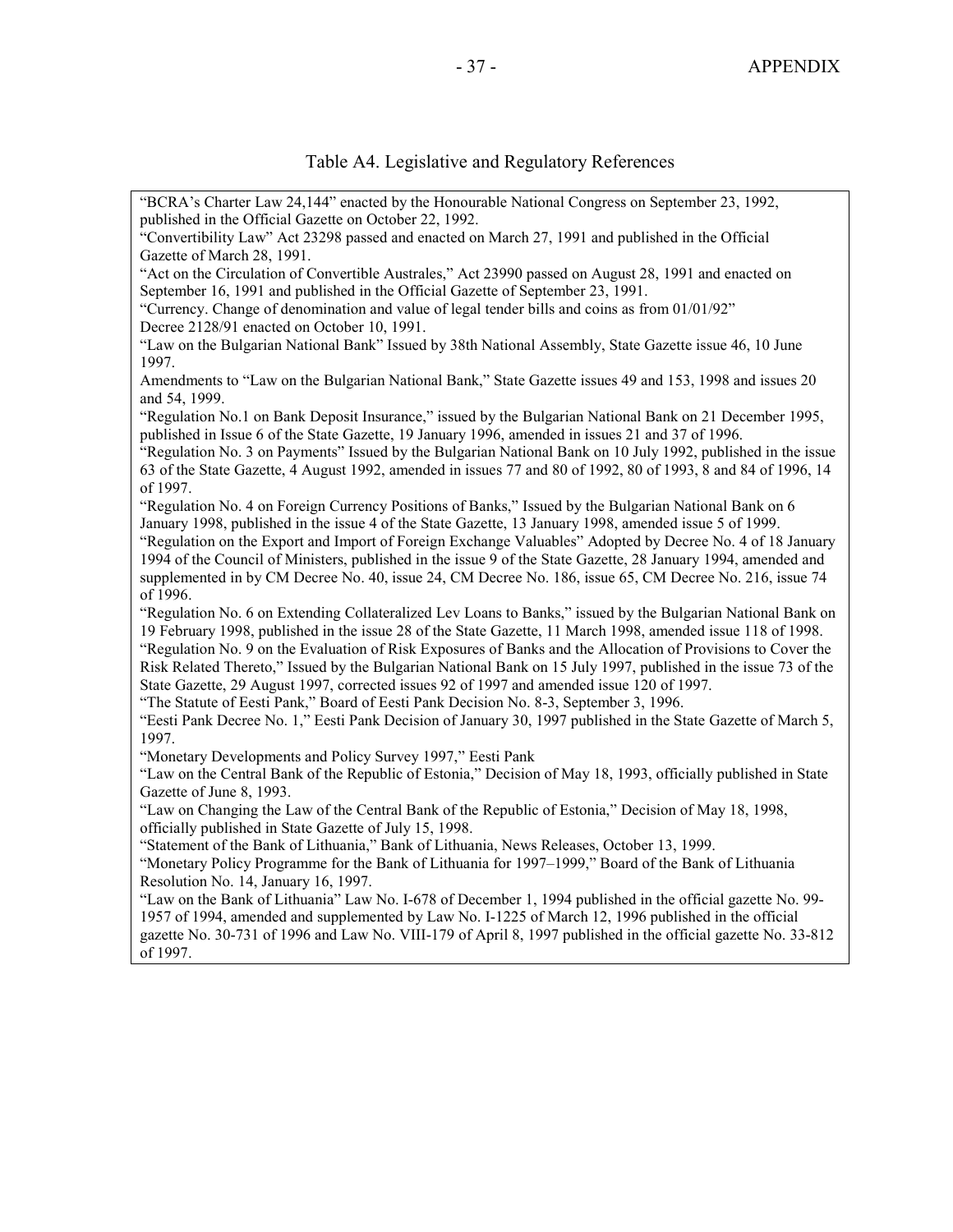#### **REFERENCES**

- Alesina, A., and L. Summers, 1990, "Central Bank Independence and Macroeconomic Performance: Some Comparative Evidence," Harvard Institute of Economic Research Discussion Paper No. 1496 (Cambridge, Massachusetts; Harvard University).
- Barro, R., and D. Gordon, 1983, "Rules, Discretion and Reputation in a Model of Monetary Policy," *Journal of Monetary Economics*, Vol.12, pp. 101–21.
- Bennett, A., 1992, "The Operation of the Estonian Currency Board," IMF Paper on Policy Analysis and Assessment 92/3 (Washington: International Monetary Fund).

\_\_\_\_\_\_\_\_, 1994, "Currency Boards: Issues and Experiences," IMF Paper on Policy Analysis and Assessment 94/19 (Washington: International Monetary Fund).

- Berengaut, J., and others, 1998, *The Baltic Countries: From Economic Stabilization to EU Accession,* IMF Occasional Paper No. 173 (Washington: International Monetary Fund).
- Blinder, A., 1999, "Central Bank Credibility: Why Do We Care? How Do We Build It?," NBER Working Paper No. 7161 (Cambridge, Massachusetts: National Bureau of Economic Research).
- Borrero, A., 2001, "On the Long and Short of Central Bank Independence, Policy Coordination, and Economic Performance," IMF Working Paper 01/19 (Washington: International Monetary Fund).
- Camard, W., 1996, "Lessons from the Currency Board Arrangement in Lithuania," IMF Paper on Policy Analysis and Assessment No. 96/1 (Washington: International Monetary Fund).
- Camilleri Gilson, M., 2002, "Policy Pre-Commitment and Institutional Design: A Synthetic Indicator Applied to Currency Boards," OECD Economics Department Working Papers No 330 (Paris: Organization for Economic Cooperation and Development).
- Caprio, G., and others, 1996, "The Lender of Last Resort Function Under a Currency Board—the Case of Argentina," World Bank Policy Research Working Paper 1648 (Washington: World Bank).
- Cottarelli, C., and C. Giannini, 1997, "Credibility Without Rules? Monetary Frameworks in the Post-Bretton Woods Era," Temi di discussione del Servizio Studi, Banca D'Italia, Rome, p. 312.
- Cukierman, A., 1992, *Central Bank Strategy, Credibility and Independence: Theory and Evidence*, (Cambridge, Massachusetts: MIT Press).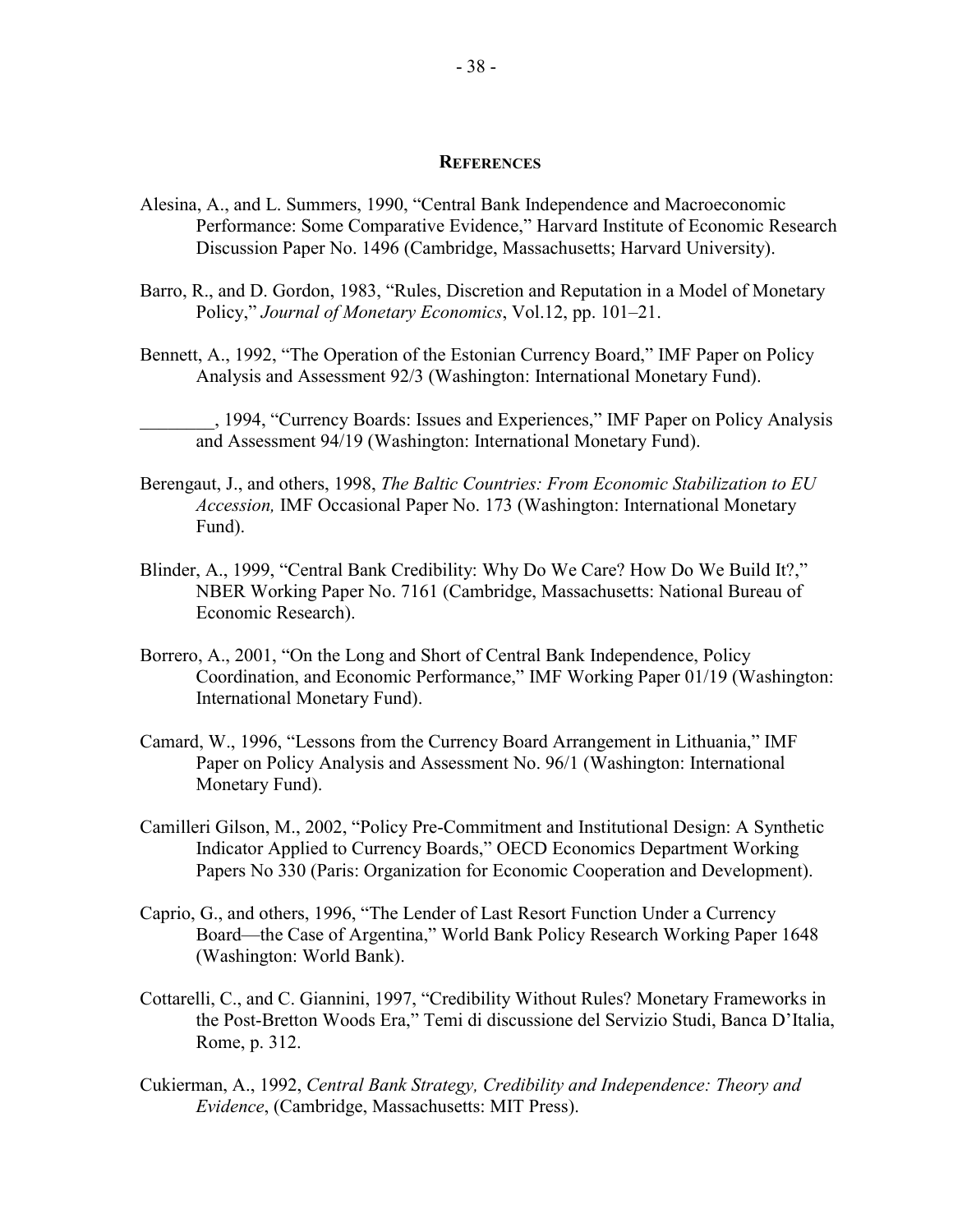\_\_\_\_\_\_\_\_, 1999, "Does a Higher Sacrifice Ratio Mean that Central Bank Independence is Excessive?" paper presented at the Annual Meetings of the American Economic Association, New York.

- Eichengreen, B., and P. Masson, 1998, *Exit Strategies—Policy Options for Countries Seeking Greater Exchange Rate Flexibility*, IMF Occasional Paper No. 168 (Washington: International Monetary Fund).
- Enoch, C., and A. Gulde, 1997, "Making a Currency Board Operational," IMF Paper on Policy Analysis and Assessment 97/10 (Washington: International Monetary Fund).
- Flood, R., and N. Marion, 1998, "Perspectives on the Recent Currency Crisis Literature," IMF Working Paper 130/98 (Washington: International Monetary Fund).
- Funke, M., and S. Hall, 1995, "Importing Central Bank Credibility: the Case of Estonia," Centre for Economic Forecasting, London Business School Discussion Paper No. 23– 95.
- Ganapolsky, E., and S. Schmukler, 1998, "The Impact of Policy Announcements and News on Capital Markets: Crisis Management in Argentina During the Tequila Effect," Banco Central de la República, Argentina Working Paper 5 (Buenos Aires).
- Ghosh, A., A. Gulde, and H. Wolf, 1998, "Currency Boards: The Ultimate Fix?" IMF Working Paper 98/8 (Washington: International Monetary Fund).
- Gibbons, R., 1992, *A Primer in Game Theory* (London: Harvester Wheatsheaf).
- Guidotti, P., and C. Végh, 1999, "Losing Credibility: the Stabilization Blues," *International Economic Review*, Vol. 40 (No. 1), pp. 23–52.
- Gulde, A., J. Kahkonen, and P. Keller, 2000, "Pros and Cons of Currency Board Arrangements in the Lead-Up to EU Accession and Participation in the Euro Zone," IMF Policy Discussion Paper 00/1 (Washington: International Monetary Fund).
- Hanke, S., and K. Schuler, 1991, "Réformes Monétaires à l'Est : 'Currency Boards' contre Banques Centrales," (unpublished; Euro 92 Institute, Paris).
- Hansson, A., 1997, "Macroeconomic Stabilization in the Baltic States," in *Macroeconomic Stabilization in Transition Economies*, ed. by M. Blejer and M. Skreb (Cambridge, England: Cambridge University Press).
- Henckel, T., A. Ize, and A. Kovanen, 1999, "Central Banking Without Central Bank Money," IMF Working Paper 99/92 (Washington: International Monetary Fund).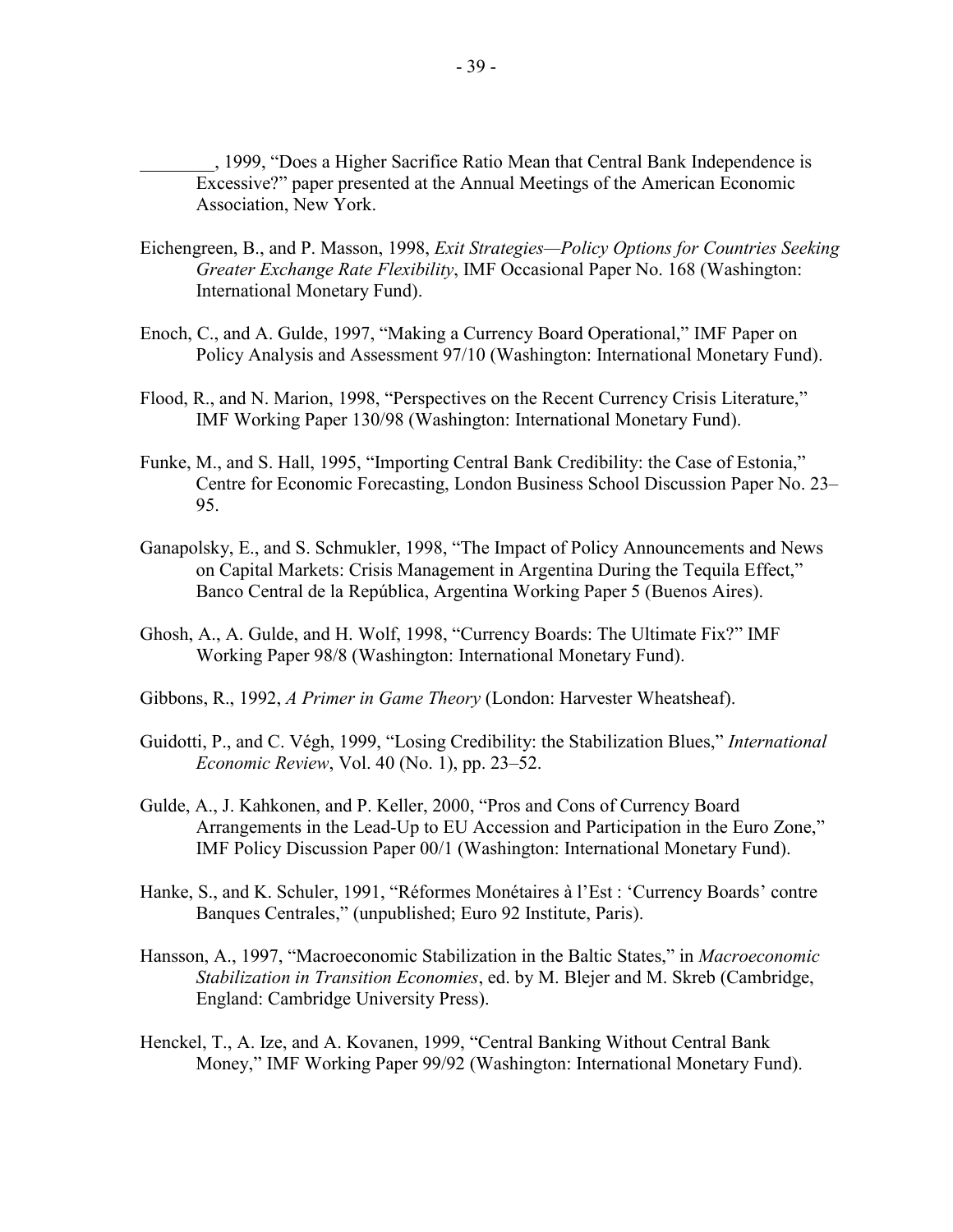- International Monetary Fund (IMF), 1996, *World Economic Outlook: A Survey by the Staff of the IMF*, World Economic and Financial Surveys, October (Washington: International Monetary Fund).
- Judy, R., 1995, "Currency Boards: An Idea Whose Time has Come?" *Economic Reform Today, Banking and Financial Reform*, Vol. 1 (Washington: Center for International Private Enterprise).
- Klein, M., and N. Marion, 1997, "Explaining the Duration of Exchange Rate Pegs," *Journal of Development Economics*, Vol. 54, pp. 387–404.
- Kraft, V., 1997, *Estonian Reform Experience and European Developments*, proceedings of the Eesti Pank Conference "Five Years of the Estonian Kroon" (Tallinn: Eesti Pank), pp. 7–16.
- Krugman, P., 1979, "A Model of Balance-of-Payments Crises," *Journal of Money, Credit and Banking*, Vol. 11 (No. 3), pp. 311–25.
- Kwan, Y., and F. Lui, 1996, "Hong Kong's Currency Board and Changing Monetary Regimes," NBER Working No. 5723 (Cambridge, Massachusetts: National Bureau of Economic Research).
- Kydland, F., and E. Prescott, 1977, "Rules Rather than Discretion: the Inconsistency of Optimal Plans," *Journal of Political Economy*, Vol. 85, pp. 473–91.
- Liviatan, N., ed*.*, 1992, "Proceedings of a Conference on Currency Substitution and Currency Boards," World Bank Discussion Paper No. 207 (Washington: World Bank).
- Mihalke, D., 1997, *Currency Board Arrangements: Issues and Experiences,* IMF Occasional Paper No. 151 (Washington: International Monetary Fund).
- Miller, J., 1999, "The Currency Board in Bulgaria: The First Two Years," Bulgarian National Bank Discussion Paper 11/1999 (Sofia).
- Nenovsky, N., and K. Hristov, 1999, "Monetary Policy Under the Currency Board: The Case of Bulgaria," draft of a paper submitted to *The Economics of Transition*, available on the Web at [http://www.bnb.bg.](http://www.bnb.bg)
- Obstfeld, M., 1994, "The Logic of Currency Crises," *Cahiers Economiques et Monétaires,*  Banque de France, Vol. 43, pp. 189–213.
- Oppers, S., 2000, "Dual Currency Boards: A Proposal for Currency Stability," IMF Working Paper 00/99 (Washington: International Monetary Fund).
- Osband, K., and D. Villanueva, 1993, "Independent Currency Authorities: An Analytic Primer," *Staff Papers*, International Monetary Fund, Vol. 40 (January), pp. 202–16.